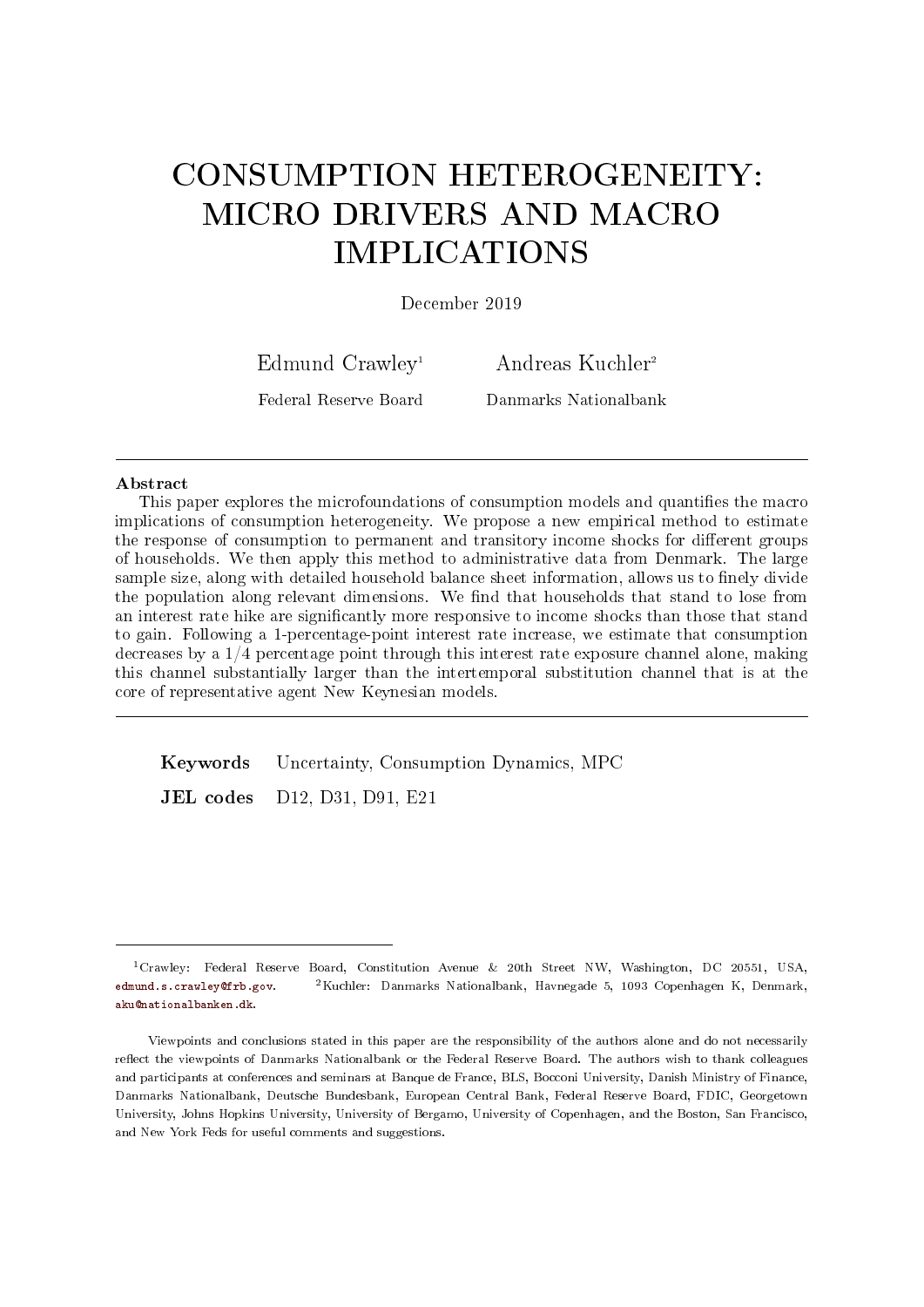## 1 Introduction

How do differences in household consumption behavior affect the business cycle? Recent heterogeneous agent models suggest that wealth redistribution between households with high and low marginal propensity to consume (MPC) may play a dominant role in propagating macroeconomic shocks, particularly for monetary policy.<sup>[1](#page-1-0)</sup> Testing the microfoundations of these models empirically, and quantifying the macroeconomic importance of redistribution, often boils down to measuring how MPCs vary systematically over dimensions such as wealth and exposure to interest rate movements. However, shortcomings both in the empirical methods used to measure MPCs and in the available data have limited the literature's ability to do this reliably.

In this paper we overcome some of these shortcomings. We present a new method to measure MPCs from income and consumption panel data, building upon that of [Blundell,](#page-39-0) [Pistaferri, and Preston](#page-39-0) [\(2008\)](#page-39-0) (henceforth BPP). We then apply our method to different groups of households in administrative data from Denmark. We estimate the average MPC in the economy to be 0.5, close to estimates obtained from natural experiments. By contrast, using the BPP method on our data yields a much lower estimate of 0.12.

We follow BPP by imposing identifying restrictions on household income and con-sumption dynamics.<sup>[2](#page-1-1)</sup> We make two improvements to the method. First, we explicitly model the time aggregated nature of income and consumption in our data. Time aggregation, overlooked in much of the household finance literature, can result in sig-nificant estimation bias if it is not explicitly modeled.<sup>[3](#page-1-2)</sup> Second, we allow complete freedom in how consumption responds to a transitory income shock for up to two years, after which we assume no further response. This short-term response contrasts with the assumption in BPP that consumption follows a random walk. The random walk assumption, incompatible with high MPCs, was previously thought to be benign for estimates of consumption responses to transitory shocks. However, this is not true for time aggregated data.[4](#page-1-3) A consequence of allowing freedom for two years is that our

<span id="page-1-1"></span><span id="page-1-0"></span><sup>1</sup>See, for example, [Kaplan, Moll, and Violante](#page-42-0) [\(2018\)](#page-42-0); [Garriga, Kydland, and Sustek](#page-41-0) [\(2017\)](#page-41-0); and [Greenwald](#page-41-1) [\(2018\)](#page-41-1).  $2$ The BPP method, and those closely related to it, has become a standard tool in the consumption literature. See, for example, [Violante, Kaplan, and Weidner](#page-44-0) [\(2014\)](#page-44-0); [Auclert](#page-38-0) [\(2019\)](#page-38-0); and [Manovskii and Hryshko](#page-43-0) [\(2017\)](#page-43-0)

<span id="page-1-2"></span><sup>3</sup>[Crawley](#page-40-0) [\(2019\)](#page-40-0) shows that estimates of the elasticity of consumption to transitory income shocks using the BPP method depend strongly on the nature of time aggregation in the data. He shows the estimate of the elasticity of consumption to transitory income increases from to 0.05-the estimate in BPP-to 0.25 when the time aggregated nature of the PSID data is modeled.

<span id="page-1-3"></span><sup>&</sup>lt;sup>4</sup>[Kaplan and Violante](#page-42-1) [\(2010\)](#page-42-1) show that the estimate of the period one consumption response to transitory shocks in BPP is unaffected by assumptions on the path of consumption in following periods. This result does not hold for time aggregated data—in our data we would greatly overestimate MPCs if we assumed a random walk, see online appendix [E.](#page-51-0)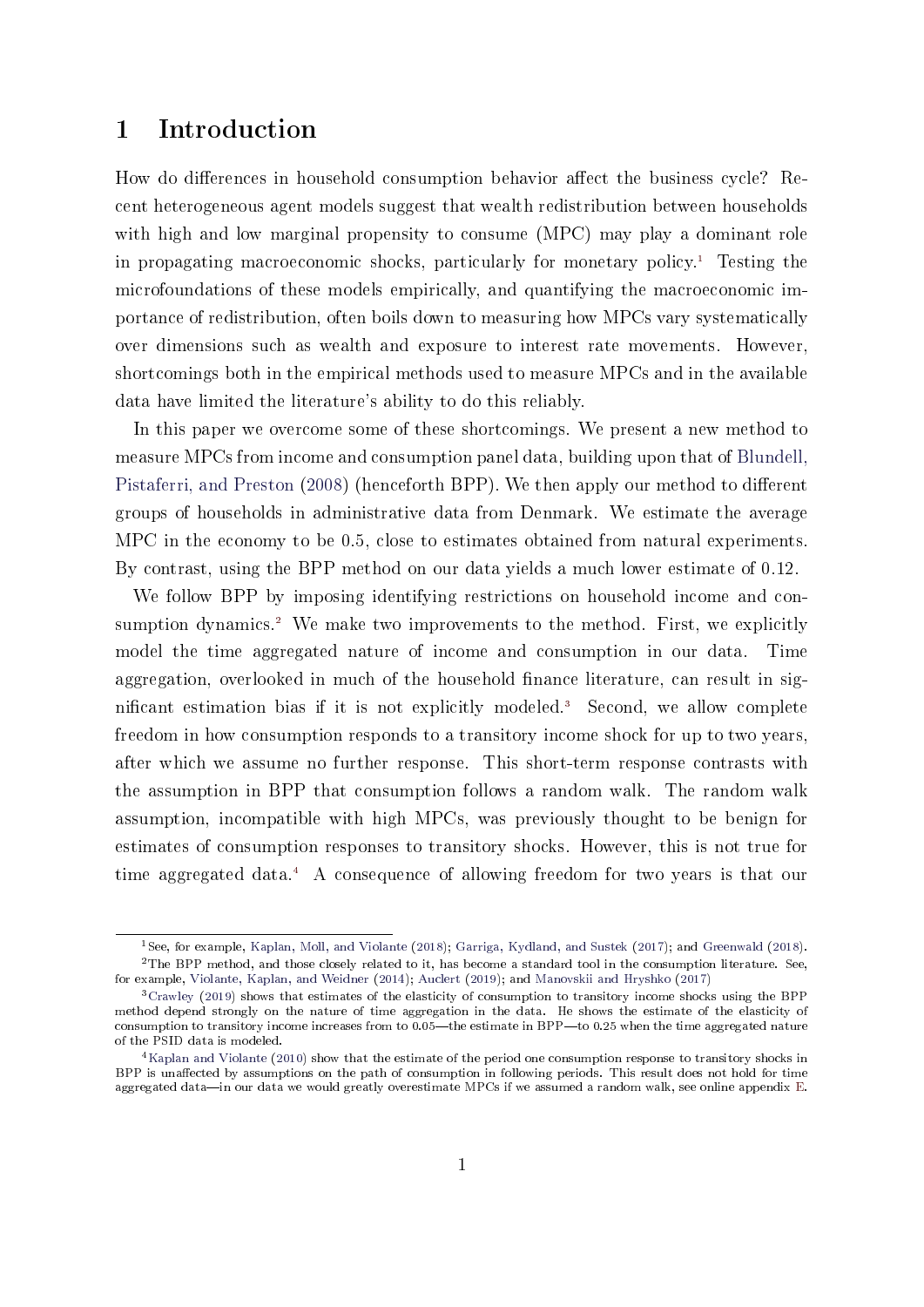method requires a slightly longer panel than BPP, but we believe the robustness of our estimates to many forms of misspecification is worth this cost.

Our data consist of a panel of income and expenditure for the entire Danish population, along with details of the interest rate sensitivity of households' financial assets and liabilities that we require to estimate the redistribution effects of monetary policy. Income and wealth data are largely third-party reported to tax authorities and correspondingly accurate. Accordingly, we use the household budget constraint to back out expenditure from income and wealth.

Speaking to the microfoundations of consumption behavior, we uncover a clear negative monotonic relation between MPC and liquid wealth. We show that the sign of this relationship is in line with standard buffer-stock models, although the magnitude of MPCs, especially for households with the most liquid assets, is difficult to reconcile with theory. When we include illiquid wealth, such as housing, this monotonic relationship between wealth and MPC no longer holds: Those with close to zero net worth have higher MPCs than both those with negative and positive net worth. That liquid wealth is more predictive of MPCs than net worth is consistent with the wealthy hand-to-mouth model of [Violante, Kaplan, and Weidner](#page-44-0) [\(2014\)](#page-44-0).

Broadly speaking, in our data, we see three groups with distinct MPCs and exposure to interest rate movements: the "poor hand-to-mouth," with MPCs around 0.8, who own few assets, liquid or otherwise and are not directly exposed to interest rates; the "wealthy hand-to-mouth," with MPCs around  $0.5$ , who typically own houses and have mortgages and other debts whose payments rise with interest rates; and the "wealthy," a smaller group with MPCs around 0.25, who typically own houses and also have large liquid bank balances, and whose income rises with interest rates.<sup>[5](#page-2-0)</sup>

The strength of our method and data over previous studies can be seen when we quantify the size of monetary policy redistribution channels. We follow the decompo-sition of [Auclert](#page-38-0)  $(2019)$  who reports sufficient statistics that determine the effect of monetary policy redistribution on aggregate consumption. However, being limited by the econometric methods he has at hand as well as by publicly available data sources, he finds it challenging to get a clear picture of how MPCs vary over the dimensions he identifies as relevant, such as unhedged interest rate exposure.

We estimate that a 1-percentage-point rise in the real interest rate, which redistributes wealth from the wealthy hand-to-mouth debtors who pay interest to the wealthy cred-

<span id="page-2-0"></span> $5$ These groups loosely line up with those of the same name in [Violante, Kaplan, and Weidner](#page-44-0) [\(2014\)](#page-44-0), who define wealthy hand-to-mouth as households with significant illiquid assets but little or no liquid assets. We observe that these three groups are naturally separated along the dimension of unhedged interest rate exposure. See figure [VIII](#page-28-0) in section [6.](#page-23-0)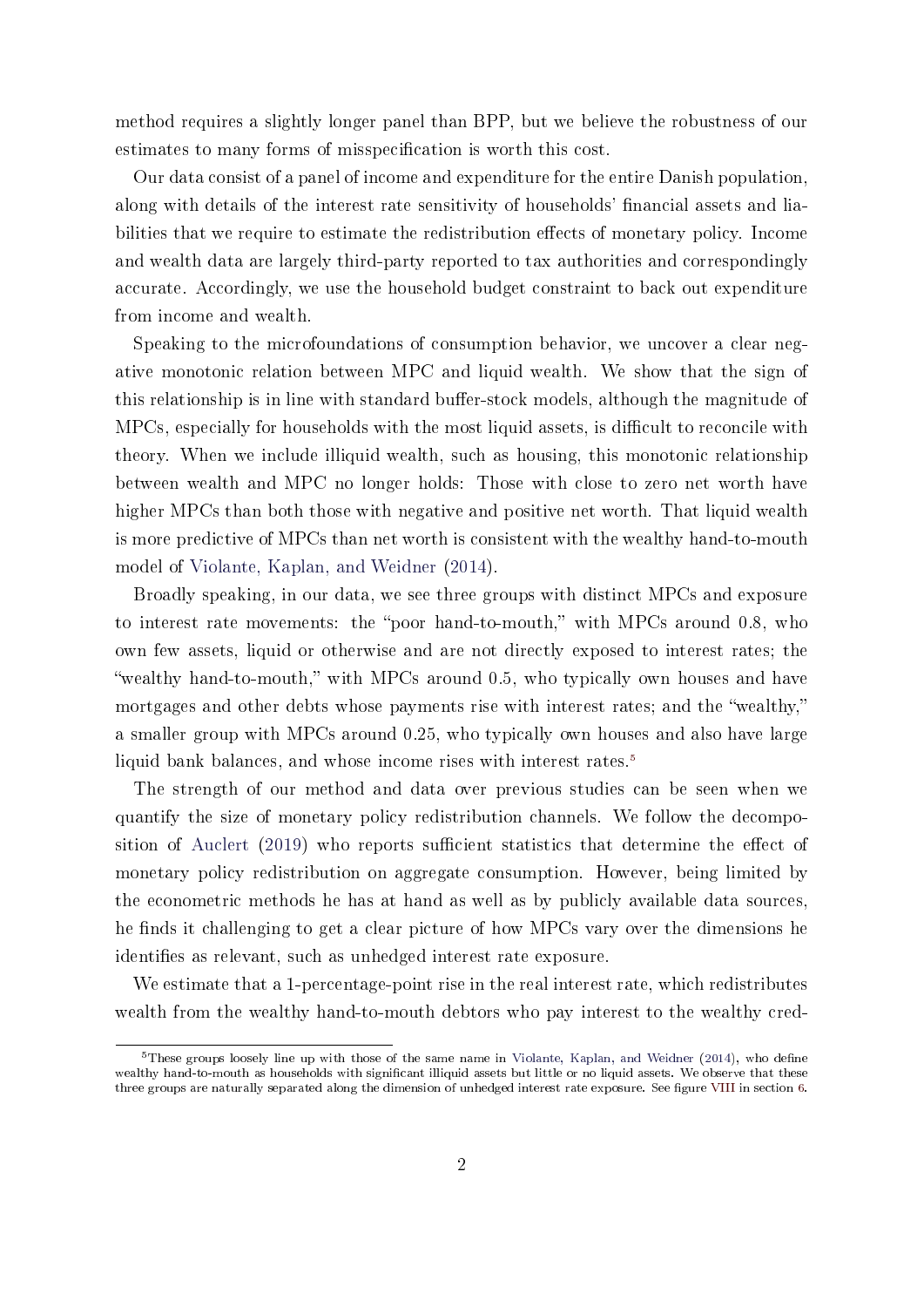itors who receive it, reduces aggregate consumption by 26 basis points through this redistribution channel alone. This channel is absent in representative agent models in which the intertemporal substitution channel instead dominates.

We believe the rich detail we are able to provide on the relationships between MPC, home ownership, liquidity, and interest rate exposure could be used to discipline microfounded macroeconomic models going forward. Furthermore, a growing number of large, high-quality panel datasets on income and consumption are becoming available to economists, which increases the value of robust econometric methods that can uncover household behavior.[6](#page-3-0) Beyond the applications in this paper, our method has a wide variety of potential applications in the consumption, household finance, and labor literatures.

### 2 Background

The need for better methods and data to measure consumption behavior at the household level has grown with the increasing recognition that household heterogeneity may play a key role in macroeconomic dynamics. [Kaplan and Violante](#page-42-2) [\(2018\)](#page-42-2) provide an overview of the theoretical literature incorporating household heterogeneity into models of economic uctuations. Computational and methodological limitations, along with early work by [Krusell and Smith](#page-42-3) [\(1998\)](#page-42-3) showing that the aggregate dynamics of a TFP shock were not much changed in a heterogeneous agent model, have resulted in a slow start for this literature. However, recent advances have allowed for a new generation of Heterogeneous Agent New Keynesian (HANK) models that, as their name suggests, combine elements from both the heterogeneous agent and New Keynesian literature. These models not only match the growing evidence on micro level consumption behavior, but also imply very different aggregate dynamics and/or propagation mechanisms following macroeconomic shocks, compared to their representative agent equivalents. In particular, the transmission mechanism of monetary policy can look very different in a HANK model.<sup>[7](#page-3-1)</sup>

While these HANK models make clear the potential importance of heterogeneity in economic fluctuations, particularly for monetary and fiscal policy, their quantitative results hinge on assumptions, such as the tenure of debt instruments and the government's fiscal rule, that were unimportant in representative agent models. Thus far the ability of

<span id="page-3-0"></span> $6$ Panel data from financial aggregation platforms have been highly informative about consumption behavior, although access to these data by researchers is very restricted. See [Gelman, Kariv, Shapiro, Silverman, and Tadelis](#page-41-2) [\(2014\)](#page-41-2), [Ganong](#page-40-1) [and Noel](#page-40-1) [\(2019\)](#page-40-1), and [Baker](#page-38-1) [\(2018\)](#page-38-1) for examples using U.S. data. [Olafsson and Pagel](#page-43-1) [\(2018\)](#page-43-1) use data from Iceland.

<span id="page-3-1"></span> $7$  For example, in the model of [Kaplan, Moll, and Violante](#page-42-0) [\(2018\)](#page-42-0), the intertemporal substitution channel is dwarfed by indirect general equilibrium effects, in stark contrast to a representative agent model.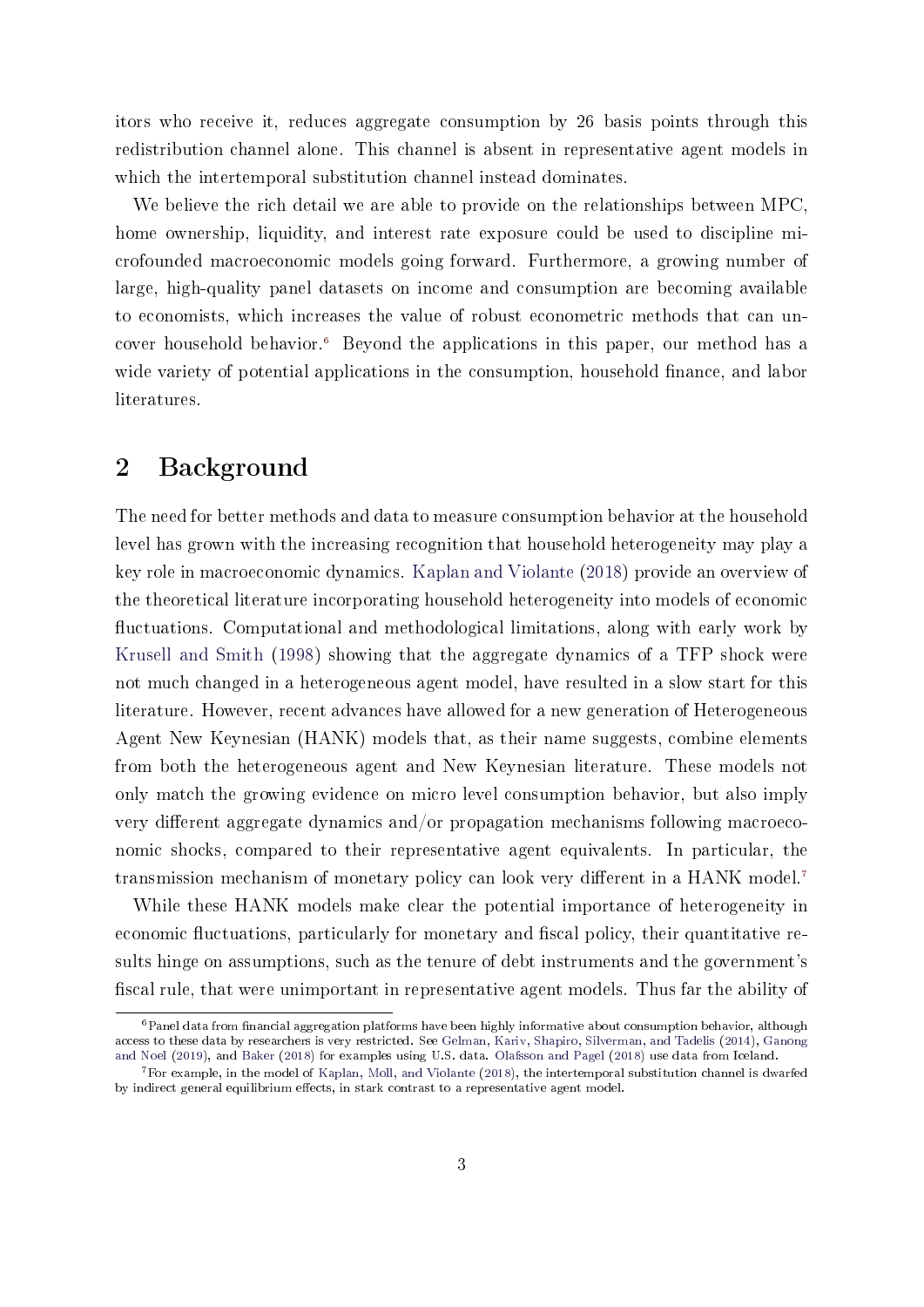these models to help us distinguish transmission channels empirically has been limited. [Auclert](#page-38-0) [\(2019\)](#page-38-0), in contrast to the fully structural HANK models, takes a simplified approach to aggregate dynamics, and one that we will follow in this paper.<sup>[8](#page-4-0)</sup> He derives a set of sufficient statistics, directly measurable from a suitable dataset, that is highly informative about the relative size of different monetary policy transmission channels. His methodology benefits from being transparent and closely tied to the data, reducing the problem to that of measuring the distribution of MPCs across relevant dimensions of redistribution. However, as we will see in the following section, evidence on how MPCs vary across the population has been hard to come by.<sup>[9](#page-4-1)</sup>

## 2.1 Existing Empirical Evidence on Heterogeneity in Consumption Behavior

Most micro empirical evidence on consumption behavior comes in the form of an estimate of the marginal propensity to consume out of a one time source of income over the following three months to one year. Table [I](#page-6-0) shows a selection of the population average estimates from the literature. Most of these studies do not have the power to say much if anything about heterogeneity within the population.

Three methods are used to empirically determine the marginal propensity to consume. The first is to identify a natural experiment and measure the consumption response to it, which is often done using the Consumer Expenditure Survey in the United States. For example, [Johnson, Parker, and Souleles](#page-42-4) [\(2006\)](#page-42-4) use randomly assigned timing of 2001 tax rebates and questions in the Consumer Expenditure Survey to identify a three-month aggregate marginal propensity to consume of 0.2 to 0.4. Of the three methods, natural experiments likely have the strongest identification, but estimates vary, and there is no strong consensus. Identification issues arise as to when exactly households learn about the payment versus when it is received, and the extent to which external validity extends from these natural experiments to the kinds of transitory shocks found in heterogeneous agent models is unclear.<sup>[10](#page-4-2)</sup> As most of these studies rely on consumer survey data, they tend to lack power due to high measurement error and low sample sizes. As a result,

<span id="page-4-0"></span><sup>8</sup>[Wong](#page-44-1) [\(2016\)](#page-44-1) also takes an empirical approach by identifying how the consumption response to monetary policy shocks varies with age.

<span id="page-4-1"></span><sup>&</sup>lt;sup>9</sup>[Fagereng, Holm, and Natvik](#page-40-2) [\(2016\)](#page-40-2) also estimate Auclert's sufficient statistics, imputing MPCs from lottery winnings in Norway, but they are limited by sample size. [Ampudia, Georgarakos, Slacalek, Tristani, Vermeulen, and Violante](#page-38-2) [\(2018\)](#page-38-2) look at differences in Auclert's statistics between European countries but do not attempt to estimate MPCs.

<span id="page-4-2"></span> $10$ Many studies find a smaller MPC for positive shocks than negative shocks—for example, [Bunn, Le Roux, Reinold,](#page-39-1) [and Surico](#page-39-1) [\(2018\)](#page-39-1). In this paper we implicitly assume that the response is symmetric. In reality, our estimates represent an average of positive and negative shock reactions.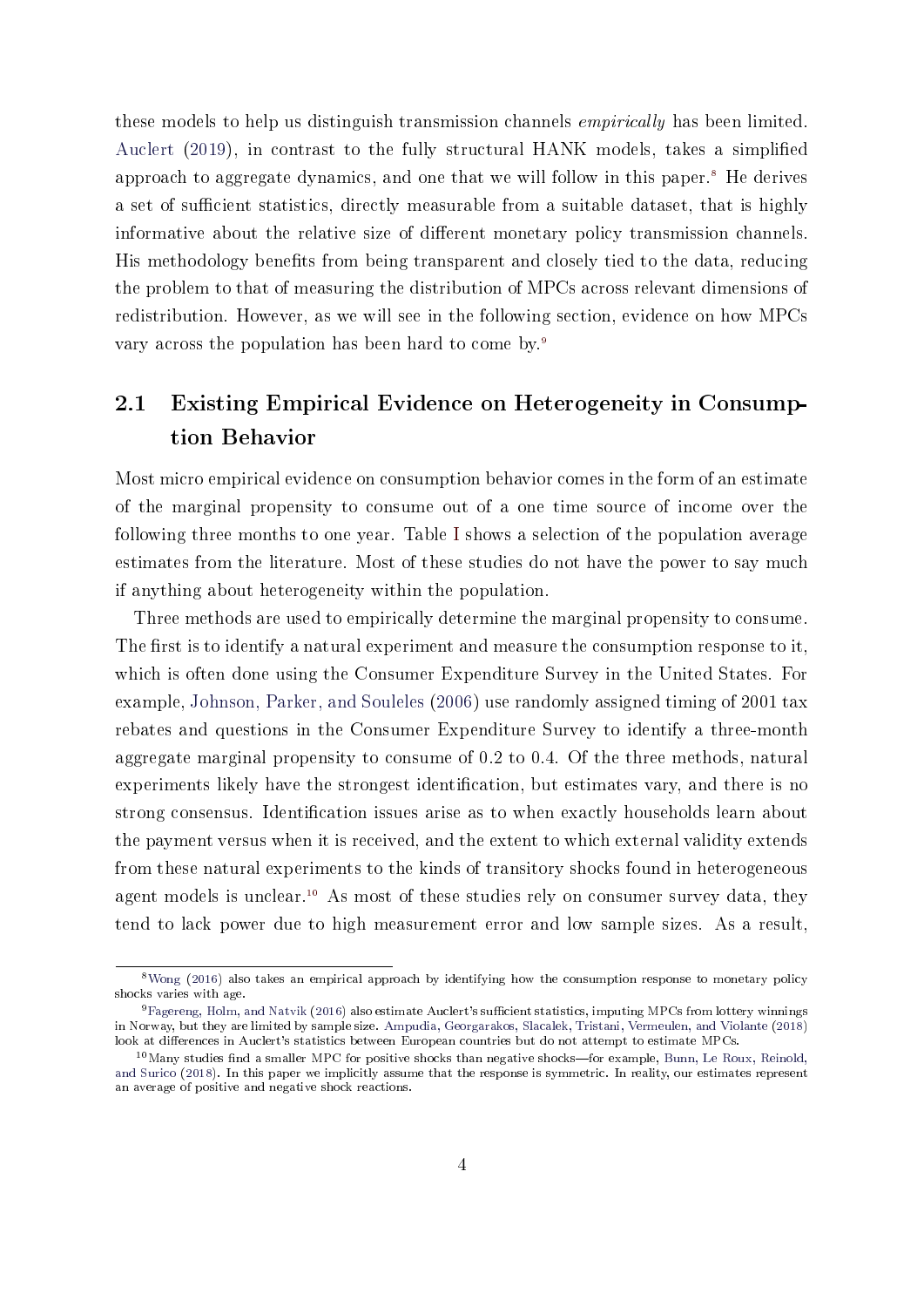they have produced very little evidence of how the MPC varies among different groups in the economy. A recent paper by [Fagereng, Holm, and Natvik](#page-40-2) [\(2016\)](#page-40-2) overcomes some of these problems. By using lottery data, the shock to income is truly random.<sup>[11](#page-5-0)</sup> They use registry data from Norway similar to the data we use from Denmark and have a sample of over 30,000 lottery winners over 10 years. As a result, they can identify the MPC for households with differing liquid wealth, as well as by the size of the lottery win. They find that households in the lowest quartile of liquid wealth have an MPC of approximately 0.61 over a six-month period, as opposed to 0.45 for households in the highest quartile of liquid wealth. In another study using data from a financial aggregator, [Gelman](#page-41-3) [\(2016\)](#page-41-3) has enough power to identify large differences in the impulse response to a tax rebate at a monthly frequency between household quintiles of cash-on-hand.

The second method is simply to ask individuals how much of a transitory income change they would consume, as was done in the Italian Survey of Household Income and Wealth in 2010 and the NY Fed's Survey of Consumer Expectations in 2016-17. [Jappelli](#page-42-5) [and Pistaferri](#page-42-5) [\(2014\)](#page-42-5) find an aggregate MPC of 0.48 using these Italian data and are able to identify clear differences across levels of liquid wealth. [Fuster, Kaplan, and Zafar](#page-40-3)  $(2018)$  find a lower aggregate MPC in the NY Fed's survey, but they find heterogeneity by both size and sign of the shock. While this method holds great promise, it is clearly limited by the accuracy of households' own response to the question.

The third method, which we will follow, is to impose covariance restrictions on panel data of income and consumption and use these to identify the consumption response to income shocks of differing persistence. This method has the advantage that it can be used in a panel dataset with no natural experiment, such as the Danish administrative data we use or the PSID. The most well-known paper to use this method is by [Blundell,](#page-39-0) [Pistaferri, and Preston](#page-39-0) [\(2008\)](#page-39-0), who use imputed non-durable consumption data based on food expenditure reported in PSID data. They estimate a consumption elasticity (closely related to an MPC if households' consumption level is close to their income) and find very little consumption response to transitory shocks; however, as we will discuss in section [3.4,](#page-14-0) this estimate is strongly downward biased.

This paper also adds to the limited literature on consumption responses to permanent shocks to income. Natural experiments for permanent shocks are very hard to come by. [Gelman, Gorodnichenko, Kariv, Koustas, Shapiro, Silverman, and Tadelis](#page-41-4) [\(2016\)](#page-41-4)

<span id="page-5-0"></span><sup>&</sup>lt;sup>11</sup>We should note that even lottery winnings have some problems. First, the results hold for winners of the lottery who may not be representative of the wider population. Second the consumption response to a lottery win may be very different to other income shocks. For example, one may spend a significant portion of a small lottery win just celebrating the win.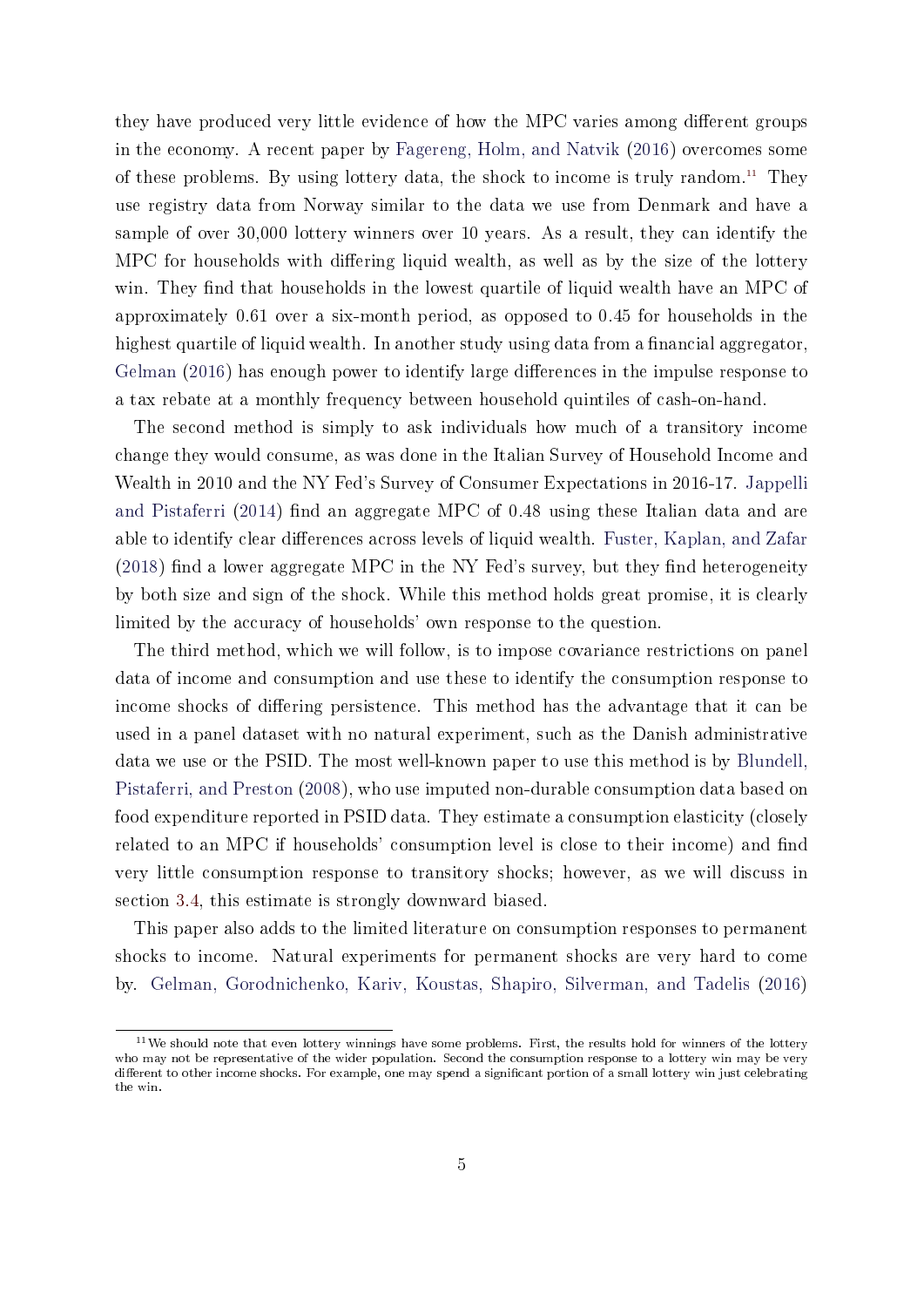<span id="page-6-0"></span>

|                                                                                                                                     | of the Marginal Propensity to Consume from Income Shocks<br>Consumption Measure |                     |                                                         |        |                                                    |
|-------------------------------------------------------------------------------------------------------------------------------------|---------------------------------------------------------------------------------|---------------------|---------------------------------------------------------|--------|----------------------------------------------------|
| Permanent Shocks                                                                                                                    | Nondurables                                                                     | Total PCE           | Horizon                                                 | Method | Event/Sample                                       |
| Koustas,<br>Blundell, Pistaferri, and Preston (2008)*<br>Shapiro, Silverman, and Tadelis (2016)<br>Gorodnichenko, Kariv,<br>Gelman, | 0.65                                                                            | $\frac{0}{1}$       | $\overline{\mathcal{C}}$<br>$\mathcal{S}_{\mathcal{S}}$ | က      | Estimation Sample: 1980-92<br>Gasoline Price Shock |
| Transitory Shocks                                                                                                                   |                                                                                 |                     |                                                         |        |                                                    |
| Agarwal and $Qian(2014)$                                                                                                            |                                                                                 | 0.90                | 10 <sub>m</sub>                                         |        | Singapore Growth Dividend 2011                     |
| Blundell, Pistaferri, and Preston (2008)*                                                                                           | 0.05                                                                            |                     |                                                         | ౧      | Estimation Sample: 1980–92                         |
| Browning and Collado (2001)                                                                                                         |                                                                                 | $\frac{0}{\lambda}$ |                                                         |        | Spanish ECPF Data, 1985–95                         |
| Coronado, Lupton, and Sheiner (2005)                                                                                                |                                                                                 | 0.36                | $\overline{1}$                                          |        | $2003$ Tax Cut                                     |
| Fuster, Kaplan, and Zafar (2018)                                                                                                    |                                                                                 | $0.08 - 0.31$       | 3m                                                      | C      | NY Fed Survey Cons. Expectations                   |
| Hausman (2012)                                                                                                                      |                                                                                 | $0.6 - 0.75$        | $1\mathrm{y}$                                           |        | 1936 Veterans' Bonus                               |
| Hsieh $(2003)^*$                                                                                                                    | $\frac{0}{\lambda}$                                                             | $0.6 - 0.75$        |                                                         |        | CEX, 1980-2001                                     |
| Jappelli and Pistaferri (2014)                                                                                                      | 0.48                                                                            |                     |                                                         | $\sim$ | (taly, 2010                                        |
| Johnson, Parker, and Souleles (2009)                                                                                                | $\sim 0.25$                                                                     |                     | 3m                                                      |        | 2003 Child Tax Credit                              |
| Lusardi (1996)*                                                                                                                     | $0.2 - 0.5$                                                                     |                     |                                                         | ಣ      | Estimation Sample: 1980-87                         |
| Parker (1999)                                                                                                                       | 0.2                                                                             |                     | 3m                                                      |        | Estimation Sample: 1980-93                         |
| Parker, Souleles, Johnson, and McClelland                                                                                           | $0.12 - 0.30$                                                                   | $0.50 - 0.90$       | 3m                                                      |        | 2008 Economic Stimulus                             |
| (2013)                                                                                                                              |                                                                                 |                     |                                                         |        |                                                    |
| Sahm, Shapiro, and Slemrod (2010)                                                                                                   |                                                                                 | $\sim 1/3$          | $\overline{1}$                                          |        | 2008 Economic Stimulus                             |
| Shapiro and Slemrod (2009)                                                                                                          |                                                                                 | $\sim 1/3$          | $\Gamma$                                                |        | 2008 Economic Stimulus                             |
| Souleles (1999)                                                                                                                     | $0.045 - 0.09$                                                                  | $0.34 - 0.64$       | 3m                                                      |        | Estimation Sample: 1980–91                         |
| Souleles $(2002)$                                                                                                                   | $0.6 - 0.9$                                                                     |                     | $1\mathrm{y}$                                           |        | The Reagan Tax Cuts                                |
|                                                                                                                                     |                                                                                 |                     |                                                         |        | of the Early 1980s                                 |
| * Elasticity. Methods: 1) Natural experiment 2) Survey question 3) Covariance restrictions                                          |                                                                                 |                     |                                                         |        |                                                    |

rins table is adapted from Carroll, Slacalek, Tokuoka, and White (2017).<br>This table is adapted from Carroll, Slacalek, Tokuoka, and White (2017). This table is adapted from Carroll, Slacalek, [Tokuoka,](#page-39-3) and White [\(2017\)](#page-39-3).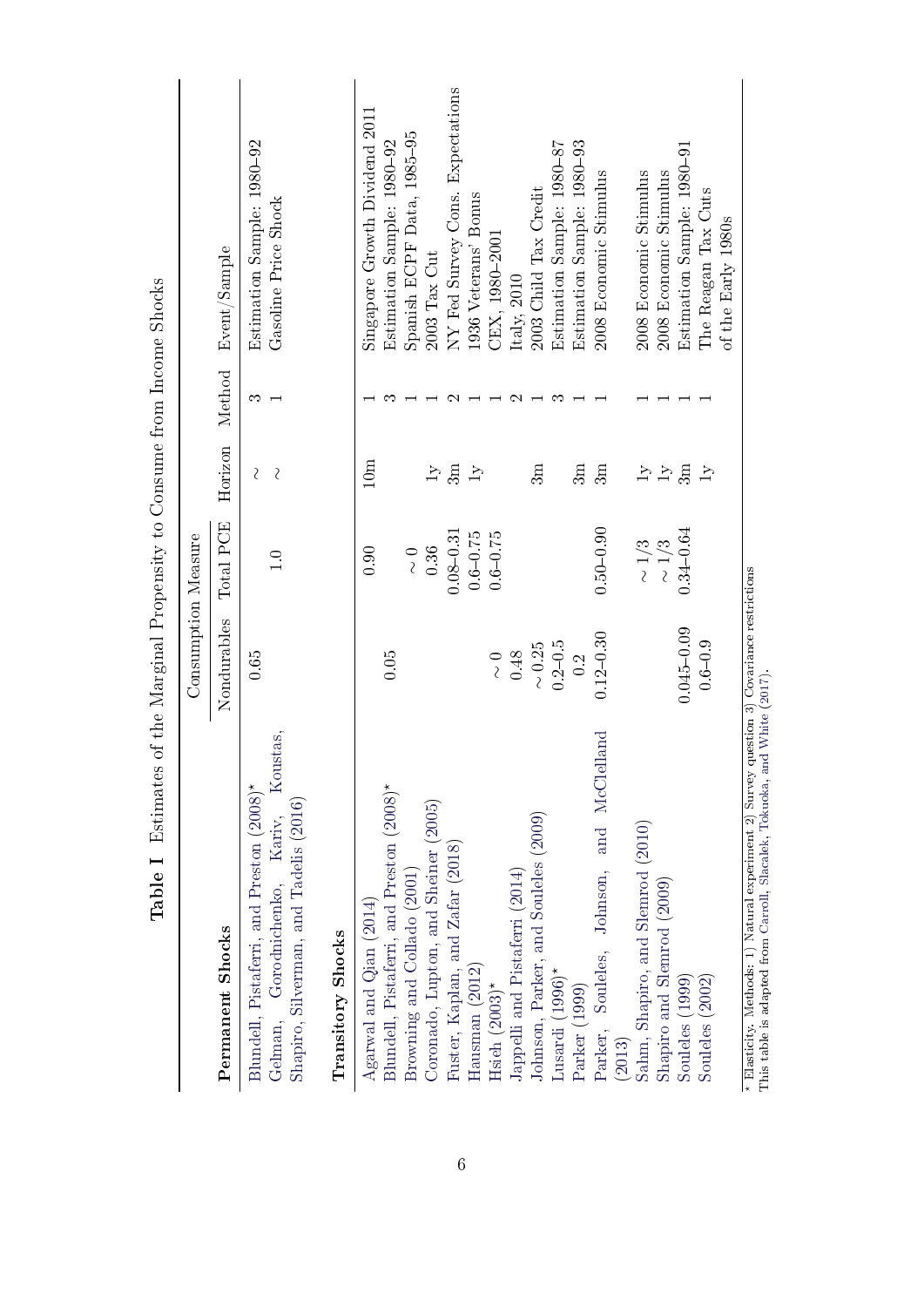use shocks to gasoline prices as a proxy for a permanent shock to income and find an MPC close to 1 across the population. BPP find a consumption elasticity to permanent shocks to income around 0.65 (the permanent shock elasticity is less affected by the time aggregation problem). For a more complete overview of the literature on consumption responses to income changes, see [Jappelli and Pistaferri](#page-42-8) [\(2010\)](#page-42-8).

## 3 Empirical Strategy

We will take a reduced form approach to estimate four parameters: the variance of permanent and transitory income shocks and the marginal propensity to consume out of permanent and transitory income shocks. To do so, we will make identifying restrictions on income and consumption dynamics. Specifically, we will assume that income is made up of a permanent component that moves as a random walk and a transitory component with persistence of less than two years. For consumption, we assume it responds permanently to a permanent income shock but has a short-lived response of no more than two years to a transitory income shock. Our model will be in continuous time in order to correctly account for the time aggregated nature of our data. These restrictions allow us to calculate a set of observable moments with which we can estimate the four parameters of interest using GMM.

While this strategy allows us to precisely estimate these quantities, in some ways it obscures from the key features of the data that are driving the results. Therefore, in the next section we build some intuition on where identification is coming from by running some simple regressions.

### 3.1 Methodology Intuition

In this section we present some very simple regressions of expenditure growth on income growth and compare them with what we would expect in some very well understood baseline models.

We will look at the estimate of  $\beta^N$  in the model

$$
\Delta^N c_{it} = \alpha^N + \beta^N \Delta^N y_{it} + \varepsilon_{it}
$$

where N, the number of years over which growth is measured, varies from 1 to 10. Our full identification will come from the fact that transitory income shocks make up a relatively large proportion of the variance of income growth over a short period, while permanent income shocks dominate the variance of income growth over a long period.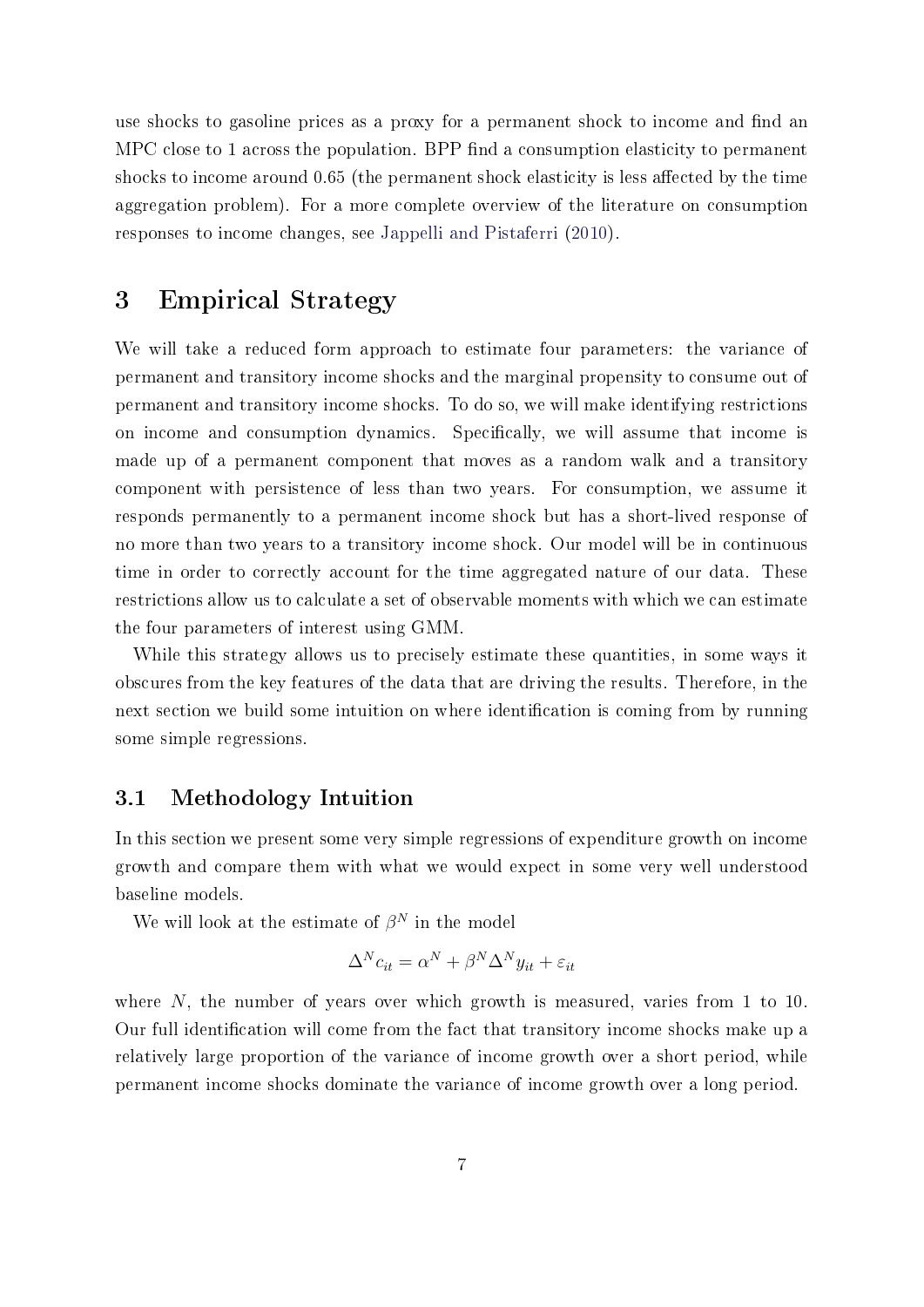Figure [I](#page-9-0) shows what we would expect to see under three well known models, as well as what we actually observe in the data. First, the blue horizontal line at zero shows what we would see in a complete markets model. With complete markets, all idiosyncratic shocks to income are insured against, resulting in no relation between idiosyncratic income and consumption growth. Second, the green horizontal line at 0.75 shows what we would see in a Solow model. Households in the Solow model do not optimize, but instead spend a constant proportion of their income each period—in this case,  $0.75$  regardless of transitory shocks. Third, the red, upward-sloping line shows the results for a typical buffer-stock saving model.<sup>[12](#page-8-0)</sup> In this model the regression of consumption growth on income growth over one year yields a relatively small number as households are able to self-insure against the transitory shocks that dominate at this frequency. As the time period over which income growth is measured increases the observed income growth is proportionally more permanent and self-insurance is not possible. The red line asymptotes toward 1.0 as N gets large.

The gray line, along with  $95\%$  confidence intervals, shows the results of these regressions using all households in the Danish sample. It is striking that the data appear to be closest to the Solow model, with only a small decrease in the regression coefficient over short periods. However, aggregating all households in this way hides a large degree of heterogeneity, particularly across households with different levels of liquid wealth.

The two black lines show the regression coefficients where the sample is restricted to households in the lowest and highest quintiles of liquid wealth (averaged over the observed period), respectively. For households in the lowest quintile there is no evidence of consumption smoothing: the consumption response to income growth over one year is both high and almost identical to that over 10 years, strongly suggesting the MPCs for this group out of transitory and permanent shocks are similar and high. Indeed, this is what we find in section [5,](#page-20-0) and the result is highly robust to misspecification. Households in the top quintile of liquid wealth show a clear upward slope in figure [I,](#page-9-0) indicating a substantial degree of consumption smoothing. The fact that the regression coefficient for this group appears to asymptote well below 1 also suggests, in contrast to standard buffer-stock models, that the MPC out of permanent shocks for liquid households is significantly lower than 1.

<span id="page-8-1"></span><span id="page-8-0"></span><sup>&</sup>lt;sup>12</sup>These regression results come the heterogeneous beta model in [Carroll, Slacalek, Tokuoka, and White](#page-39-3) [\(2017\)](#page-39-3), calibrated to match the distribution of liquid wealth in Denmark.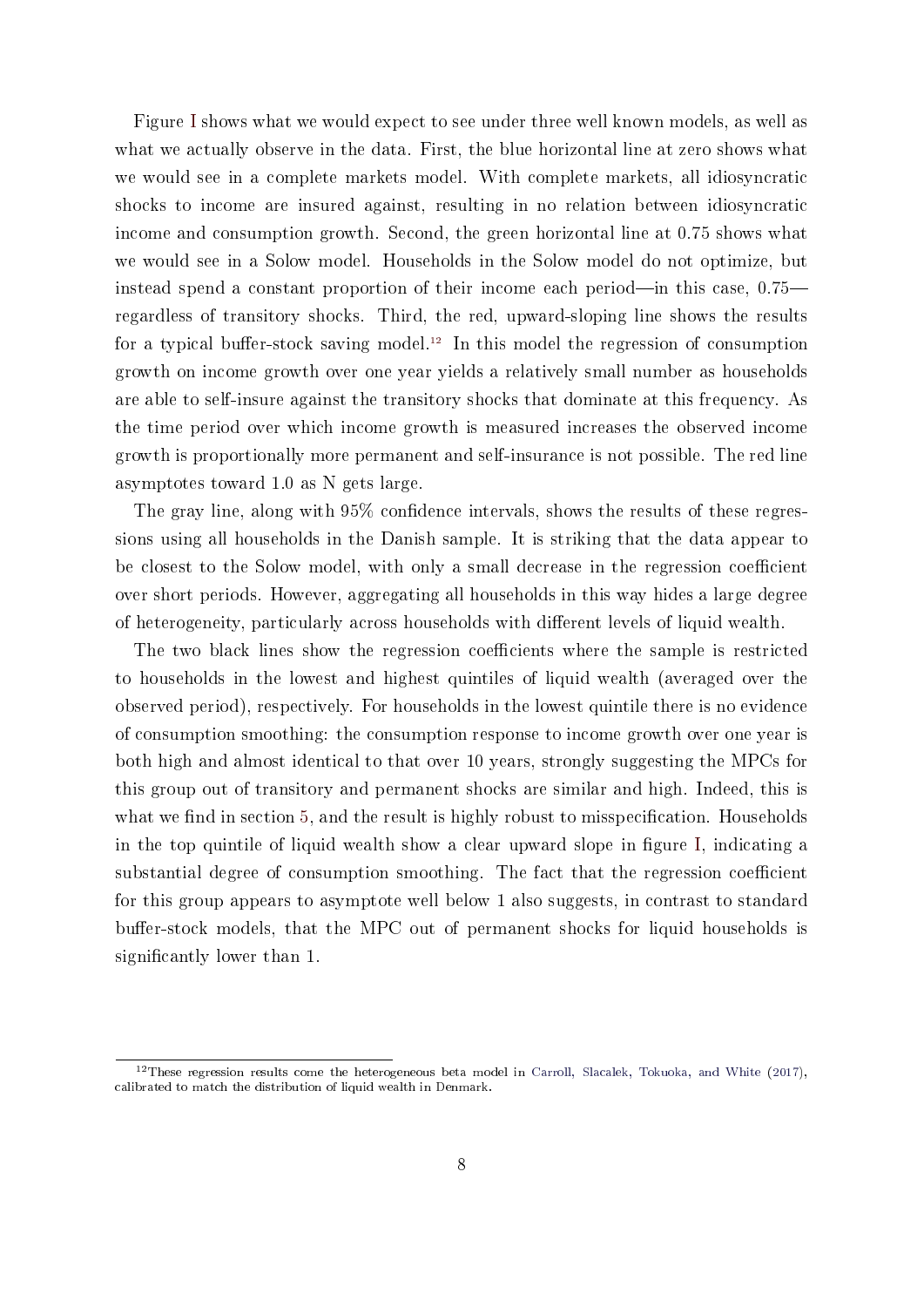<span id="page-9-0"></span>

#### **Regressing Consumption Growth on Income Growth**

Figure I Regression Coefficients of Consumption Growth on Income Growth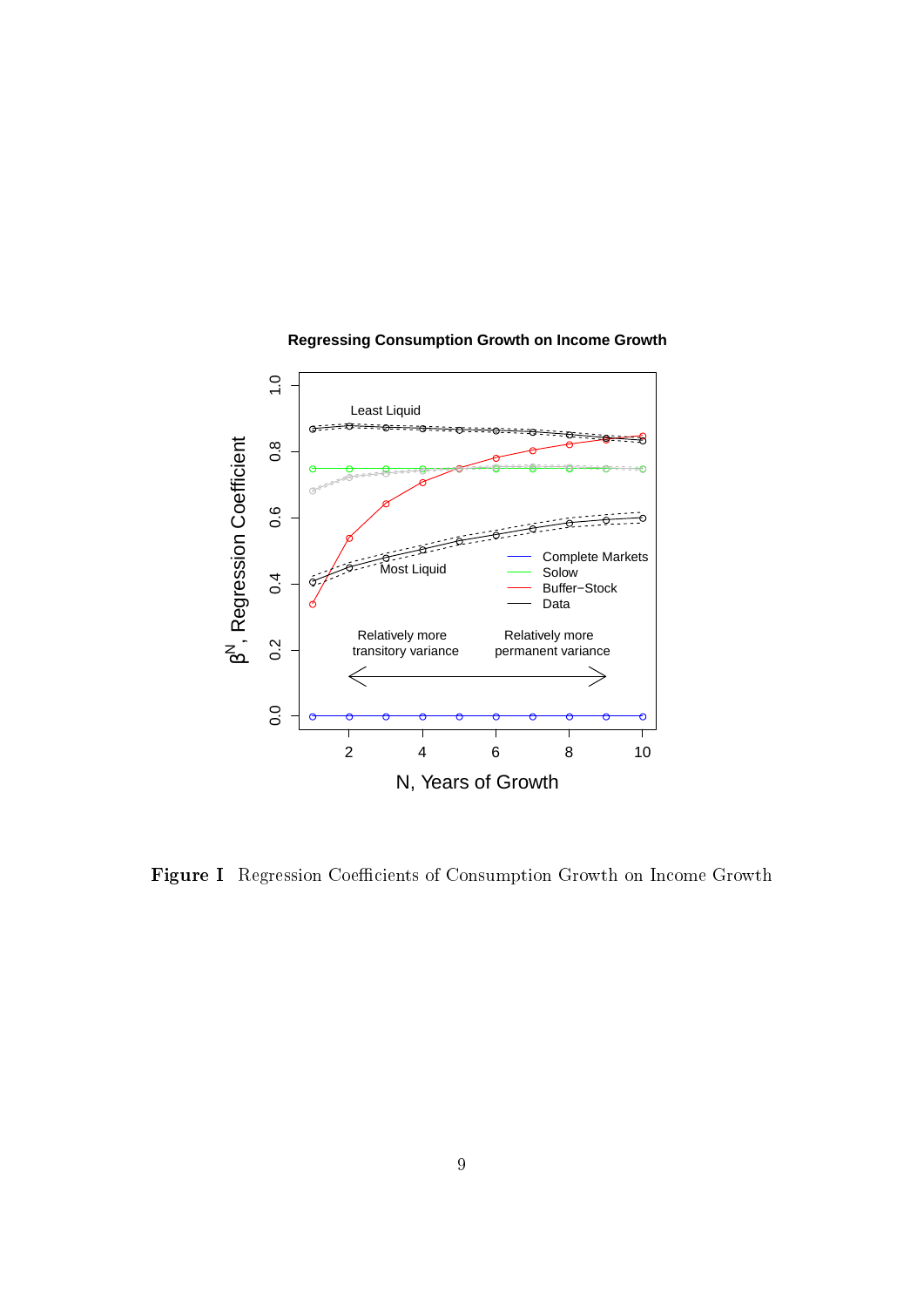#### 3.2 Identifying Restrictions

Next, we describe the restrictions we impose on income and consumption dynamics that allow us to identify the variance of permanent and transitory income shocks, as well as how households respond to them.

#### 3.2.1 Income Dynamics

Our identification of permanent and transitory income variance will follow the methodology of [Carroll and Samwick](#page-39-4) [\(1997\)](#page-39-4) closely. As in their approach, we assume idiosyncratic income is composed of permanent and transitory components, where the permanent component follows a random walk and the transitory component persists for no more than two years. Our main innovation is to account for time aggregation by setting their discrete time model in continuous time and aggregating income over each year appropriately. We choose to model the level income process, rather than the log income process as in [Carroll and Samwick](#page-39-4) [\(1997\)](#page-39-4), as this allows more direct estimates of marginal propensities to consume.[13](#page-10-0)

Our model is set in continuous time where each time period represents one year. We define two independent martingale processes (possibly with jumps),  $P_t$  and  $Q_t$ , where  $P_t$  will represent the flow of permanent income at time t and the change in  $Q_t$  provides the transitory impulses that generate the transitory income. We assume that for all  $s_1 > s_2 > s_3 > s_4 > 0$ :

$$
Var(P_{s_1} - P_{s_2}) = (s_1 - s_2)\sigma_P^2
$$
  
\n
$$
Cov(P_{s_1} - P_{s_2}, P_{s_3} - P_{s_4}) = 0
$$
  
\n
$$
P_s = 0 \quad \text{if } s < 0
$$

and similarly for  $Q_t$ . That is, these martingales have independent increments. As a useful benchmark, two Brownian motions satisfy these criteria.

The natural generalization of the  $MA(2)$  transitory income process from [Carroll and](#page-39-4) [Samwick](#page-39-4) [\(1997\)](#page-39-4) is to allow for a generically shaped transitory income shock that decays to zero in under two years.<sup>[14](#page-10-1)</sup> Figure [II](#page-11-0) shows an example of such a transitory income shape  $f(t)$ , but the model also allows for completely transitory shocks in which case  $f(t)$  would be a delta function with all the income from the transitory shocks arriving as a mass at the time of the shock. In this model the  $flow$  of income arriving at time

<span id="page-10-1"></span><span id="page-10-0"></span><sup>&</sup>lt;sup>13</sup>In online appendix [J](#page-61-0) we get qualitatively similar results using a model of log income and expenditure.

 $14$  Previous studies have found little evidence of transitory dynamics lasting more than one year, but to be conservative and in line with BPP we allow transitory income to persist for up to two years.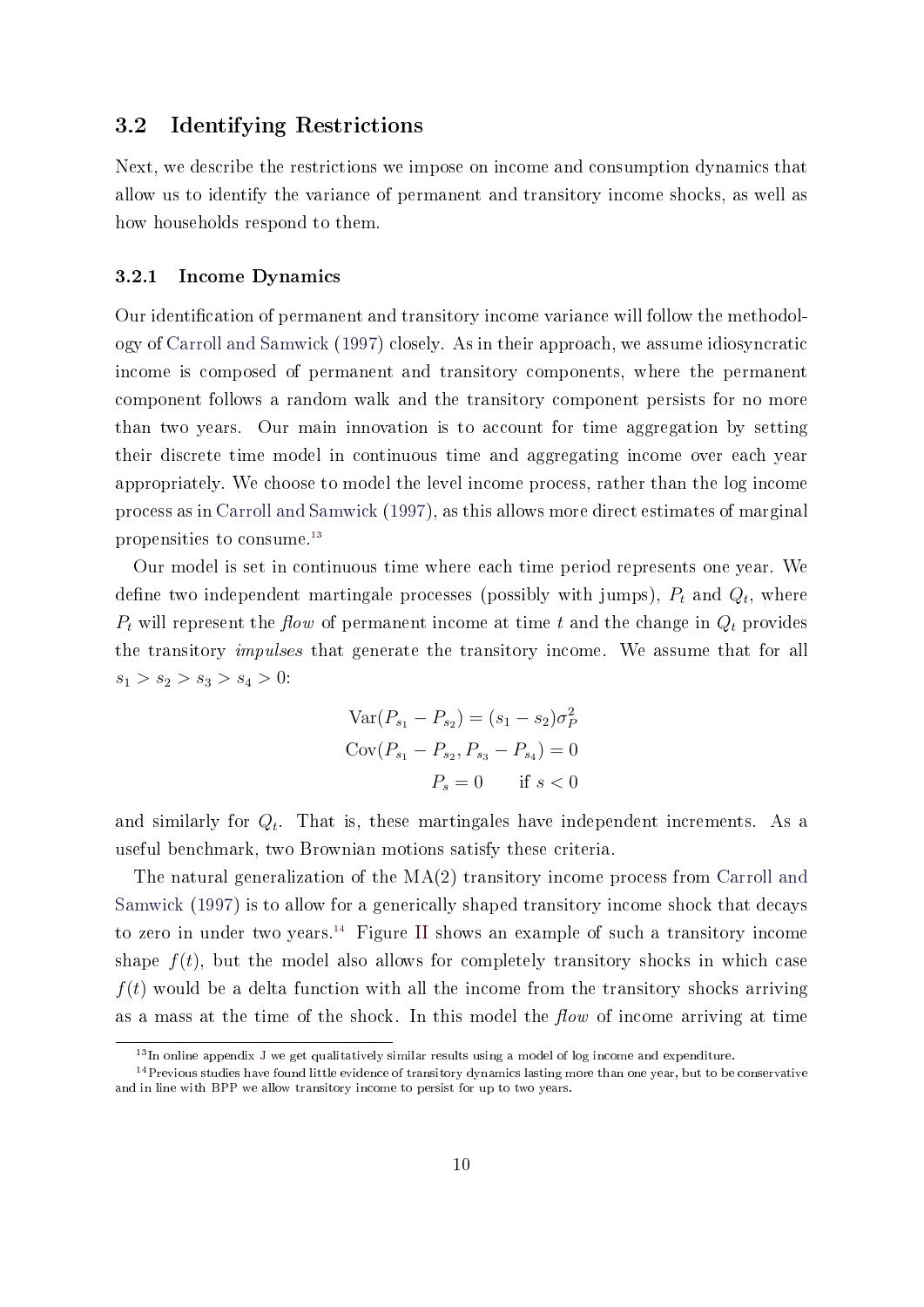**Generic Transitory Impulse Response, f(t)**

<span id="page-11-0"></span>

Figure II Generic Transitory Shock Impulse Response

 $t$  is given by the flow of permanent income and the sum of income arising from any transitory shocks to income that have occurred in the previous two years:

$$
y_t = P_t + \int_{t-2}^t f(t-s)dQ_s
$$

We do not observe  $y_t$  directly but instead  $\bar{y}_T$ , the time aggregated income over each one year period:

<span id="page-11-2"></span>
$$
\bar{y}_T = \int_{T-1}^T y_t dt \text{ for } T \in \{1, 2, 3...\}
$$
 (1)

Taking the  $N^{th}$  difference for  $N \geq 3$  we get:

$$
\Delta^N \bar{y}_T = \int_{T-1}^T y_t dt - \int_{T-N-1}^{T-N} y_t dt
$$
  
= 
$$
\int_{T-1}^T (T-s) dP_s + (P_{T-1} - P_{T-N}) + \int_{T-N-1}^{T-N} (s - (T-2)) dP_s
$$
  
+ 
$$
\left( \int_{T-1}^T \int_{t-2}^t f(t-s) dQ_t dt - \int_{T-N-1}^{T-N} \int_{t-2}^t f(t-s) dQ_t dt \right)
$$
 (2)

The variance of time aggregated income of an N year period is therefore:<sup>[15](#page-11-1)</sup>

$$
\text{Var}(\Delta^N \bar{y}_T) = (N - \frac{1}{3})\sigma_P^2 + 2\text{Var}(\tilde{y}) \text{ for } n \ge 3
$$
 (3)

This is similar to the discrete time model in [Carroll and Samwick](#page-39-4) [\(1997\)](#page-39-4) except that the coefficient on permanent variance is  $N-\frac{1}{3}$  $\frac{1}{3}$  in place of N. The transitory variance identified is the variance of "total" transitory income received in the year,  $\tilde{y}$ , where this

<span id="page-11-1"></span><sup>15</sup>See online appendix [A](#page-45-0) for full details of this derivation.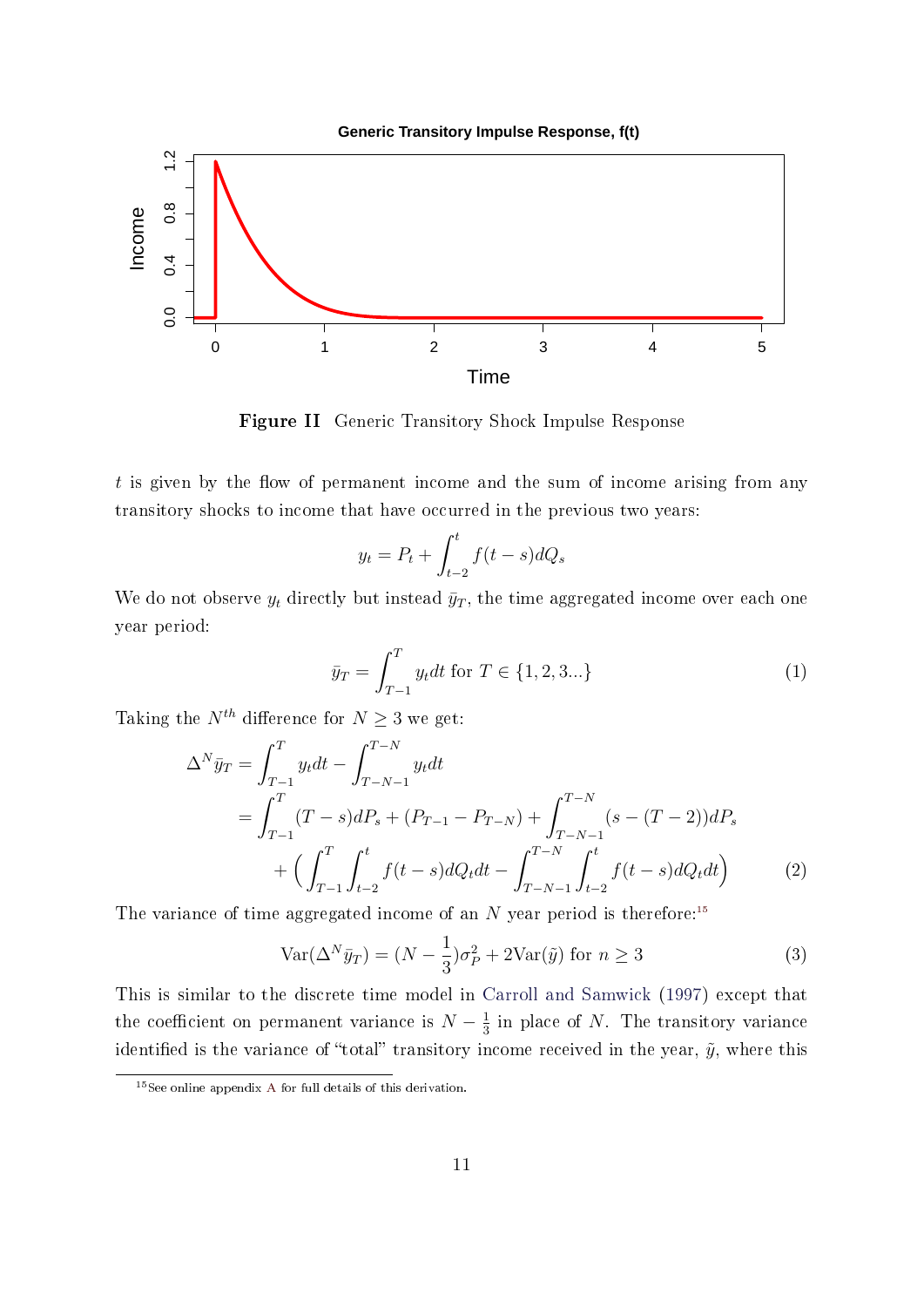is defined as<sup>[16](#page-12-0)</sup>

<span id="page-12-1"></span>
$$
\tilde{y_T} = \int_{T-1}^{T} \int_{t-2}^{t} f(t-s) dQ_s dt
$$
\n(4)

Equation [10](#page-45-1) shows that the variance of income growth grows linearly with the number of years of growth beyond three years. This result comes from the fact that the transitory component adds variance at the beginning and end of the growth period, but any transitory shock to income that occurs in the middle of the period does not affect income growth, as it will have decayed by the end of the measured period.

#### 3.2.2 Consumption Dynamics

Our approach will be to extend the identification of income variance by using growth over three, four and five years to also identify the covariance of income and consumption. In contrast to [Blundell, Pistaferri, and Preston](#page-39-0) [\(2008\)](#page-39-0), who assume that consumption follows a random walk, we will instead assume that the impulse response to a transitory shock follows a generic path,  $q(t)$ , that, like the transitory income shock, has fallen to zero two years after the news of the shock. Figure [III](#page-13-0) shows possible paths for both income and consumption, along with the alternative random walk impulse response of BPP. The best evidence for the speed at which the consumption response decays comes from [Gelman](#page-41-3) [\(2016\)](#page-41-3) and [Fagereng, Holm, and Natvik](#page-40-2) [\(2016\)](#page-40-2), both of which show that the response has entirely or almost entirely decayed two years after the shock. In section [F](#page-52-0) we will show how this assumption may potentially bias the transitory consumption response down, but that this bias is small, especially for all but the most liquid households. We will maintain the assumption from BPP that the consumption response to a permanent shock to income follows a random walk proportional to the permanent shock. Under these assumptions the instantaneous flow of consumption is given by:

$$
c_t = \phi P_s + \int_{t-2}^t g(t-s)dQ_s
$$

and the covariance of time aggregated income and consumption growth over  $N \geq 3$  years is given by

$$
Cov(\Delta^N \bar{c}_T, \Delta^N \bar{y}_T) = \phi(N - \frac{1}{3})\sigma_p^2 + 2Cov(\tilde{c}, \tilde{y}) \text{ for } N \ge 3
$$
 (5)

<span id="page-12-0"></span><sup>&</sup>lt;sup>16</sup>In the discrete time MA(2) model,  $y_t = p_t + \varepsilon_t + \theta_1 \varepsilon_{t-1} + \theta_2 \varepsilon_{t-2}$ , different definitions of transitory variance are used. [Carroll and Samwick](#page-39-4) [\(1997\)](#page-39-4) estimate  $(1+\theta_1^2+\theta_2^2)\sigma_\varepsilon$  while [Blundell, Pistaferri, and Preston](#page-39-0) [\(2008\)](#page-39-0) estimate  $\sigma_\varepsilon$ . Our definition of Var( $\tilde{y}$ ) is the continuous time analog of [Carroll and Samwick](#page-39-4) [\(1997\)](#page-39-4). It is not clear what the analog of  $\sigma_{\varepsilon}$  would be in continuous time.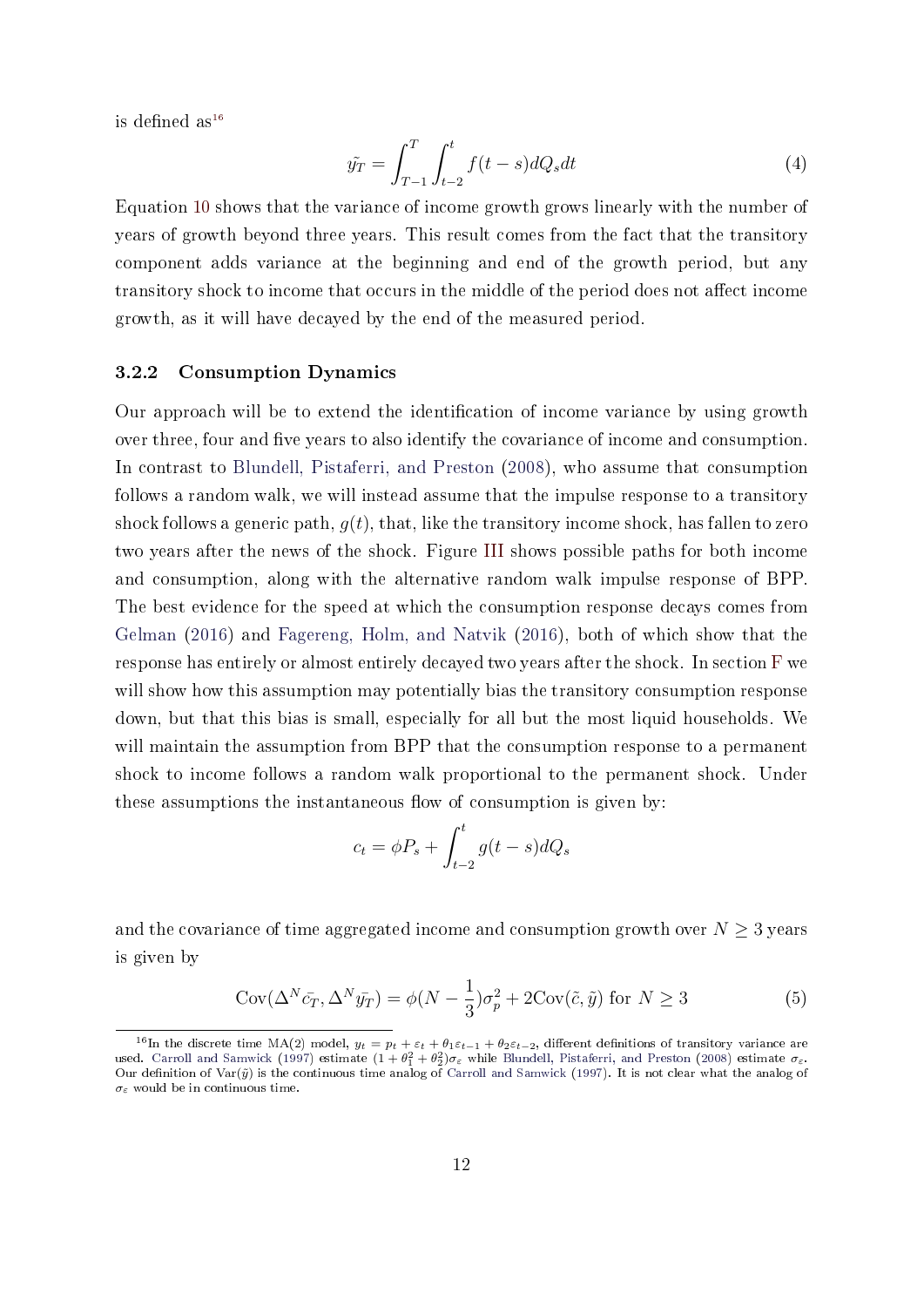<span id="page-13-0"></span>

Figure III Generic Transitory Shock Impulse Response

where total transitory income,  $\tilde{y}$ , is given by equation [4](#page-12-1) and total transitory consumption,  $\tilde{c}$ , is defined by

$$
\tilde{c}_T = \int_{T-1}^T \int_{t-2}^t g(t-s)dQ_s dt \tag{6}
$$

### 3.3 Minimum Distance Estimation

Using the equations for variance [\(10\)](#page-45-1) and covariance [\(12\)](#page-45-2) of observed income and consumption growth over N years for at least two different values of  $N$ , we are able to estimate the following four unknowns in which we are interested:<sup>[17](#page-13-1)</sup>

- 1.  $\sigma_p^2$  Variance of permanent shocks
- 2.  $\sigma_{\tilde{q}}^2 = \text{Var}(\tilde{y})$  Variance of transitory income received in a year
- 3. φ Marginal Propensity to eXpend (MPX) w.r.t. permanent income
- 4.  $\psi = \frac{\text{Cov}(\tilde{c}, \tilde{y})}{\text{Var}(\tilde{y})}$  Regression coefficient of transitory consumption w.r.t. transitory income over a year (MPX out of transitory income).

Our panel data cover 13 years and we choose to use growth over three, four and five years to balance greater identification (longer growth periods give more power) with three identification problems that grow with  $N$ . First, many households drop out of the

<span id="page-13-1"></span><sup>&</sup>lt;sup>17</sup>We have a total of 96 moments (we have eight consecutive five-year periods, each of which has three three-year growth periods, two four-year growth periods, and one five-year growth period.  $8 \times (3 + 2 + 1) = 48$ . Each of these growth periods has both a variance and a covariance moment,  $48 \times 2 = 96$ ). With only four parameters to estimate, the system is over identied. We strongly reject the null of the Sargen-Hansen J-test when run on our data, but this is not surprising given the sample size of our data.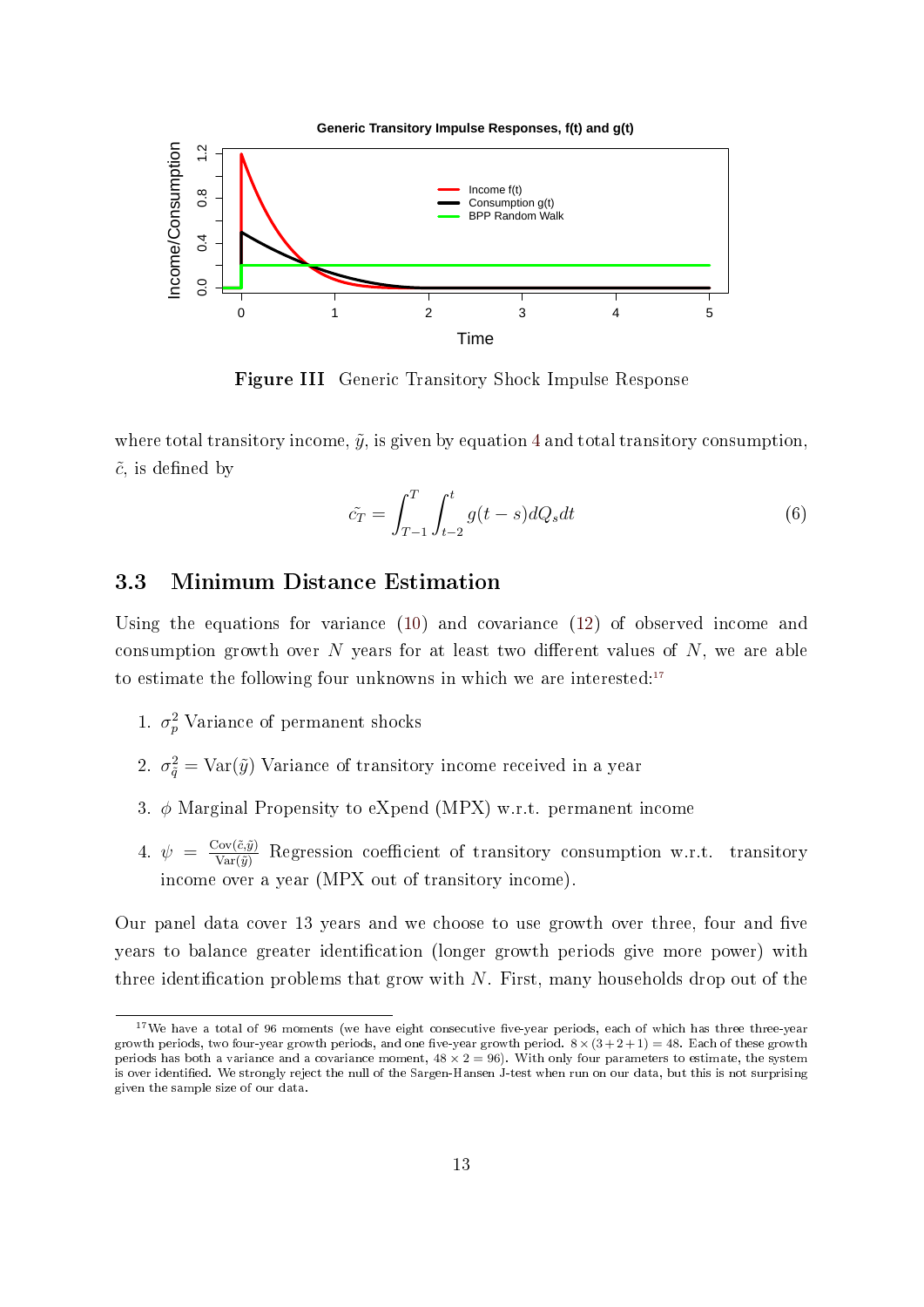sample if we demand they have reliable data for too many consecutive years. Second, if the permanent shock in fact decays slowly over time (e.g. is in fact  $AR(1)$ ), the bias this introduces will be larger for large  $N$ . Third, the validity of running the regressions in levels (rather than logs) is reduced over large N when the potential for the variance of income to change significantly from the start to the end of the sample is high. In section [7](#page-32-0) and online appendix [J](#page-61-0) we test the importance of these issues.

We follow [Blundell, Pistaferri, and Preston](#page-39-0) [\(2008\)](#page-39-0) and use diagonally weighted minimum distance estimation, although our results are not signicantly changed by using other popular weighting methods.[18](#page-14-1)

As the main part of our analysis will focus on the parameter  $\psi$ , it is worth describing exactly what this is and why we have labeled it the marginal propensity to expend out of transitory income. If we were able to exactly observe transitory income and consumption resulting from transitory income, then  $\psi$  would be the regression coefficient of this transitory consumption on transitory income. If transitory income shocks have no persistence, this is approximately a six-month MPX (on average, the shock will happen six months into the year so that the regression will pick up the change in consumption in the following six months). If transitory income shocks have a little persistence (online appendix [B](#page-46-0) shows evidence of a small amount of transitory income persistence),  $\psi$  can only loosely be interpreted as the MPX to an income shock, and the reader should bear in mind that the true interpretation is, "if income is higher by one unit this year due to transitory factors, then consumption this year will be expected to be higher by  $\psi$  units."

### <span id="page-14-0"></span>3.4 A Brief Introduction to the Time Aggregation Problem

As previously explained, our identification comes from the shape of income and consumption covariance over increasing periods of time. An obvious question is why we have chosen not to use the well-known methodology of [Blundell, Pistaferri, and Preston](#page-39-0)  $(2008)$ , who achieve identification of transitory shocks from the fact that a transitory shock in period t will mean-revert in period  $t + 1$ .<sup>[19](#page-14-2)</sup> Unfortunately, the method is not robust to the time aggregation problem of [Working](#page-44-6) [\(1960\)](#page-44-6). While macroeconomists have long been aware of the importance of time aggregation in time series regressions

<span id="page-14-1"></span><sup>18</sup>As our sample size is large, the motivation for using diagonally weighted minimum distance (DWMD) over optimal minimum distance (OMD) is small; see [Altonji and Segal](#page-38-4) [\(1996\)](#page-38-4). We get very similar results using OMD. In general, our results may be subject to misspecification problems, but the sample size of our data means that standard errors are small.

<span id="page-14-2"></span><sup>19</sup>[Kaplan and Violante](#page-42-1) [\(2010\)](#page-42-1) show in discrete time simulations that the methodology works reasonably well for standard calibrations of buffer-stock models and end up concluding, "The BPP insurance coefficients should become central in quantitative macroeconomics." However, some recent papers such as [Commault](#page-40-5) [\(2017\)](#page-40-5) and [Hryshko and](#page-41-6) [Manovskii](#page-41-6) [\(2018\)](#page-41-6) have pointed to other potential problems of the methodology.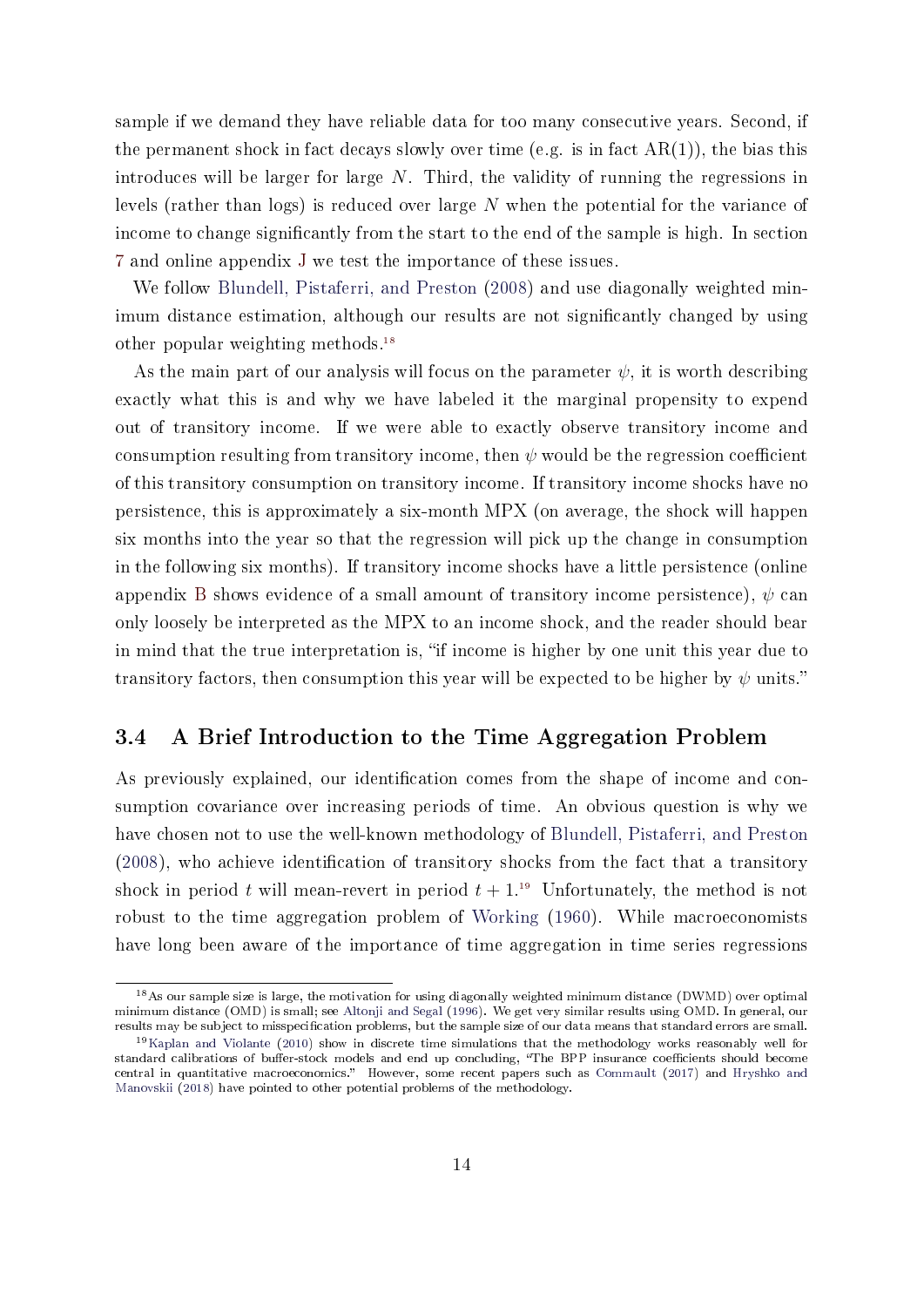(see [Campbell and Mankiw](#page-39-5) [\(1989\)](#page-39-5) for a well-known example), the problem has been overlooked by the household finance and labor economics literature.<sup>[20](#page-15-0)</sup> We will therefore briefly describe the problem here. For a more detailed account with particular attention to BPP, see [Crawley](#page-40-0) [\(2019\)](#page-40-0).

Time aggregation occurs when a time series is observed at a lower frequency than the underlying data that generates it. For example, income is often observed at an annual frequency when it may in fact consist of paychecks arriving at a monthly, biweekly or irregular frequency. To transform income into an annual frequency, we sum up all the income that was received by a household during the year. The key insight of [Working](#page-44-6) [\(1960\)](#page-44-6) is that even if there is no correlation between changes in income at the underlying frequency, changes in the resulting time aggregated series will show positive autocorrelation. The underlying intuition can be seen in figure [IV,](#page-16-0) which shows the income process of a household that begins with an annual salary of \$50,000 and receives a permanent pay rise to \$100,000 mid-way through the second year. The solid line shows this jump in income flow occurring just once. The crosses show the income we actually observe in annual data. During the second year the household receives an annual \$50,000 salary for six months, followed by \$100,000 in the second six months, resulting in a reported income of \$75,000 for the entire year. The single shock to income therefore appears in the time aggregated data as two increases. In this way, an income change in one year is positively correlated with an income change in the following year, even if the underlying income process follows a random walk. $^{21}$  $^{21}$  $^{21}$ 

While it would be possible to stick very closely to the original BPP model and adjust the covariance restrictions to take account of the time aggregation problem, $^{22}$  $^{22}$  $^{22}$  we have found that in practice the underlying assumptions made by BPP (in particular that consumption follows a random walk) do not fit with the data. The random walk assumption was previously thought to be benign. Not only were the estimates of the consumption response to transitory shocks in BPP small and consistent with such an assumption, [Kaplan and Violante](#page-42-1) [\(2010\)](#page-42-1) show that without time aggregation, the BPP method correctly identifies the transitory consumption response in the period of the income shock regardless of the consumption dynamics going forward. This fact is again not robust to the time aggregation problem. With time aggregation taken into

<span id="page-15-0"></span> $^{20}$ For examples, see Moffitt and Gottschalk [\(2012\)](#page-43-5); [Meghir and Pistaferri](#page-43-6) [\(2004\)](#page-43-7); [Nielsen and Vissing-jorgensen](#page-43-7) (2004); [Heathcote, Perri, and Violante](#page-41-7) [\(2010\)](#page-41-7); and more recent quantile regression approaches such as [Arellano, Blundell, and](#page-38-5) [Bonhomme](#page-38-5) [\(2017\)](#page-38-5).

<span id="page-15-1"></span> $^{21}$ If all permanent shocks to income occurred on January 1 each year, then this would not hold. [Low, Meghir, and](#page-42-9) [Pistaferri](#page-42-9) [\(2010\)](#page-42-9) show that a significant portion of permanent income variance is explained by job mobility, which can occur at any point in the year.

<span id="page-15-2"></span><sup>22</sup>[Crawley](#page-40-0) [\(2019\)](#page-40-0) takes this more straightforward approach using the same PSID data as used in BPP.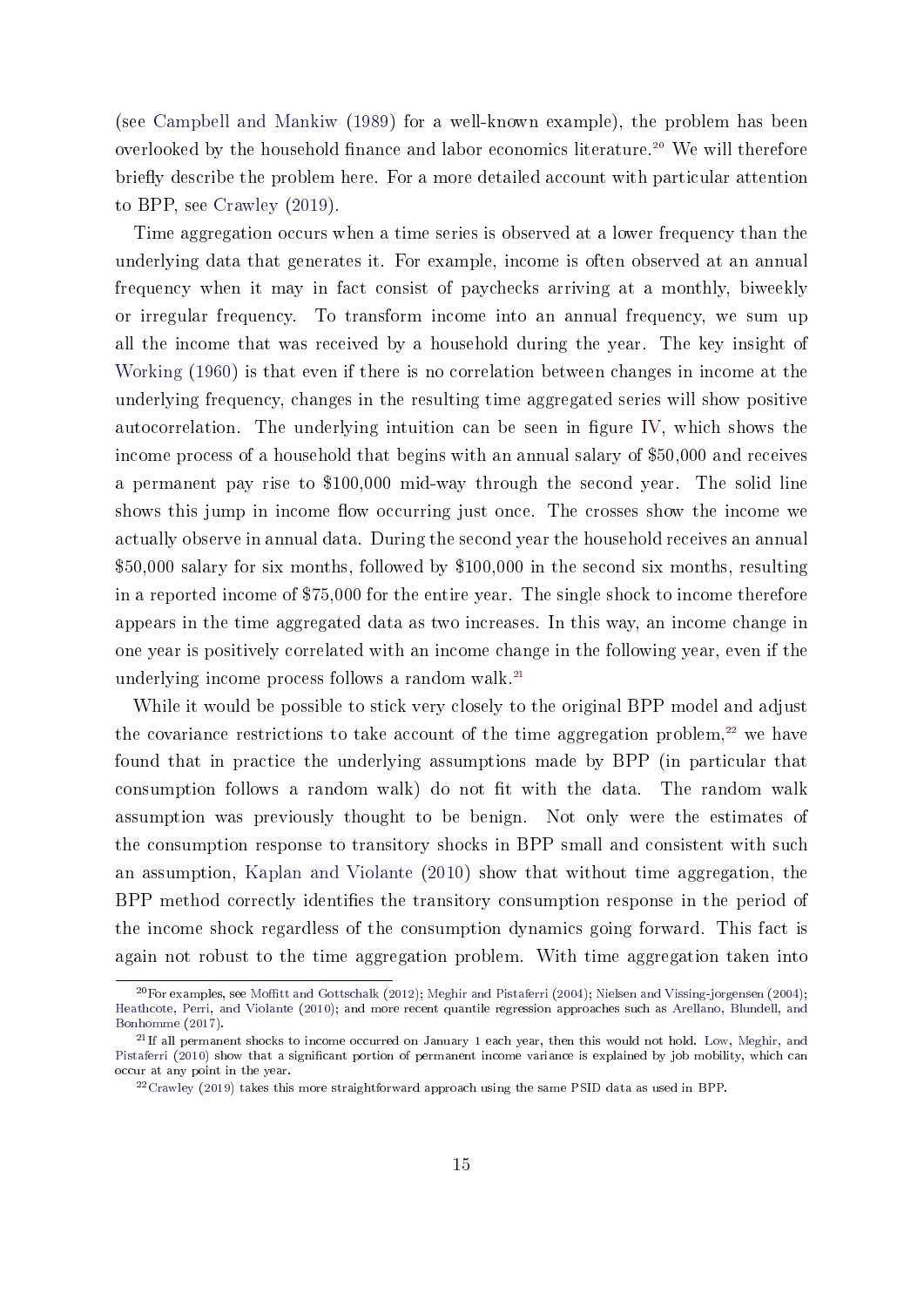<span id="page-16-0"></span>

Figure IV The Time Aggregation Problem

account, the estimates are highly sensitive to assumptions about short-term consumption dynamics.<sup>[23](#page-16-1)</sup> Therefore we have chosen to attain identification in a manner similar to [Carroll and Samwick](#page-39-4) [\(1997\)](#page-39-4), which allows us to be agnostic about the exact short-term dynamics of income and consumption.

## 4 Data

Our panel data on income and expenditure comes from Danish registry data from 2003- 2015. These data have a number of advantages over survey-based measures. First, the sample contains millions of households rather than thousands. Second, households are required by law to report their data, so there is much less risk of selection bias through drop outs. Third, measurement error in income data is largely eradicated, as employees' income data is third party reported by their employer, compared to survey data where self-reported income has been shown to be particularly unreliable for irregular income.<sup>[24](#page-16-2)</sup>

<span id="page-16-3"></span><span id="page-16-2"></span><span id="page-16-1"></span><sup>&</sup>lt;sup>23</sup>See online appendix [E](#page-51-0) to see how these different assumption change the estimates.

 $^{24}$ See [David, Marquis, Moore, Stinson, and Welniak](#page-40-6) [\(1997\)](#page-40-6) for a survey of income measurement error issues in survey data.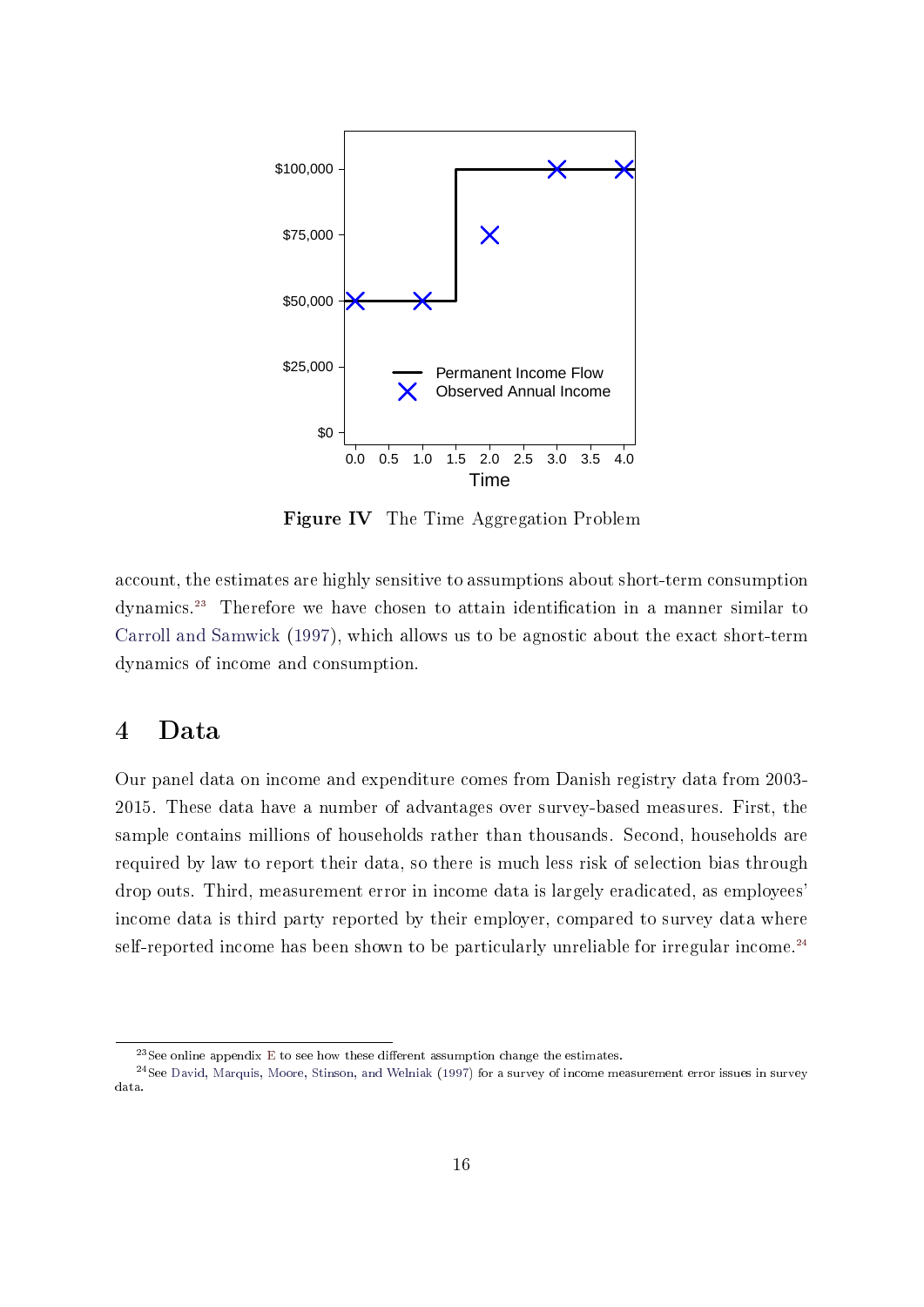#### 4.1 Income

We are interested in income and consumption decisions at the household level. We define a household as having either one or two adult members. Two adults are considered to be in the same household if they are living together and (i) are married to each other or have entered into a registered partnership, (ii) have at least one common child registered in the Civil Registration System or, (iii) are of opposite sex and have an age difference of 15 years or less, are not closely related and live in a household with no other adults.[25](#page-17-0) In the panel data, an individual's household will change if he or she gets married or divorced, which leads to some selection bias given that we require households to survive for at least five years. Following the literature, our baseline results will be reported using the labor income of the head of household.<sup>[26](#page-17-1)</sup> We will use after tax and transfer income, as we are interested in the consumption response to these changes in income, although the method could be used to measure the extent of consumption insurance provided by the tax and transfer system. Our data come from the administrative records from the tax authority. The tax reporting system in Denmark is highly automated and individuals bear little of the reporting burden. For employees, income is reported by their employer and is thought to be highly accurate. The underground economy in Denmark is small. We remove business owners from the sample, as their income may be less accurately reported but, more importantly, the expenditure imputation method does not work well for them (see section [4.2\)](#page-17-2).

We work with the residual of income after controlling for observable characteristics of households that may affect their income and consumption. To start, we remove households in the top and bottom 1% of the income distribution. We then normalize by average household income over the observed period and regress income on dummies for age, year, highest level of education, marital status, homeowner status, and number of children along with interaction of age with education, marital status, and homeowner status. We take the change in the residuals of this regression to be the unexpected income change for a household from one year to the next and remove households in the top and bottom 1% of the unexpected income change distribution.

<span id="page-17-2"></span><span id="page-17-0"></span> $^{25}$  Adults living at the same address but not meeting one of the three criteria are regarded as separate families. Children living with their parents are regarded as members of their parents' family if they are under 25 years old, have never been married or entered into a registered partnership, and do not themselves have children. A family meeting these criteria can consist of only two generations. If three or more generations live at the same address, the two younger generations are considered one family, while the members of the eldest generation constitute a separate family.

<span id="page-17-1"></span> $^{26}$ See Moffitt and Zhang [\(2018\)](#page-43-8) for an overview of the literature on income volatility in the PSID. In contrast to the PSID literature, we define the head of household as the highest earner over the 13-year period in our sample. We believe this definition better fits the social structure in Denmark.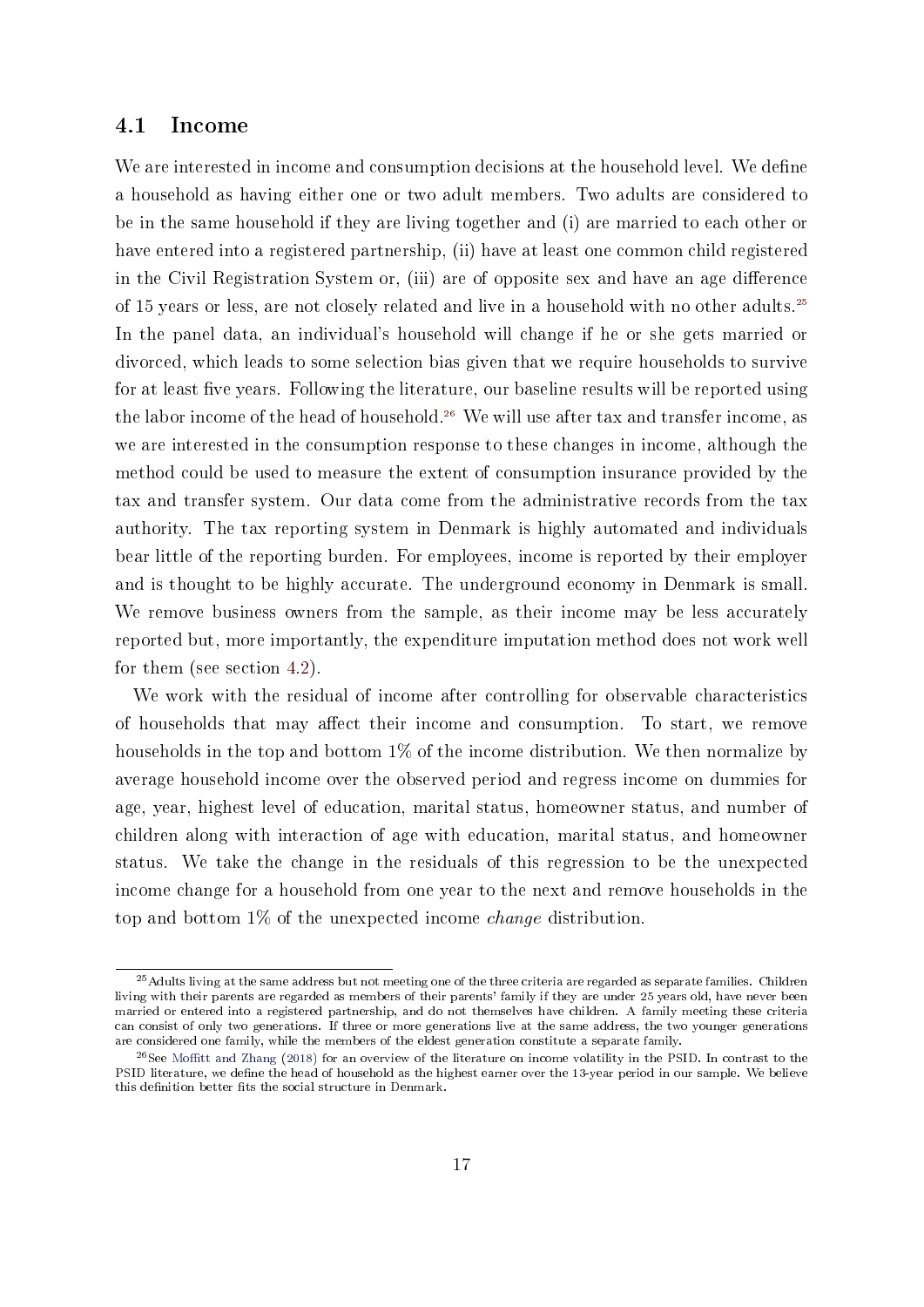#### 4.2 Imputed Expenditure

Our expenditure data come from imputing expenditure from income and wealth. Along with other Scandinavian countries, Denmark is unusual in that tax reporting includes information about wealth along with income, a legacy from the wealth tax that was phased out between 1989 and 1997. Following the methodology from [Browning and](#page-39-6) [Leth-Petersen](#page-39-6) [\(2003\)](#page-39-6) and [Fagereng and Halvorsen](#page-40-7) [\(2017\)](#page-40-7), we impute expenditure using the identity

$$
\bar{C}_t \equiv \bar{Y}_t - \bar{S}_t = \bar{Y}_t - P_t - \Delta N W_t
$$

where  $\bar{C}_t$ ,  $\bar{Y}_t$ , and  $\bar{S}_t$  are the sum of expenditure, income, and savings over the year  $t$ , respectively.  $P_t$  is contributions to privately administered pension schemes, for which we have very accurate data due to tax deductibility,  $\Delta N W_t$  is the change in (non-pension, non-housing) net worth measured at the end of years t and  $t - 1$ . Banks and brokers are required to report the value of their clients' accounts on December 31 each year, and the tax reporting year runs from January 1 to December 31, so the data for income and wealth reported in the tax returns match that required to use this identity to impute consumption.

The method works well for households with simple financial lives. One of the biggest problems with the method is its inability to handle capital gains well. The income used in the imputation includes all labor income and capital income; however, it excludes capital gains. The value of assets will vary due to savings from reported income but, also due to capital gains and losses, which we handle in a number of ways. First, we completely exclude housing wealth, treating housing as an off-balance-sheet asset for this calculation.<sup>[27](#page-18-0)</sup> The problem with treating housing in this way is that we must exclude households in years in which they are involved in a housing transaction. For the self-employed, it is also difficult to distinguish between expenditure and investment in their business, so we exclude all households that receive more than a trivial amount of their income from business ventures. Finally, households that hold signicant equity investments are likely to see sizable capital gains and losses. We make a naive adjustment by assuming that they hold a diversified index of stocks. While this assumption will likely lead to signicant measurement error for these individuals, the concern is mitigated first by the fact that stock holding is much more unusual in Denmark than in the United States, for example. Only around 10% of households hold any stocks, and for

<span id="page-18-0"></span> $27$ We exclude housing wealth from net worth only for the imputation procedure, which correctly identifies expenditure for years in which there is no housing transaction-knowing house prices with precision in these years would not help impute expenditure. Our measure of net wealth where wealth itself is of interest, for example table [II,](#page-21-0) includes housing.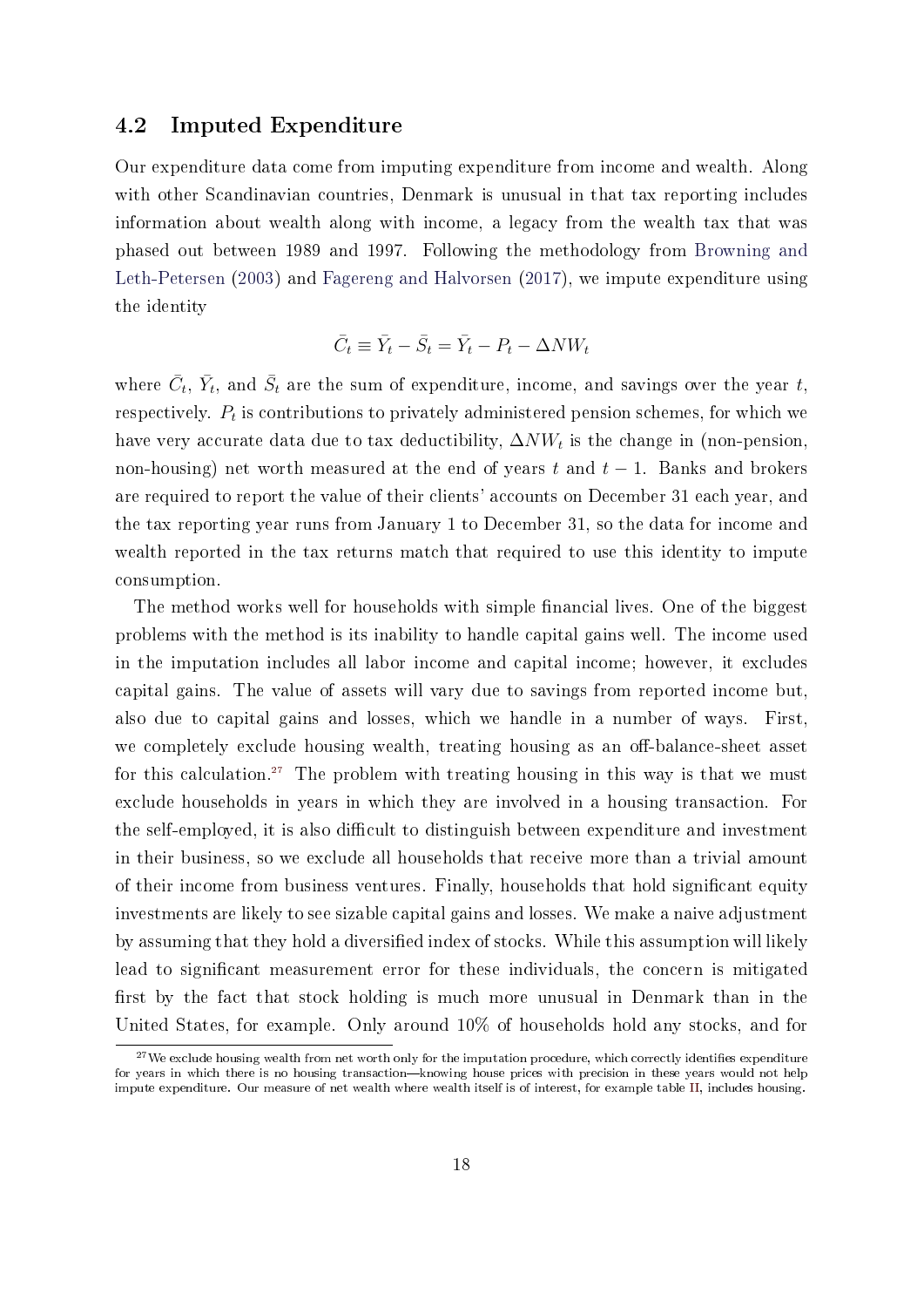many of those households stocks make up only a small proportion of their total wealth. Furthermore, as we will explain in section [7.1,](#page-33-0) measurement error in consumption is not a concern unless it is correlated with changes in income. However, [Baker, Kueng, Pagel,](#page-38-6) [and Meyer](#page-38-6) [\(2018\)](#page-38-6) show, in a German dataset, that the relation between income and imputation error is economically small.

Another concern with the imputation method is transfers of wealth-say, between family members or friends. Indeed imputed expenditure is negative for approximately 3% of households, which may explain a proportion of that. We discard both income and expenditure data for households in years in which their expenditure is negative. In online appendix [J](#page-61-0) we test the robustness of our results to sample selection bias problems that these issues may give rise to.

As with income, we work with the residual of expenditure after normalizing by mean household income and controlling for the same observable features as income. We follow exactly the same steps as described in section [4.1.](#page-16-3)

[Abildgren, Kuchler, Rasmussen, and Sorensen](#page-38-7) [\(2018\)](#page-38-7) show that the mean levels of expenditure from this imputation method are close to those from the national accounts (see figure [V\)](#page-20-1). They find relatively large differences at the household level between the consumer survey and imputed expenditure, although it is not clear that this is a problem with the imputation method as opposed to the survey measure. Indeed, for car purchases, for which highly accurate register data are available, the consumer survey shows significant underreporting, consistent with [Koijen, Nieuwerburgh, and Vestman](#page-42-10)  $(2014)$ , who find 30% underreporting of car purchases in the Swedish consumer survey. We believe that, with the exception of transaction-level data reported by financial aggregation applications, the imputation method we use results in some of the highest quality expenditure data available to researchers for the types of questions we are addressing.

### 4.3 Sample Selection

As our methodology requires income uncertainty to be relatively constant through the observed period and the young and old are likely to have predictable income trends unobservable to the econometrician, we limit the sample to households headed by an individual between the ages of 30 and 55 in 2008.<sup>[28](#page-19-0)</sup> Our final sample contains 7.7 million observations from 2004 to 2015 from an age group population totaling 18.1 million.

<span id="page-19-0"></span><sup>28</sup>Online appendix [B](#page-46-0) shows the assumption holds for this age group.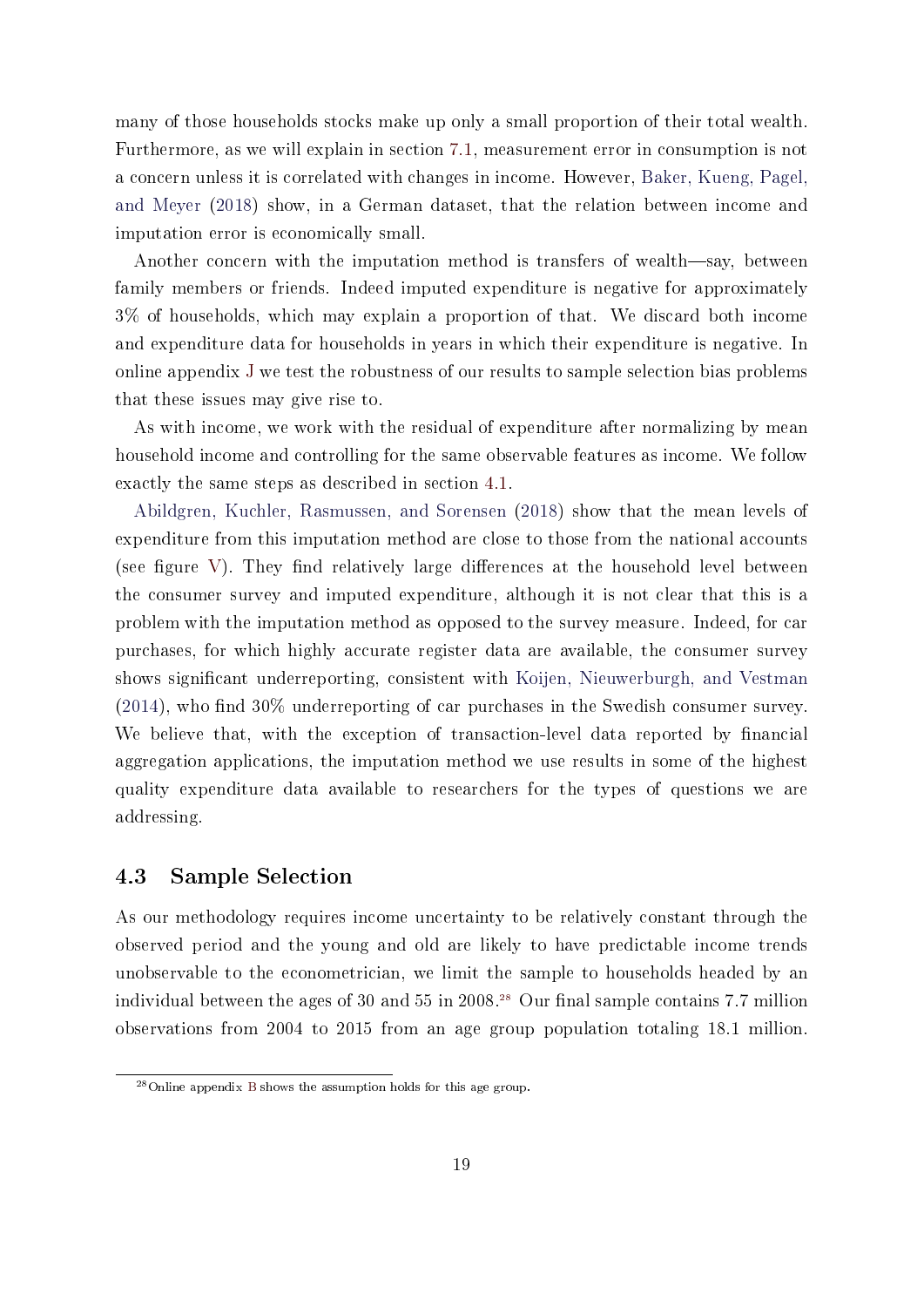<span id="page-20-1"></span>

Figure V Imputed Register Measure and National Account Measure of Expenditure (from [Abildgren, Kuchler, Rasmussen, and Sorensen](#page-38-7) [\(2018\)](#page-38-7))

The selection criterion that reduces the sample size the most is the requirement that a household does not make a housing transaction for a period of five years. Table [II](#page-21-0) shows summary statistics for all Danish households whose head fits into this age group as a whole as well as the sample we use in estimation. It is reassuring that both the mean and median values for after-tax income and consumption are similar in the estimation sample and the population. Our estimation sample has much lower standard deviations as a mechanical result of excluding the top and bottom 1% of the income and consumption distributions that contain extreme values. Sample selection shows up in homeownership and car ownership, as we exclude those households that buy a house at the end of a five year period but who otherwise would be counted as renters. As a result, our sample is, on average one year older than the population. Unhedged Interest Rate Exposure (URE) and Net Nominal Position (NNP) will be discussed in section [6,](#page-23-0) but again the significant differences here are due to the housing transaction criteria.

# <span id="page-20-0"></span>5 Income and Consumption Characteristics by Household Wealth

Liquidity constraints are the key microfoundation for the lack of consumption smoothing in heterogeneous agent models. In this section we look at the empirical relation between liquid wealth and the marginal propensity to expend (MPX) out of both permanent and transitory shocks to income. We find a strong monotonic negative relation. We also look at net wealth and find such a monotonic relation no longer holds.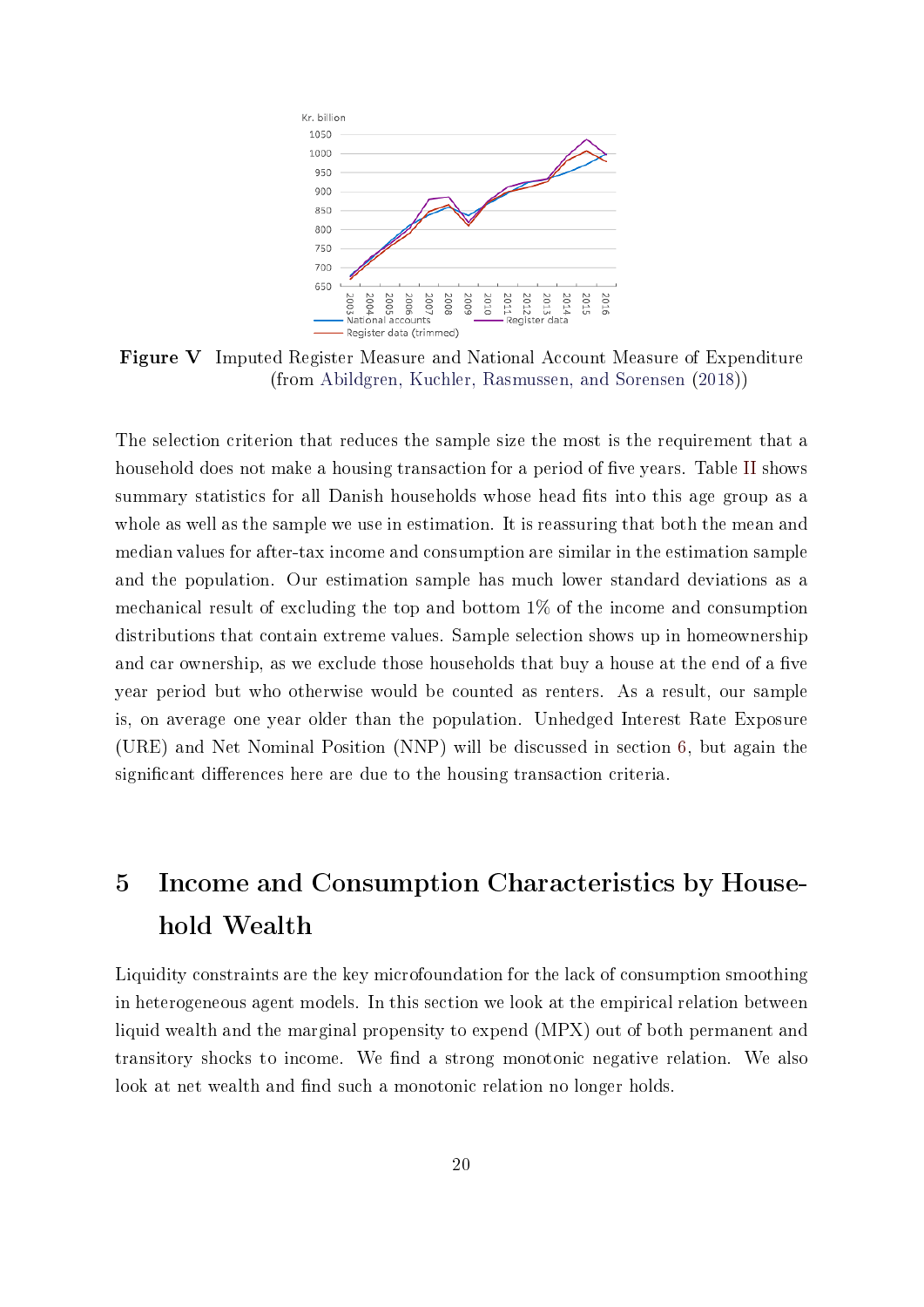<span id="page-21-0"></span>

|                         |            | <b>Estimation Sample</b> |         | Population (Age 30-55) |            |         |
|-------------------------|------------|--------------------------|---------|------------------------|------------|---------|
|                         | Mean       | Median                   | Std Dev | Mean                   | Median     | Std Dev |
|                         |            |                          |         |                        |            |         |
| After Tax Income        | 59,261     | 57,804                   | 28,819  | 58,312                 | 53,304     | 68,799  |
| Consumption             | 52.680     | 48.344                   | 28.581  | 54,022                 | 46.373     | 38,126  |
| Liquid Assets           | 18,438     | 6,856                    | 33,016  | 23,331                 | 6,578      | 81,473  |
| Net Worth               | 74,937     | 19,115                   | 157,295 | 85,799                 | 12,952     | 564,404 |
| Homeowner               | 0.57       | 1.00                     | 0.50    | 0.50                   | 1.00       | 0.50    |
| Car Owner               | 0.66       | 1.00                     | 0.47    | 0.55                   | 1.00       | 0.50    |
| <b>Higher Education</b> | 0.31       | 0.00                     | 0.46    | 0.33                   | 0.00       | 0.47    |
| Age                     | 43.5       | 44.0                     | 7.1     | 42.5                   | 42.0       | 73      |
| URE                     | $-28,052$  | $-12,627$                | 108,382 | $-47,589$              | $-19,374$  | 243,604 |
| <b>NNP</b>              | $-109,685$ | $-65,810$                | 156,523 | $-158,321$             | $-85,207$  | 542,498 |
|                         |            |                          |         |                        |            |         |
| No. Household-year obs  |            | 7,664,360                |         |                        | 18,050,340 |         |

Table II Summary Statistics

Notes: Values are 2015 USD. Age refers to the age in 2008 of the main income earner in the household. For the purposes of calculation of consumption in the population, top and bottom 1% in terms of consumption have been excluded. URE and NNP can only be calculated in the period 2009-2015 due to mortgage information being insufficiently detailed in the previous years.

Using our entire estimation sample we find a mean MPX out of transitory shocks of 0.50 and a mean MPX out of permanent shocks of 0.72. However, these averaged results hide a significant amount of heterogeneity. From the standpoint of consumption theory it is the ability of households to self-insure with their own wealth that mostly determines how much they smooth their consumption over shocks. We divide our estimation sample into quintiles according to both liquid wealth (which we define as bank deposits<sup>[29](#page-21-1)</sup>) and net wealth. In each case, wealth is measured as the mean household wealth holdings over the entire sample period.

Figure [VI](#page-22-0) shows the estimated income variances and MPXs for households in each quintile of liquid wealth.<sup>[30](#page-21-2)</sup> Looking at the left-hand variance panel first, it is noticeable that income uncertainty, and particularly permanent income uncertainty, is highest for households in the lowest quintile of liquid wealth. This low buffer-stock, despite high income volatility, provides some evidence towards the idea that heterogeneous tastes (e.g. discount factors of risk aversion) may be more important than income risk in determining wealth held for precautionary saving. For households in the top three quintiles of liquid wealth, the similarity of their level of income risk is remarkable. Note that in contrast to standard estimates of the U.S. income process, permanent income variance in Denmark

<span id="page-21-1"></span> $^{29}$ The results are little changed using any other definition of liquid wealth as long as housing and debts are excluded. See online appendix [J.](#page-61-0)

<span id="page-21-2"></span> $30$  For these graphs, and all similar ones in this paper, the  $95\%$  confidence intervals are shown above and below each quantile estimate.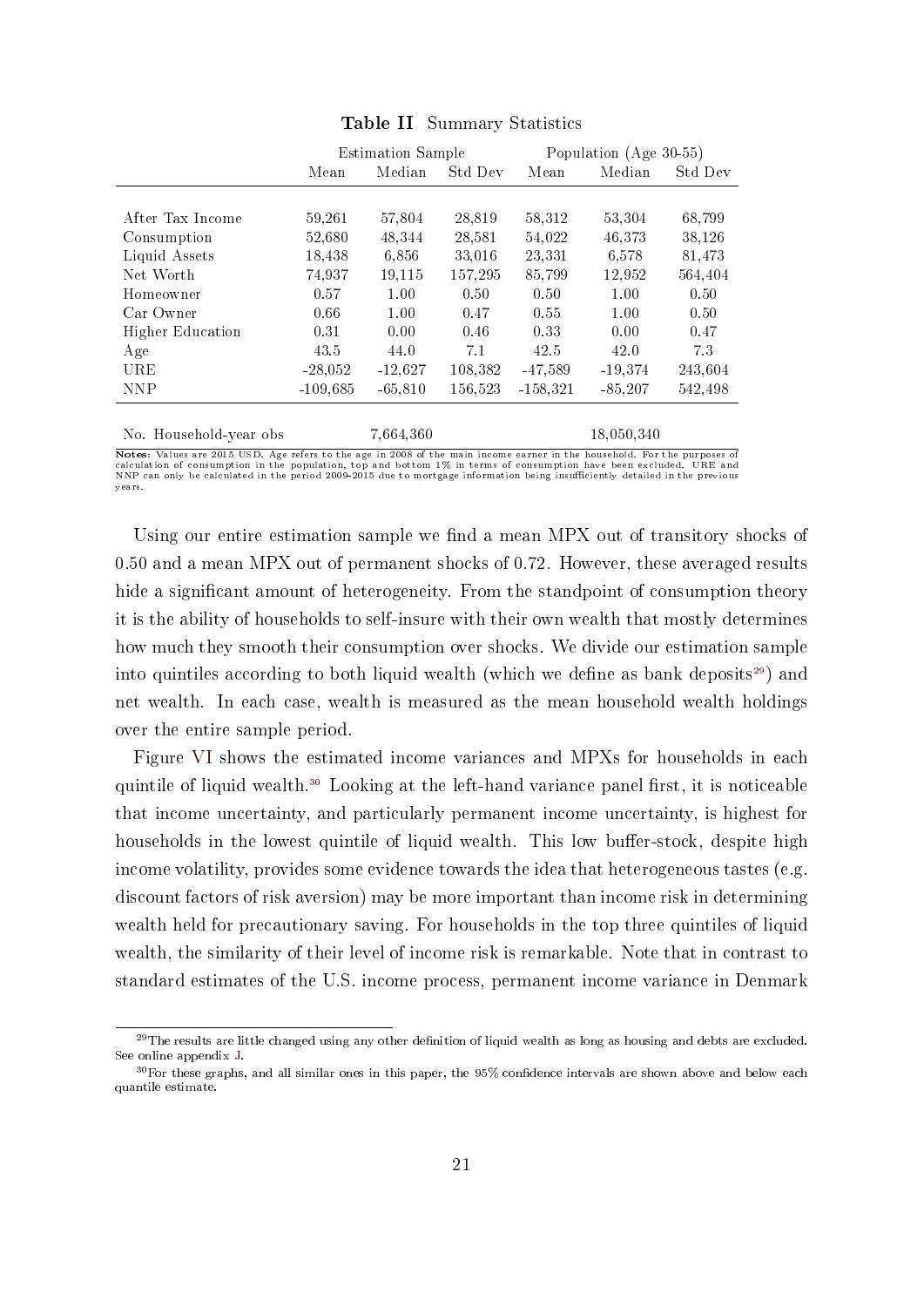<span id="page-22-0"></span>

Figure VI Variance and MPX by Liquid Wealth Quintile

is slightly higher than transitory variance, likely due to the high levels of social insurance available in Denmark. The variance level, at just over 0.002 for these top three quintiles, represents a standard deviation of just below 5% of permanent income per year.

Note that the estimates of income variance we obtain are highly sensitive to our treatment of outliers, but our MPX estimates do not change.<sup>[31](#page-22-1)</sup>

The right-hand panel of figure [VI](#page-22-0) shows our estimates for the MPX out of permanent and transitory shocks by liquid wealth quintile. The lowest wealth quintile, who hold less than \$2,000 in bank deposits on average over the sample period, look somewhat like hand-to-mouth consumers. They respond almost equally to permanent and transitory shocks, spending over 80% of income shocks in the year that it arrives. However, the fact that both permanent and transitory MPXs are very similar and signicantly less than 1 suggests that these households may be more accurately modeled as saving in an illiquid asset such as housing or a pension following a rule of thumb (say, 20% of income) and then living hand to mouth on the remainder. As the quintile of liquid wealth increases, the MPX out of both transitory and permanent income decreases. In the top quintile, formed of households that maintained a mean bank balance above \$30,000, the MPX out of permanent shocks is 0.57 and out of transitory shocks 0.23. From the point of view of theory, the responsiveness of spending out of permanent shocks in this quintile is low, while that of transitory shocks is high.

Figure [VII](#page-23-1) shows the estimates for households grouped by quintiles of net wealth.

<span id="page-22-1"></span><sup>31</sup>See online appendix [J](#page-61-0) for evidence of this.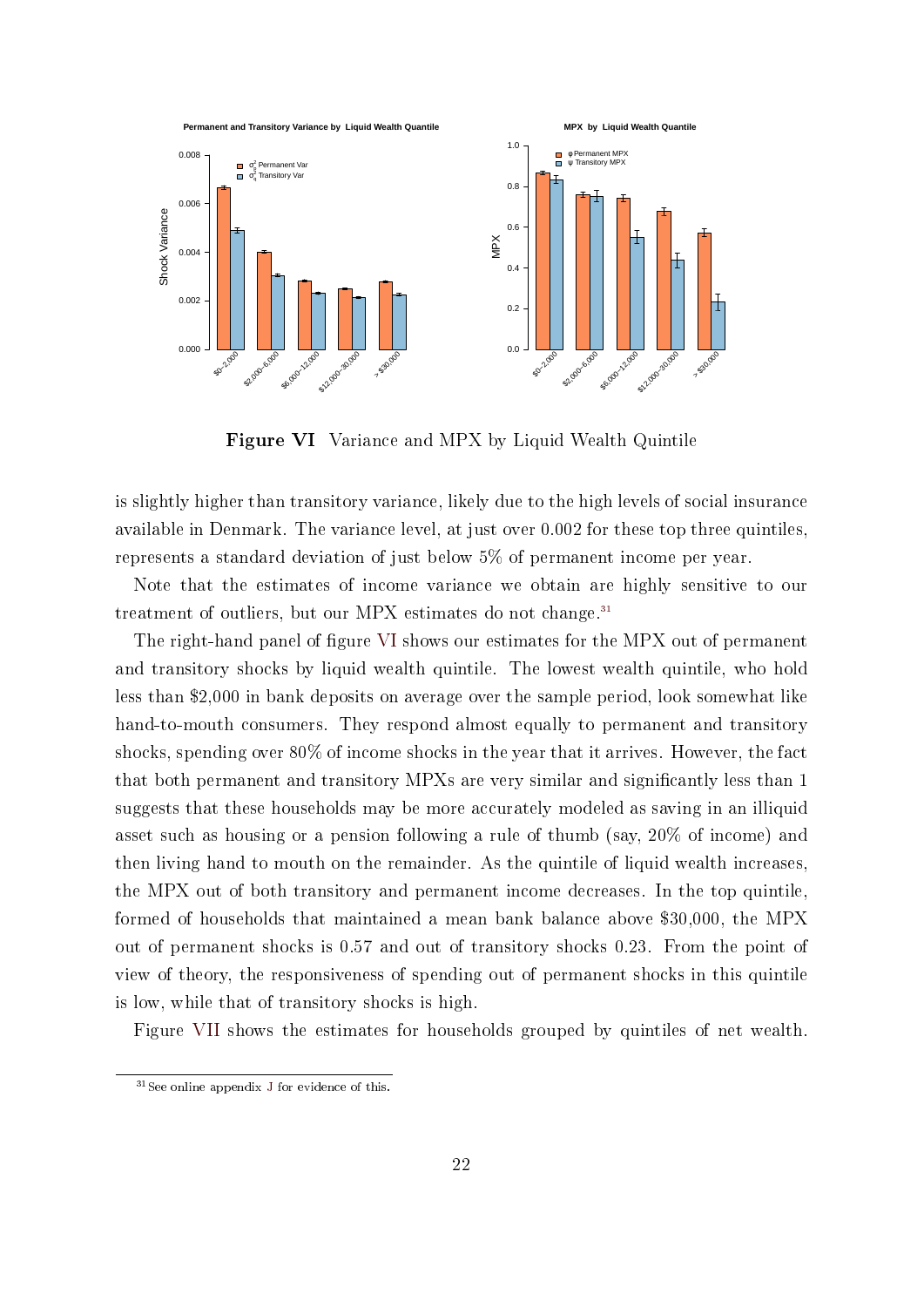<span id="page-23-1"></span>

Figure VII Variance and MPX by Net Wealth Quintile

Here the pattern is slightly different. The quintile with the highest MPX out of both transitory and permanent income is the second lowest, the quintile that contains zero net worth. Households in the lowest quintile—those with over \$20,000 in net debtdo not seem to distinguish between permanent and transitory income shocks in their consumption responses, but their MPX for both is about 10 percentage points lower than the quintile with close to zero net wealth. The pattern for quintiles 3 to 5 looks similar to that for liquid wealth: the MPX out of transitory shocks falls sharply to around 0.28, while that out of permanent shocks also falls but more slowly to 0.62.

These results are broadly in line with the literature. The population mean of 0.5 for transitory MPX is a little higher than most estimates from table [I,](#page-6-0) but, bearing in mind that our estimate includes durables and is best compared to a six-month MPC, it is certainly not an outlier. The MPX out of permanent shocks of 0.72 is also between the BPP estimate of 0.65[32](#page-23-2) and the estimate of 1.0 from [Gelman, Gorodnichenko, Kariv,](#page-41-4) [Koustas, Shapiro, Silverman, and Tadelis](#page-41-4) [\(2016\)](#page-41-4). The strength of the relationship between liquid wealth and MPC is similar to that found in [Gelman](#page-41-3) [\(2016\)](#page-41-3) and stronger than in [Fagereng, Holm, and Natvik](#page-40-2) [\(2016\)](#page-40-2).

## <span id="page-23-0"></span>6 Monetary Policy and the Redistribution Channel

[Auclert](#page-38-0) [\(2019\)](#page-38-0) lays out a clear and intuitive theory as to how heterogeneity in the MPC

<span id="page-23-2"></span> $32$ The permanent "insurance" coefficient estimated by BPP does not suffer as much from the time aggregation problem as the transitory coefficient.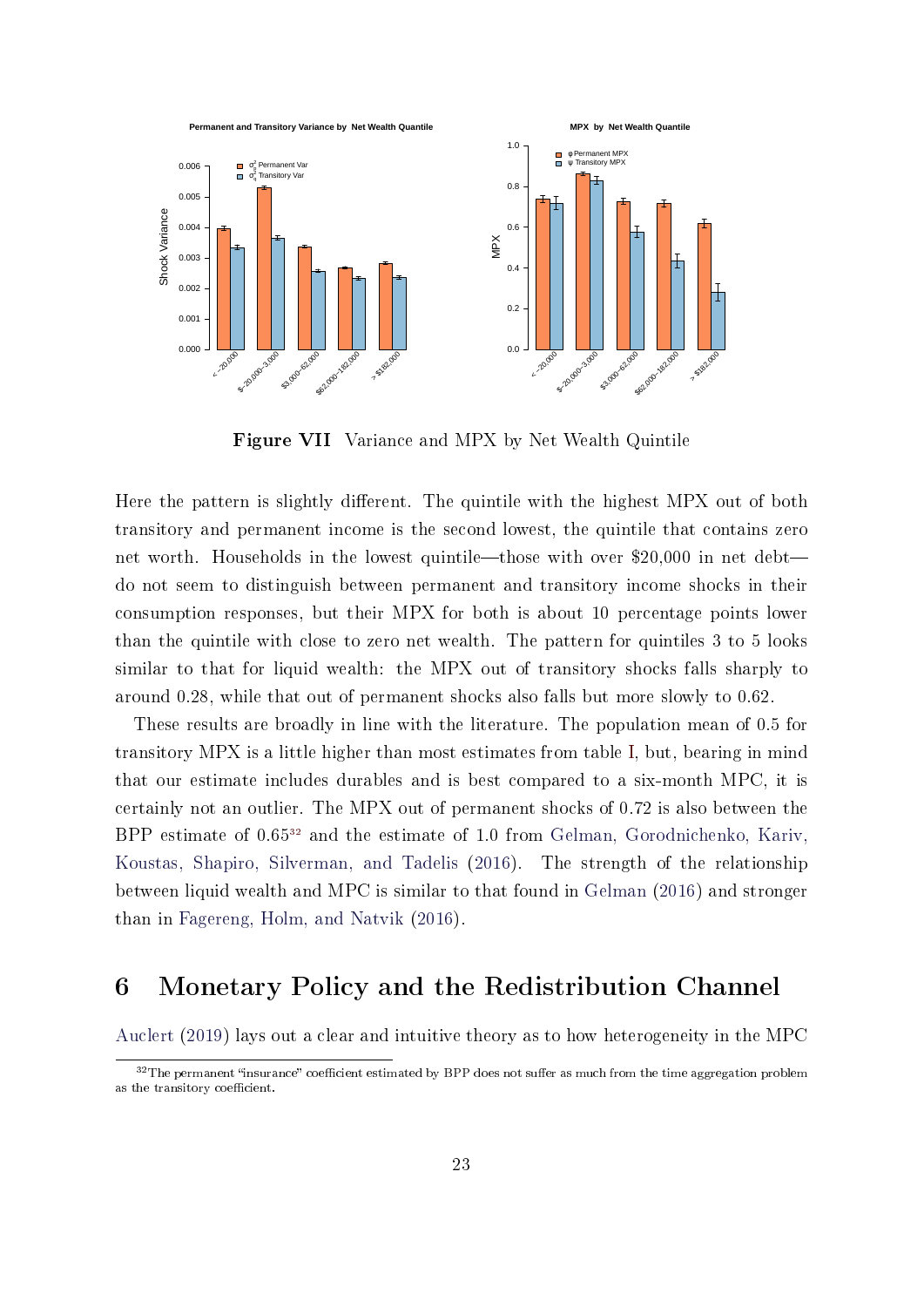out of transitory shocks affects the transmission mechanism of monetary policy. He identifies five channels through which monetary policy can act, three of which are absent without heterogeneity.<sup>[33](#page-24-0)</sup> He then uses this theory to identify a small set of sufficient statistics that help distinguish which of these channels are of quantitative importance.

While these statistics in theory are highly informative about the transmission mechanism of monetary policy, good data and MPC estimation methods are required to estimate them convincingly. Auclert states, "As administrative quality household surveys become available and more sophisticated identification methods for MPCs arise, a priority for future work is to refine the estimates I provide here." We are able to bring our new MPC estimation method, along with administrative data from Denmark, in order to estimate Auclert's sufficient statistics.

Our data have two significant advantages over previous efforts.<sup>[34](#page-24-1)</sup> First, our sample size is very large, containing a large percentage of all households in Denmark. Second, we have detailed balance sheet information for not only households within our sample, but also for those excluded from our sample. Furthermore, we are able to identify interest rate risk and nominal positions held by firms, foreigners, and the government so that the aggregate position is zero, as required in equilibrium, and allows us to avoid some problematic assumptions otherwise needed for aggregation of household data.

## 6.1 Distribution of Marginal Propensity to Expend (MPX) Across NNP, URE, and Income

The redistribution effects of monetary policy depend crucially on two household characteristics, their Net Nominal Position and Unhedged Interest Rate Exposure.

• Net Nominal Position (NNP) is the net value of a household's nominal assets and liabilities. It's relevance for analyzing the redistributive effects of monetary policy comes from the fact that an unexpected rise in the price level will decrease the wealth of households with positive nominal assets, redistributing it to those with negative NNP (who now have less real debt). In administrative data we are able to observe directly held nominal positions at the household level, including

<span id="page-24-0"></span><sup>&</sup>lt;sup>33</sup>The key assumption made to link MPC with monetary policy redistribution is that households respond to redistribution in the same way as a transitory shock to income. We believe this is a reasonable assumption for the interest rate exposure channel, where households will have to pay a higher or lower rate out of liquid assets, but perhaps not for the Fisher channel. If the price level goes up 1%, a \$100,000 debt is made smaller by \$1,000 in real terms. However, the liquidity position of the household with this debt is not changed. As a result, we have reservations about the reliability of our estimate of the size of the Fisher channel, which we estimate to be very large.

<span id="page-24-1"></span> $34$ As well as [Auclert](#page-38-0) [\(2019\)](#page-38-0), a new version of [Fagereng, Holm, and Natvik](#page-40-2) [\(2016\)](#page-40-2) also attempts to estimate these statistics.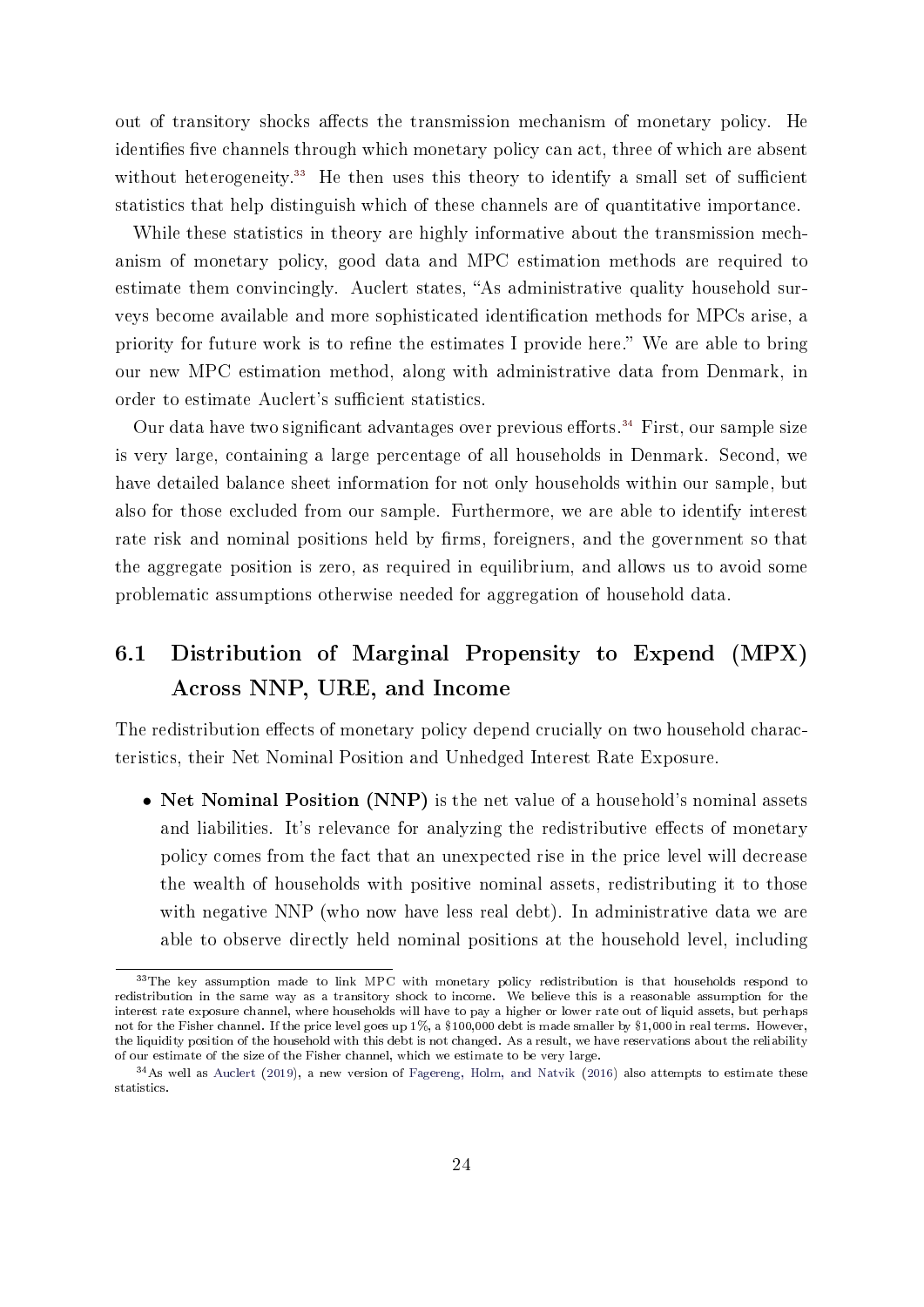bank deposits and loans, bond holdings, and mortgages. In aggregate, the directly held NNP position of the household sector is negative, which from the national accounts we will see is balanced by the financial sector as well as foreigners.

• Unhedged Interest Rate Exposure (URE) measures the total amount that a household plans to save at the going interest rate during that period. It is the difference between all maturing<sup>[35](#page-25-0)</sup> assets (including income) and liabilities (including planned consumption). For example, households with a large variable rate mortgage will likely have very negative URE. For these households, the entire value of their mortgage will be adjusted to the new rate. When the interest rate rises for one period they will see their disposable income (after mortgage payments) go down, and hence if they have a high MPX their spending will also decrease. To calculate URE we assume all bank deposits and bank debt to have a variable rate that changes instantaneously. For mortgage debt we directly observe the amount resetting over the following year and assume that the new rate will only apply for half of the year.[36](#page-25-1) For all other assets and liabilities we assume a maturity of five years. As with NNP we find households on aggregate have a negative URE position in our data, and this is counterbalanced by the interest rate position of the financial sector. See online appendix  $D$  for more details on how we calculate NNP and URE positions.

Figure [VIII](#page-28-0) shows how the MPX varies across household values for URE, NNP, and income. In each case, the value on the x-axis has been divided by the mean level of expenditure of the entire sample. The top chart shows the estimated MPX for each decile of unhedged interest rate exposure. The deciles on the left contain households most negatively exposed to a rise in interest rates, those in the middle deciles have little exposure, while the two top deciles on the right have the most to gain from an interest rate rise. We have included in this figure data on both rates of homeownership and median liquid assets for each decile. A clear pattern emerges in which we can roughly categorize the deciles into three groups following [Violante, Kaplan, and Weidner](#page-44-0) [\(2014\)](#page-44-0):

<span id="page-25-0"></span> $35$ We define "maturing" assets and liabilities as those that are due to have their interest rates reset, even if they contractually exist for a longer period. For example, a 30 year variable rate mortgage with annual interest rate fixation periods is "maturing" each year in our definition.

<span id="page-25-1"></span> $36$ See online appendix [C](#page-47-0) for more details on the Danish mortgage market. Note that the prevalence of fixed-rate mortgages will strongly influence the distribution of URE. To the extent that the United States has more fixed-rate mortgages than Denmark, the interest rate exposure channel is likely to be smaller in the United States. Furthermore, household debt to income is about twice as large in Denmark as the United States. A detailed examination of the Survey of Consumer Finance would be a valuable exercise in determining the likely differences.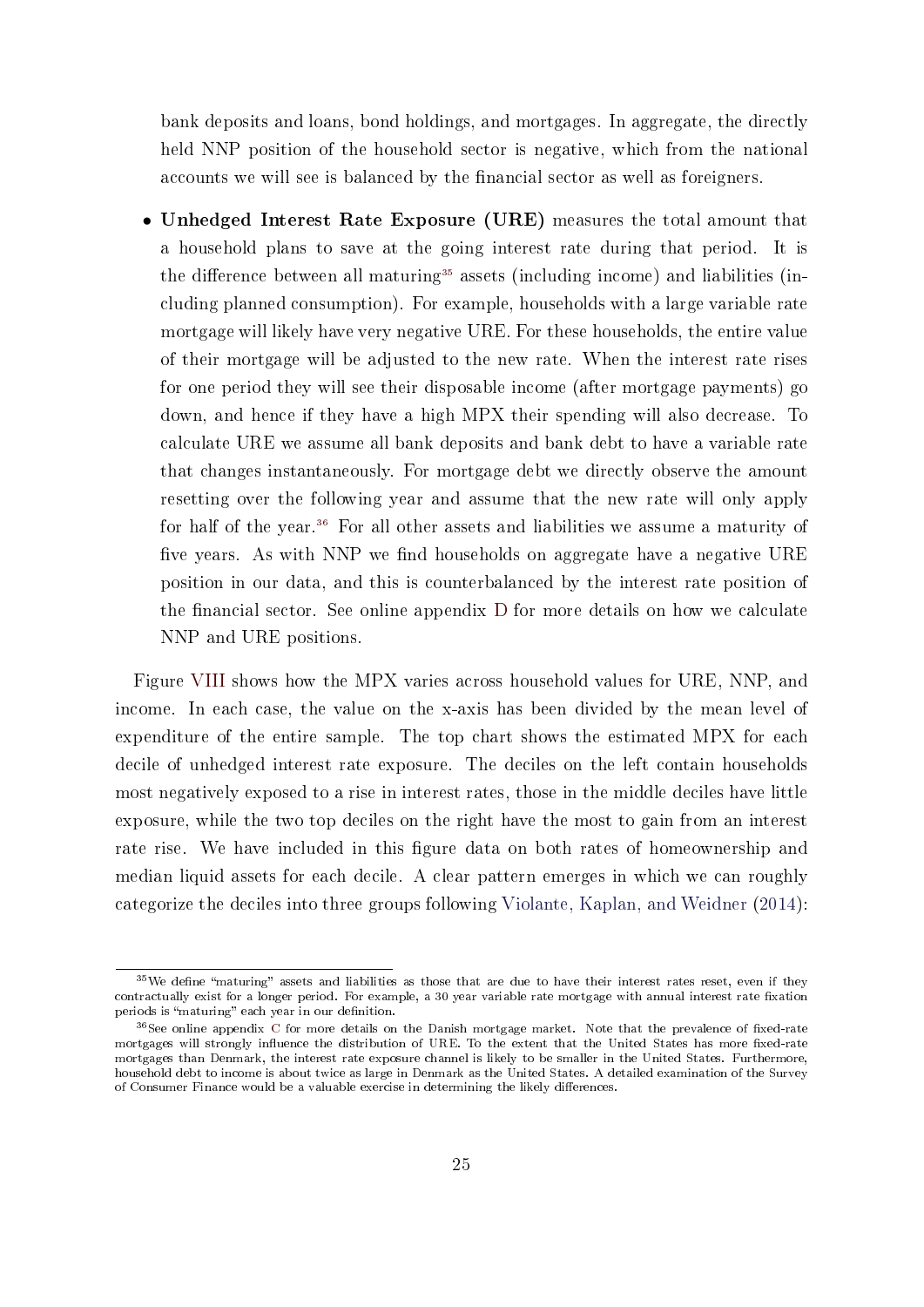- Wealthy Hand-to-Mouth: The first five deciles contain households with high levels of homeownership but relatively few liquid assets. These households have relatively high MPXs, and it is likely that their wealth is locked up in illiquid assets (mostly housing) and that they have large mortgages.
- Poor Hand-to-Mouth: The next three deciles tend to be renters with very little in the way of liquid assets either. These households have very high MPXs and are close to being truly hand-to-mouth. As they have few assets, they have very little exposure to interest rates and cannot easily substitute consumption between periods; therefore, their consumption behavior is likely not affected by changes in interest rates directly.[37](#page-26-0)
- Wealthy: The top two deciles contain households that are both likely to be homeowners and hold very large liquid asset balances. These are likely to be households that own their house outright without a mortgage and have been able to build up a large stock of liquid assets. Relative to the other deciles they have low MPX and are likely able to use their assets to effectively consumption smooth.

The distribution of MPX with net nominal position follows a similar pattern. As mortgages in Denmark are a mixture of fixed and variable rates (see online appendix [C](#page-47-0) for details on the Danish mortgage market), we can think of a typical household with negative URE or NNP as having a large mortgage, while those with positive URE or NNP are wealthy households with lots of liquid wealth. This pattern has not been evident in previous attempts to measure the distribution of MPX across these dimensions. Most importantly for the theory, the average MPX for those with negative URE and NNP positions is signicantly greater than for those with positive URE or NNP. Note that the mean levels of both URE and NNP are negative for the households in our estimation sample, so even a constant (positive) MPX would result in interest rate hikes reducing their expenditure if not balanced by indirectly held exposures.<sup>[38](#page-26-1)</sup>

The final chart in figure [VIII](#page-28-0) shows the distribution of MPX with total household income. There is a clear downward trend. If the income of lower-income households decreases more than that of high-income households during a monetary policy contraction, then expenditure will go down by more than the mean income-weighted MPX that would be the result of a representative agent model.

<span id="page-26-0"></span> $37$ Neither the interest rate exposure channel nor the intertemporal substitution channel will have much impact on their consumption. Monetary policy could impact their expenditure strongly through income effects.

<span id="page-26-1"></span> $38$ In contrast, [Auclert](#page-38-0) [\(2019\)](#page-38-0) finds a mean positive URE across households. We believe the difference is partly due to the prevalence of fixed-rate mortgages in the United States, but also due to underreporting of expenditures, especially in the PSID data.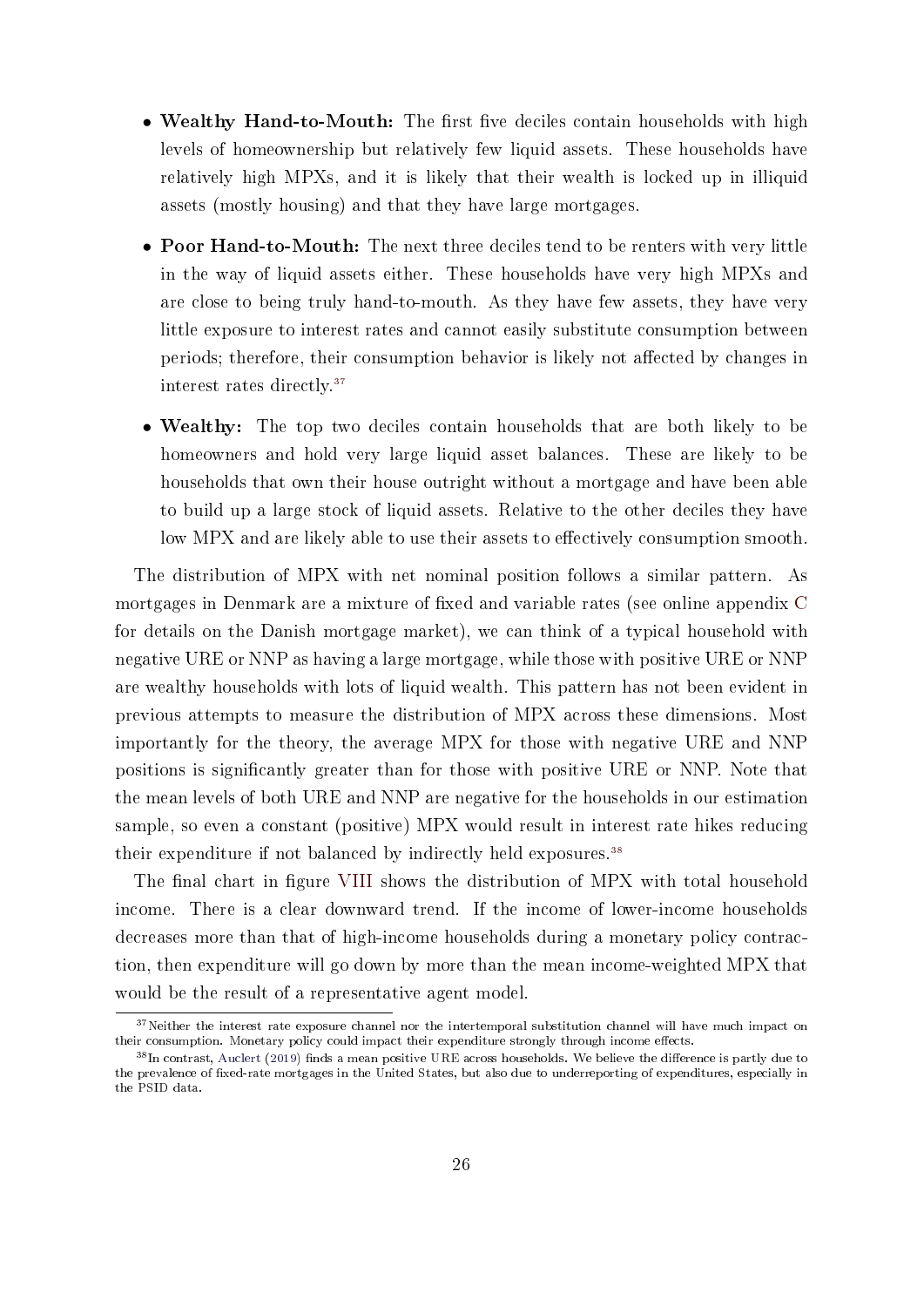For comparison, the distribution of MPX out of permanent income shocks across these three dimensions can be found in online appendix [K.](#page-63-0)

### 6.2 Theoretical Setup and Sufficient Statistics

Auclert's method is to consider individual households' consumption response to a monetary policy shock in which (i) the real rate of interest changes for one period by  $dR$ , (ii) the price level makes a one-time change of  $dP$  and then remains at the new level, and (iii) aggregate income makes a transitory change of  $dY$ . While the dynamics here are clearly stylized, and in particular lack any lag in the economy's response, we believe such a simple experiment to be highly informative as to the relative sizes of each transmission channel.

[Auclert](#page-38-0)  $(2019)$  divides the effect of monetary policy on aggregate consumption into five distinct channels:

<span id="page-27-1"></span>

where  $\sigma$  is the elasticity of intertemporal substitution,  $\gamma$  is the elasticity of relative income to aggregate income<sup>[39](#page-27-0)</sup> and the five sufficient statistics, M,  $\mathcal{E}_Y$ ,  $\mathcal{E}_P$ ,  $\mathcal{E}_R$ , and  $S$ , are measurable in the data and defined in table [III.](#page-29-0) We choose to define these statistics to include the consumption effects coming from exposures not directly held by households. We allocate the aggregate URE and NNP exposure from our estimation sample into seven bins so that the total exposure across the economy is zero. These bins include households with (i) young  $\left( < 30 \right)$  and (ii) old  $\left( > 55 \right)$  heads, and exposures held by households indirectly through (iii) pension funds, (iv) government, (v) nonfinancial corporates, (vi) financials, and (vii) exposures held by the rest of the world. Within each of these bins we assume no heterogeneity so that the MPX with respect to these exposures is constant. This assumption is conservative, and likely underestimates the size of the heterogeneous agent channels. Our assumptions on the level of these MPXs can be seen in table [IV.](#page-30-0)

<span id="page-27-0"></span> $39$  Here we are making the simplifying assumptions that these quantities are common for all households; see [Auclert](#page-38-0) [\(2019\)](#page-38-0) for a discussion.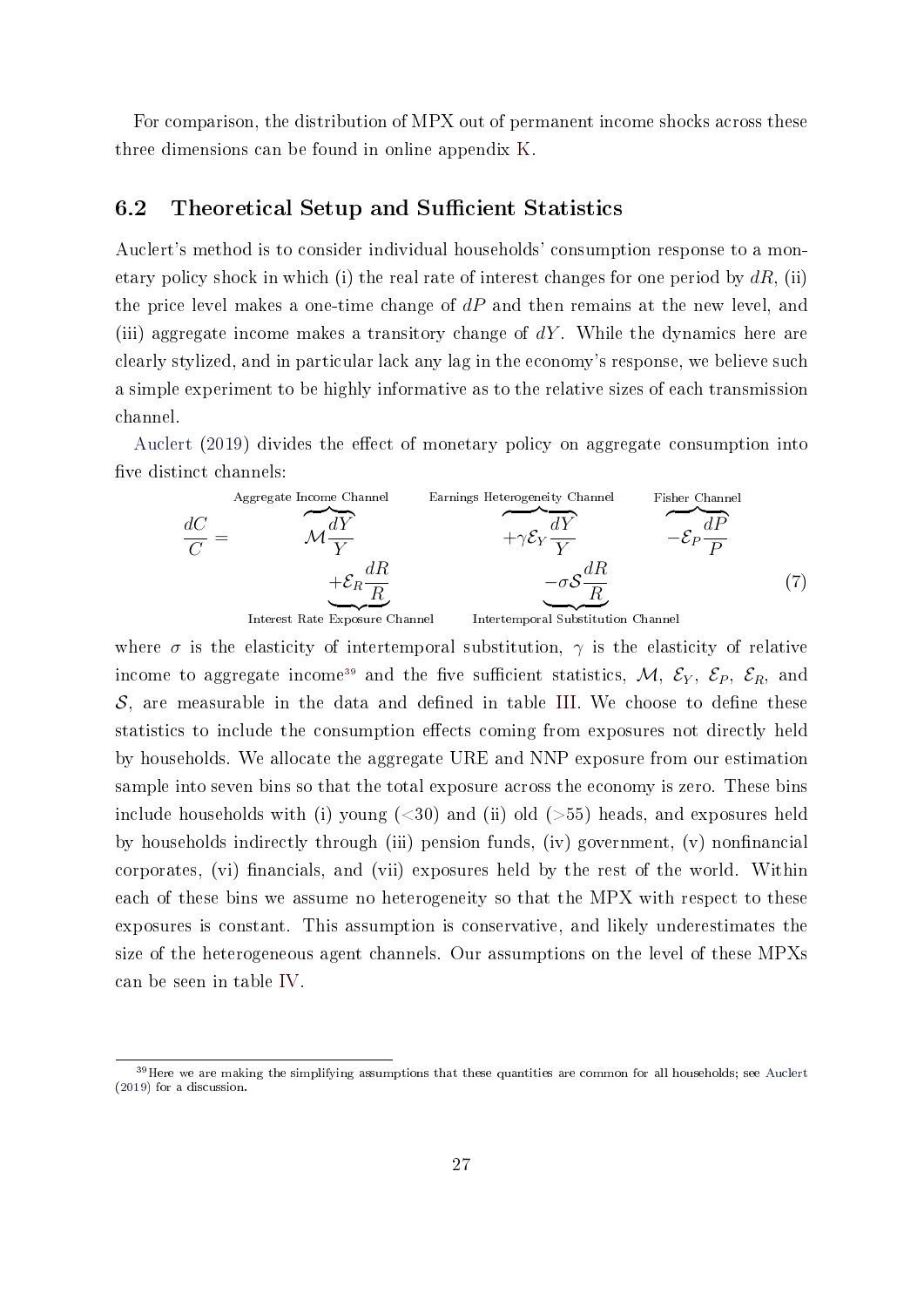

<span id="page-28-0"></span>

URE/Mean Expenditure



Figure VIII MPX Distribution by URE, NNP, and Income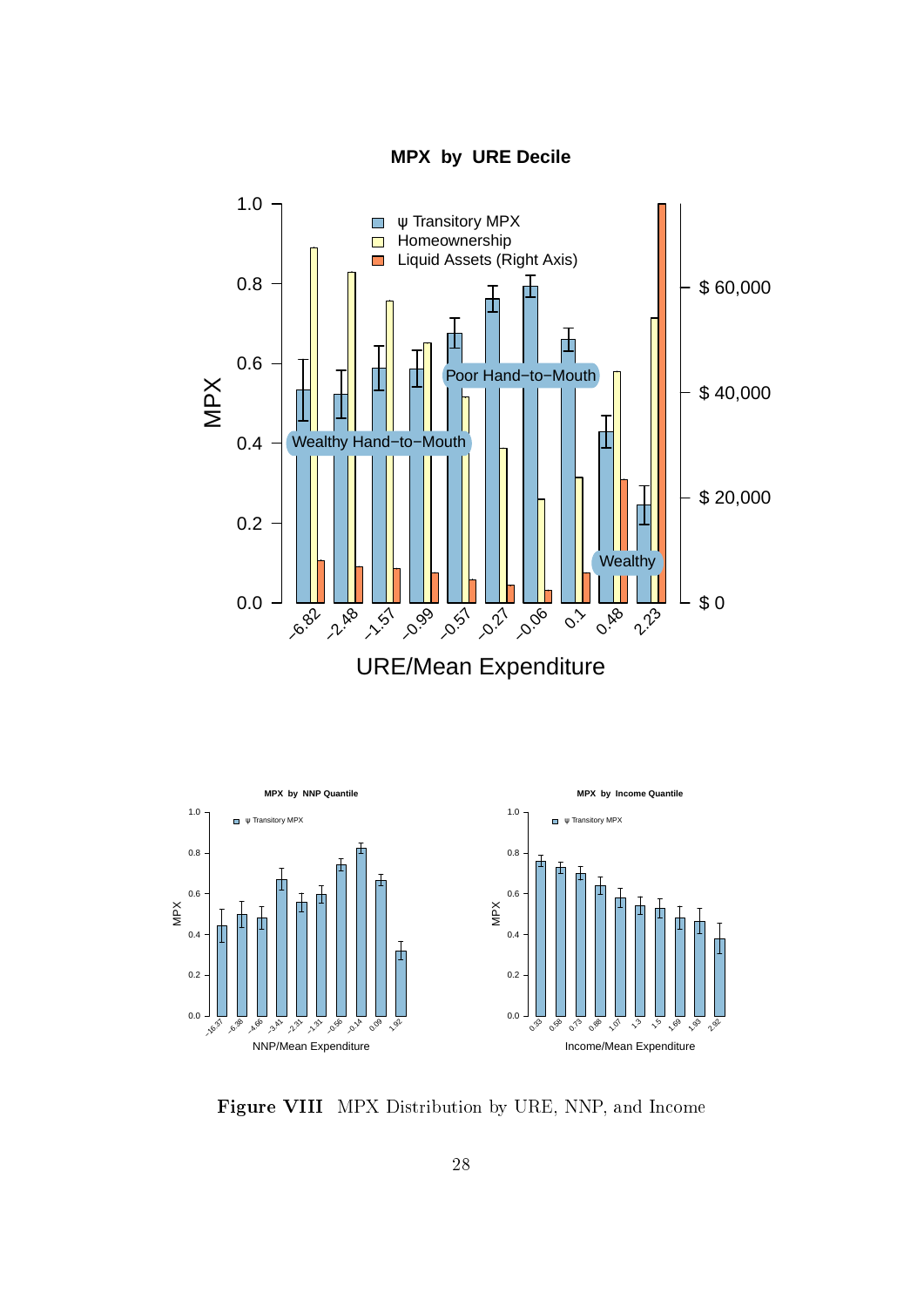| <b>Statistic</b>  | Definition                                                                                                                 | Description                     |
|-------------------|----------------------------------------------------------------------------------------------------------------------------|---------------------------------|
| М                 | $MPX_iY_i + \sum_{j \in \{\text{young}, \text{old}\}} w$<br>$MPX_iY_i$<br>$\frac{1}{C}$<br>$i{\in}\textsc{Income}$ deciles | Income-weighted MPX             |
| $\mathcal{E}_Y$   | $\mathcal{M}-\overline{\text{MPX}_{C}^{Y}}$                                                                                | Redistribution elasticity for Y |
| $\mathcal{E}_P$   | $MPX_iNNP_i + \sum_{i=1} NPX_jNNP_j$<br>$\frac{1}{C}$<br>$i\in\overline{\text{bins}}$<br>$i \in \text{NNP}$ deciles        | Redistribution elasticity for P |
| $\mathcal{E}_R$   | $MPX_iURE_i + \sum_{j \in \text{bins}} MPX_jURE_j$<br>$i \in \text{URE}$ deciles                                           | Redistribution elasticity for R |
| $\mathcal{S}_{0}$ | $MPX_iC_i +$<br>$MPX_iC_i$<br>$j \in \{$ young,old}<br>$i \in$ Consumption deciles                                         | Hicksian scaling factor         |

<span id="page-29-0"></span>Table III Sufficient Statistics Definitions

Note: MPX is the mean MPX over all households in the economy. Y and C are aggregate household income and consumption respectively. Bins refers to the seven categories for which we have allocated URE and NNP exposures outside our estimation sample. {young,old} are the two bins that contain young and old households (the other five bins are only relevant for URE and NNP exposures as Y and C measure household income and consumption).

We define  $\mathcal{E}_R$  as

$$
\mathcal{E}_R = \frac{1}{C} \left[ \sum_{i \in \text{URE deciles}} \text{MPX}_i \text{URE}_i + \sum_{j \in \text{bins}} \text{MPX}_j \text{URE}_j \right] \tag{8}
$$

where i sums over the 10 deciles of URE, j over the seven bins defined above, and  $C$ is aggregate household expenditure in the economy. This method of dealing with the fact that aggregate exposure does not equal zero in the estimation sample is different to the approach taken by Auclert. He assumes the residual exposure is distributed equally across households in the sample. By making use of the national accounts, we believe we are able to get a better handle on the likely MPXs to attach to this residual exposure. Table [III](#page-29-0) shows the definitions we use for each of the five measurable statistics in equation [7.](#page-27-1)

### 6.3 Out of Sample Marginal Propensity to Expend (MPX)

The assumptions we make about the MPX of the young and the old, as well as out of indirectly held URE and NNP exposures, are shown in table [IV.](#page-30-0) In each case we believe we have made conservative choices that will underestimate the size of the interest rate exposure channel of monetary policy. For the young we choose an MPX of 0.5, in line with the rest of the population. As the young have aggregate negative exposures, choosing an MPX on the low side is conservative. Similarly, for the old we choose an MPX of 0.5, which is on the high side for this age group. The assumption that there is no heterogeneity in MPX within these groups is also a very conservative assumption.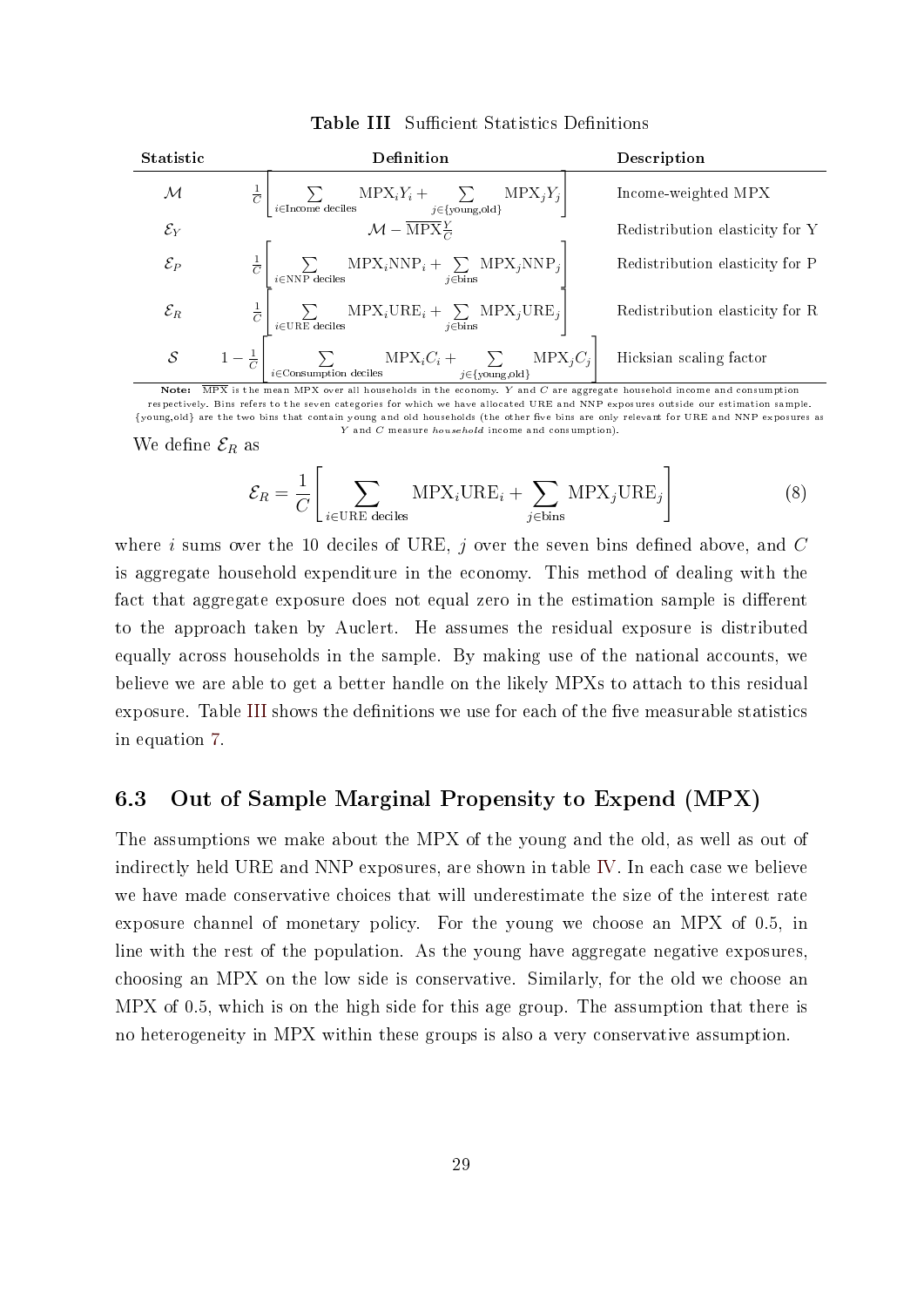<span id="page-30-0"></span>

|                          | MPX              | NNP.     | URE   | $\mathcal{E}_P$ component | $\mathcal{E}_R$ component |
|--------------------------|------------------|----------|-------|---------------------------|---------------------------|
|                          |                  |          |       |                           |                           |
| <b>Estimation Sample</b> | See Distribution | $-204$   | -61   | $-0.78$                   | $-0.29$                   |
| Young                    | 0.5              | $-32$    | $-15$ | $-0.12$                   | $-0.06$                   |
| Old.                     | 0.5              | $-23$    | 6     | $-0.09$                   | 0.02                      |
| Pension Funds            | 0.1              | 137      | 37    | 0.10                      | 0.03                      |
| Government               | 0.0              | -85      | $-23$ | 0.00                      | 0.00                      |
| Non-financial Corp.      | 0.1              | $-49$    | $-13$ | $-0.04$                   | $-0.01$                   |
| Financial Sector         | 0.1              | 223      | 61    | 0.17                      | 0.05                      |
| Rest of World            | 0.0              | 33       | 9     | 0.00                      | 0.00                      |
|                          |                  |          |       |                           |                           |
| Total                    |                  | $\Omega$ | -0    | $-0.75$                   | $-0.26$                   |

Table IV Aggregating Redistribution Elasticities

Notes: NNP and URE numbers are in billions of 2015 USD. Pension Funds includes special saving such as children's savings accounts. See appendix [D](#page-49-0) for detail.

Much of the URE and NNP exposure is not held directly on the balance sheet of households but instead indirectly through pension funds, corporates, and the government. There is significant evidence that the MPX out of shocks to the value of pension wealth, stocks, or the government balance sheet is substantially lower than the MPX from income. We choose to use the estimate from [Maggio, Kermani, and Majlesi](#page-43-9) [\(2019\)](#page-43-9) that households' MPX from changes in stock market wealth is about 10%. This choice is the most quantitatively important, as the bin containing the most exposure is the nancial sector, which is positively exposed to interest rate increases. This positive interest rate exposure may seem surprising as banks are typically thought to have longterm assets and short-term debt that would result in negative URE exposure. However, our findings are in line with [Landier, Sraer, and Thesmar](#page-42-11) [\(2013\)](#page-42-11), who find that the aggregate financial sector benefits from interest rate hikes, although there is a large amount of heterogeneity between different banks. An important caveat is due here: we focus on the MPX out of changes in the assets indirectly held by households through the financial sector and do not assume any spending or lending response at the bank level. This assumption may be reasonable in good times when banks are not credit constrained, but will not be the case during a banking crisis. Financial frictions could possibly result in monetary policy being much less effective during a banking crisis as the interest rate exposure channel to household spending is counterbalanced by a channel from bank balance sheet interest rate exposure to lending.[40](#page-30-1)

We choose an MPX of zero for government and the rest of the world. There is no

<span id="page-30-1"></span> $^{40}$ It should be noted that our analysis is all on the household side. Evidence suggests that firms are also sensitive to changes in cash flow; for example, see [Blanchard, Lopez-de Silanes, and Shleifer](#page-39-7) [\(1994\)](#page-39-7).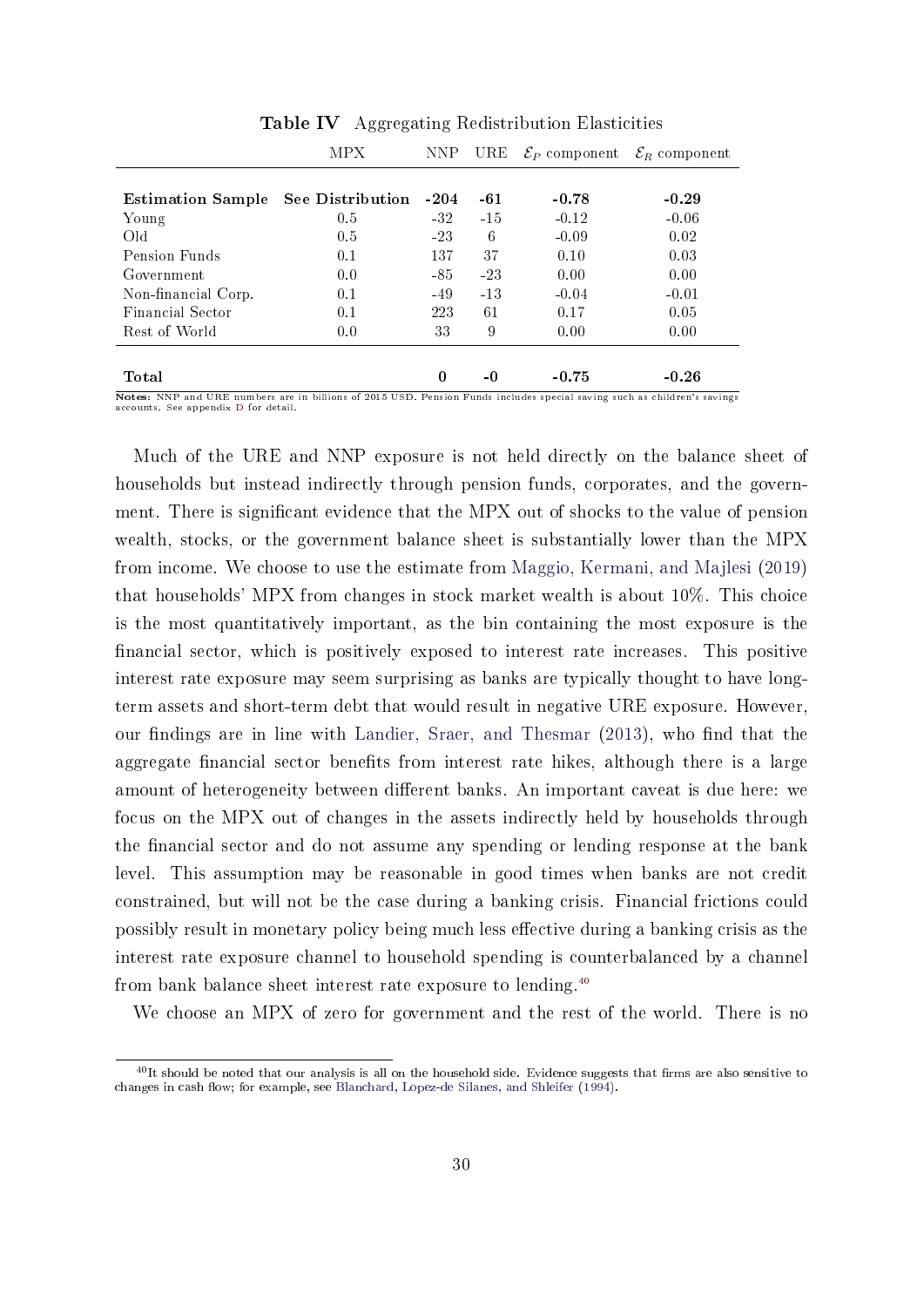evidence that households respond in any significant way to changes in the government's balance sheet, and furthermore a low MPX is a conservative assumption for the size of the heterogeneous agent channels. As Denmark is a very small part of the world economy we assume that foreigners spend a negligible proportion of their wealth there.

### 6.4 Results

Our estimates of the five sufficient statistics, along with their standard errors, are shown in table [V.](#page-32-1) The aggregate income channel is summarized by  $\mathcal M$  that we estimate to be 0.52. This means that if income for all households in the economy increased by 1%, aggregate consumption would increase by 52 basis points, broadly in line with calibrations of saver-spender models designed to fit evidence from [Campbell and Mankiw](#page-39-5) [\(1989\)](#page-39-5). We find little role for the redistribution effect of income,  $\mathcal{E}_Y$ , despite the clear negative correlation between income and MPX seen in figure [VIII.](#page-28-0)<sup>[41](#page-31-0)</sup>  $\mathcal{S}$ , the Hicksian scaling factor, is 0.49, which reduces the size of the intertemporal substitution channel by close to half.

The two most interesting statistics are  $\mathcal{E}_P$  and  $\mathcal{E}_R$ , both of which act through redistribution from households with low MPX to those with high MPX.  $\mathcal{E}_P$  is estimated to be negative 0.75 suggesting that a one-time increase in the price level of 1% increases aggregate consumption by 75 basis points due to redistribution from those with large nominal assets to those with large nominal debts. This Fisher channel of monetary policy is emphasized in [Doepke and Schneider](#page-40-8) [\(2006\)](#page-40-8). The interest rate exposure channel is also large. We estimate  $\mathcal{E}_R$  to be negative 0.26, suggesting that a 1% increase in the interest rate decreases expenditure by 26 basis points.[42](#page-31-1)

For both of these channels, but particularly the interest rate exposure channel, it is informative to compare them to the size of the intertemporal substitution channel. An increase in the real interest rate reduces aggregate consumption today by  $\sigma S$  multiplied by the percent change in the rate where  $\sigma$  is the intertemporal elasticity of substitution. Reliable estimates of  $\sigma$  have been elusive to the economics profession, but there is very little evidence of a large positive number. [Havranek](#page-41-8) [\(2015\)](#page-41-8) provides a meta-study of the elasticity of intertemporal substitution and finds a mean of zero from studies using macrodata, and 0.3 to 0.4 for those using microdata. Many of these microlevel studies

<span id="page-31-0"></span> $41$ [Patterson](#page-43-10) [\(2019\)](#page-43-10) finds a larger role for income heterogeneity by dividing households into groups that have differing income sensitivity to aggregate income.

<span id="page-31-1"></span> $^{42}$ These estimates are significantly different to the results found in [Auclert](#page-38-0) [\(2019\)](#page-38-0). Our estimate of the Fisher channel is an order of magnitude larger, while our estimate of the interest rate exposure channel is over twice as large.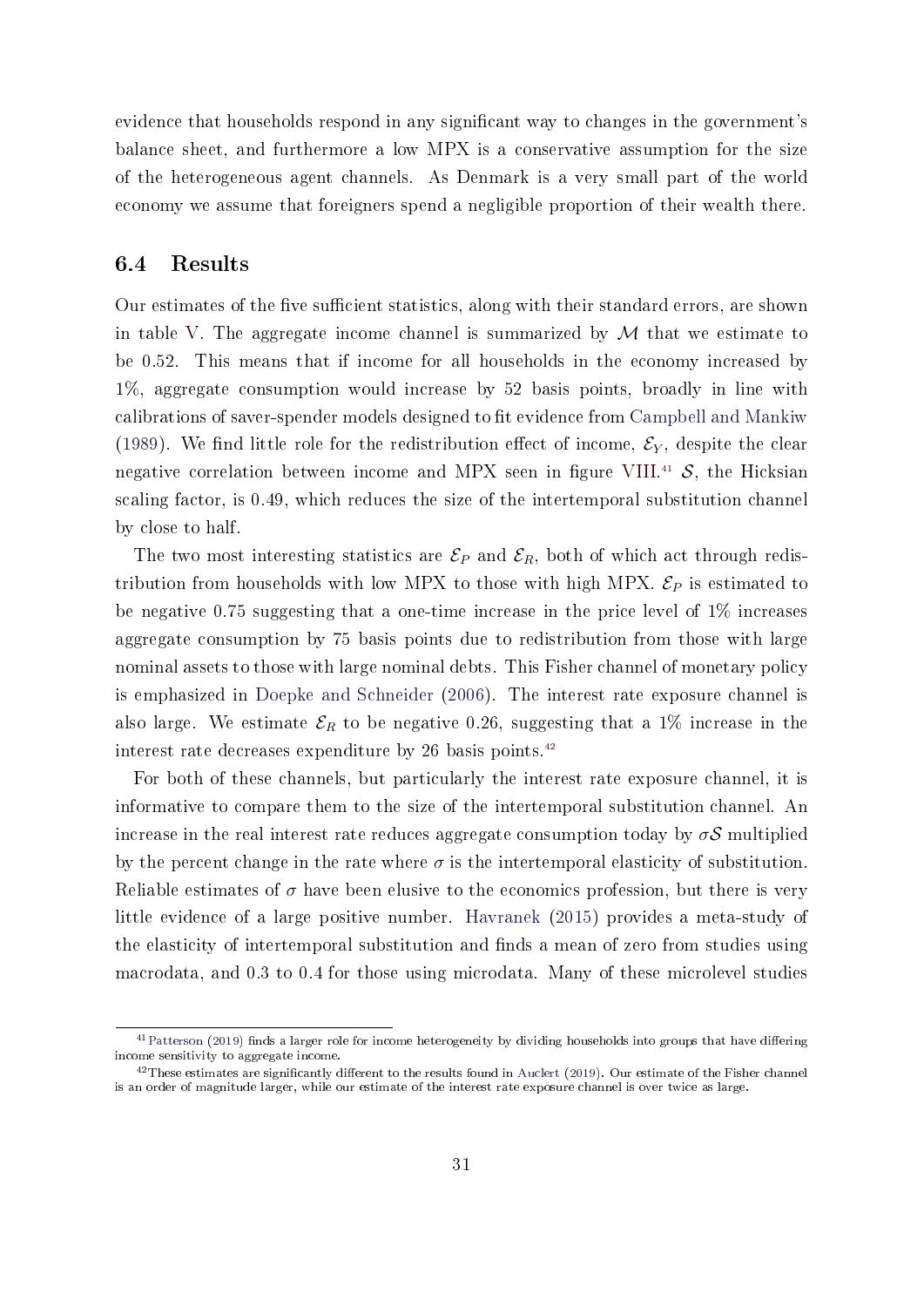|      | $\pm a \omega_1 c$ , button to the contract of $\alpha$       |        |
|------|---------------------------------------------------------------|--------|
|      | $\mathcal{M}$ $\mathcal{E}_Y$ $\mathcal{E}_P$ $\mathcal{E}_R$ | -S     |
| 0.52 | $-0.03$ $-0.75$ $-0.26$                                       | - 0.49 |
|      | $(0.01)$ $(0.01)$ $(0.03)$ $(0.03)$ $(0.01)$                  |        |

Table V Sufficient Statistics

<span id="page-32-1"></span>suffer from identification problems.<sup>[43](#page-32-2)</sup> [Best, Cloyne, Ilzetzki, and Kleven](#page-38-8) [\(2019\)](#page-38-8) make use of mortgage notches in the United Kingdom to overcome some of these problems. They estimate the average elasticity of intertemporal substitution to be 0.1, which would result in a size of the intertemporal substitution channel of monetary policy being 0.05, over five times smaller than our estimate of the interest rate exposure channel.<sup>[44](#page-32-3)</sup>

A long outstanding question in monetary economics is why monetary policy acts with a lag. Two competing theories are habits models such as [Fuhrer](#page-40-9) [\(2000\)](#page-40-9) and sticky information models such as [Mankiw and Reis](#page-43-11) [\(2002\)](#page-43-11). [Carroll, Crawley, Slacalek, Tokuoka,](#page-39-8) [and White](#page-39-8) [\(2019\)](#page-39-8) find evidence toward the idea that households react fast to their own idiosyncratic income shocks, but news about macroeconomic shocks takes time to be absorbed. A possible third alternative to both of these theories is that households respond strongly to their realized income today, but not to income anticipated in the future. As it takes time for variable rate mortgages to reset (typically from six months up to five years in Denmark), this would result in the interest rate exposure channel acting with a delay. Indeed, the literature on consumption responses to transitory income shocks has generally found little difference between anticipated and unanticipated responses. Many of the estimates in table [I](#page-6-0) use anticipated shocks (such as tax rebates) as an instrument and find large MPCs, suggesting households do not necessarily pay attention to anticipated cash flows until they arrive. [Ganong and Noel](#page-40-1) [\(2019\)](#page-40-1) show this very clearly: there is a sharp consumption drop in the month that unemployment benefits expire, an entirely anticipated event. A model that takes these results seriously, along with a large role for the interest rate exposure channel of monetary policy, could be a fruitful area for future research.

<span id="page-32-3"></span><span id="page-32-2"></span><span id="page-32-0"></span><sup>43</sup>See [Carroll](#page-39-9) [\(2001\)](#page-39-9) for a critique of many older studies of the elasticity of intertemporal substitution.

<sup>44</sup>Our decomposition does not allow easy comparison of the interest rate exposure channel with the aggregate income channel, as we do not make assumptions about how much aggregate income changes. [Cloyne, Ferreira, and Surico](#page-40-10) [\(2019\)](#page-40-10) compare mortgagors with outright homeowners and find the aggregate income channel is larger than the direct effect of higher mortgage payments.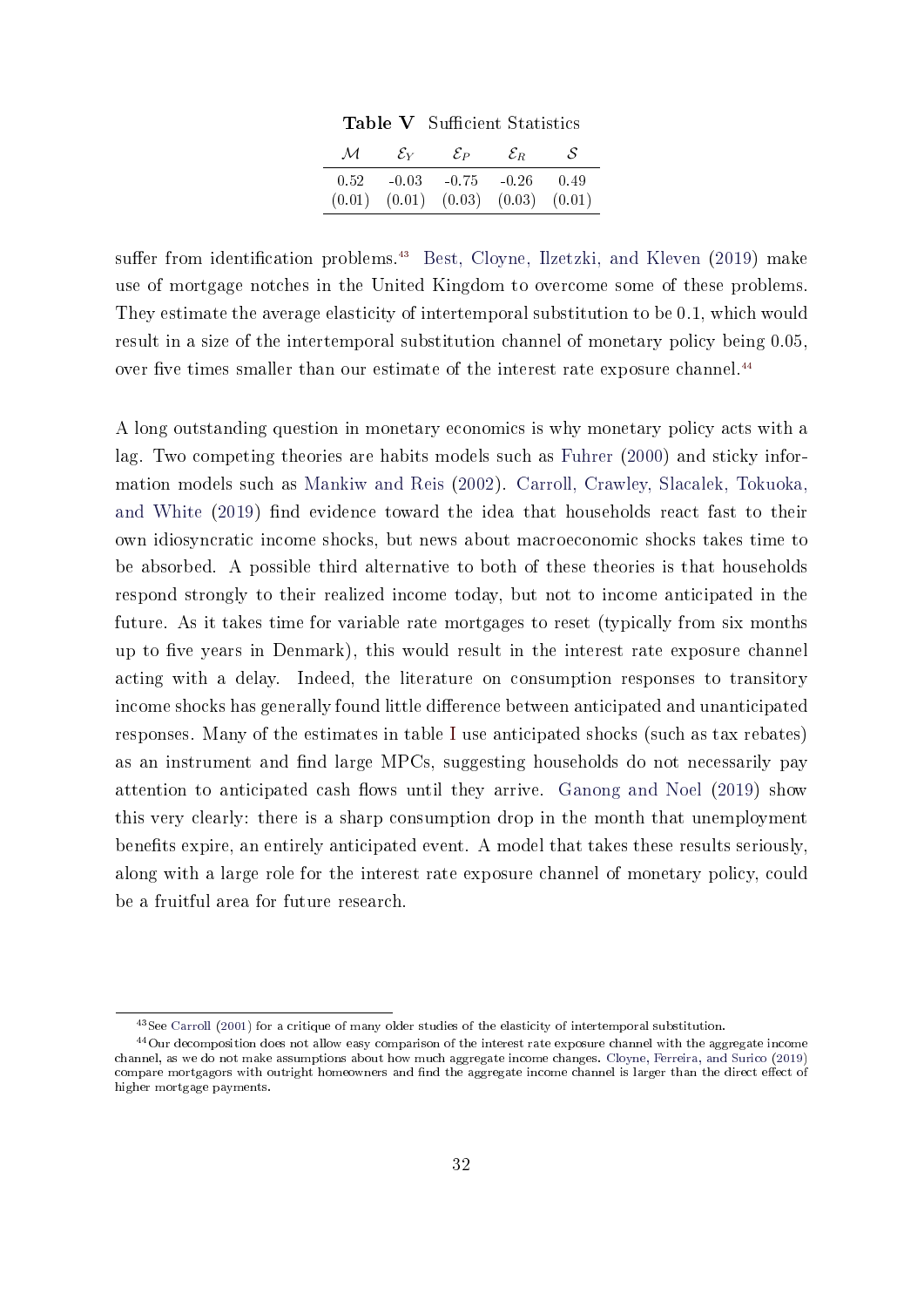## 7 Threats to Identification

In the online appendix we address a number of identification concerns.<sup>[45](#page-33-1)</sup> Here we focus on two that we think deserve highlighting: measurement error and durable expenditure.

### <span id="page-33-0"></span>7.1 Measurement Error

Our identification comes from estimating  $\text{Var}(\Delta^N \bar{y})$  and  $\text{Cov}(\Delta^N \bar{c}, \Delta^N \bar{y})$  using our observed data. For unbiased estimates of  $\text{Var}(\Delta^N \bar{y})$  we require no measurement error in our observed changes in labor income. For unbiased estimation of  $Cov(\Delta^N \bar{c}, \Delta^N \bar{y})$  we only require (further to no measurement error in income growth) that the measurement error in expenditure growth is uncorrelated with labor income growth. As our expenditure is imputed from income and changes in assets, this is potentially more of a concern than would be the case in survey data in which questions about consumption are not directly linked to those on income. We will examine potential sources of error in labor income and imputed consumption.

#### 7.1.1 Labor Income

For most workers, labor income is well measured. Third party reporting, along with a high level of trust in government institutions, means that underreporting is likely very low. The black economy in Denmark is small, and to the extent that any growth in unreported income is uncorrelated with growth in reported income this will not bias our estimates.[46](#page-33-2) In contrast to survey data, in which measurement error in income is likely to downwardly bias transitory MPX estimates, this is of very little concern in our data.

#### 7.1.2 Imputed Expenditure

Expenditure is calculated as the residual of total household income (including interest and dividends) after pension contributions and the change in net wealth have been deducted. For households with simple financial lives (which we believe fits most of the Danish population), this should work well. There are a few scenarios that merit further investigation.

<span id="page-33-1"></span><sup>45</sup>Online appendix [F](#page-52-0) looks a consumption persistence beyond two years; [G](#page-55-0) goes into more detail on durables; [H](#page-58-0) considers alternative income processes; [I](#page-60-0) looks at time-varying risk; and [J](#page-61-0) looks at alternative data denitions.

<span id="page-33-2"></span> $^{46}$ Such income may show up as a change in net wealth and hence expenditure, but measurement error in the change in expenditure uncorrelated with the change in labor income will not bias our MPX estimates.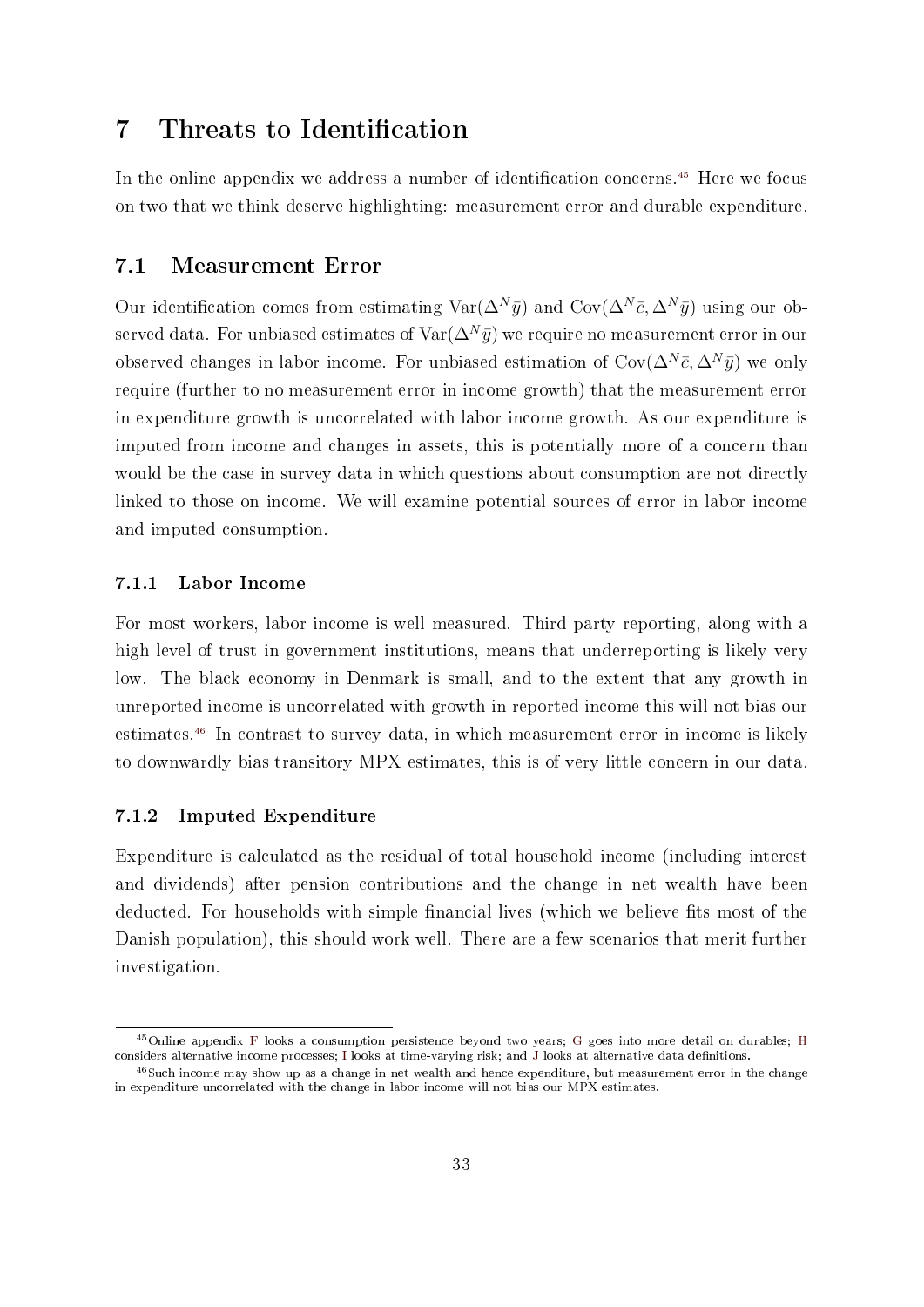- Stock Market Capital Gains: Only 10% of Danish households directly own stocks or mutual funds.<sup>[47](#page-34-0)</sup> In online appendix [J](#page-61-0) we show that the qualitative patterns we observe are unchanged even when we completely remove these households from the sample. For households that do own stocks, we assume the return they receive is equal to a diversified portfolio of Danish stocks. Given that different households will have their own idiosyncratic portfolios, this methodology will result in significant measurement error. [Baker, Kueng, Pagel, and Meyer](#page-38-6) [\(2018\)](#page-38-6) show that the size of this measurement error is not only correlated with income and wealth, but also with the business cycle. Furthermore, [Fagereng, Guiso, Malacrino,](#page-40-11) [and Pistaferri](#page-40-11) [\(2019\)](#page-40-11) show that some groups of investors consistently outperform the market, which would lead us to consistently underestimate their expenditure. Our concern, however, is that the change in measurement error of expenditure be correlated with the change in labor income. Consistently underestimating expenditure by the same amount is therefore not a problem for us. Furthermore, as we have removed all aggregate effects from the labor income residuals that we use in estimation, any measurement error correlated with the business cycle will be uncorrelated with our measure of changes in labor income. We see two potential ways in which mis-measuring stock returns may bias our results. First, if households have significantly invested in the stock of the firm they work for, which is likely only to be the case for high-level management. Second, to the extent that households invest their labor income gains halfway through the year, we will underestimate expenditure for those whose income increases, and overestimate it for those whose income decreases, leading us to underestimate the MPX. The size of this bias is limited by the size of excess expected returns, so our MPX estimate will be biased by no more than a few percentage points.
- Family and Friends Transfers: If a household receives a transfer of money from their parents, for example, imputed expenditure will be lower than true expenditure by this amount. Large transfers typically occur upon death of a parent, which is likely to be uncorrelated with the household head's labor income, or when purchasing a house—years that we have already excluded from our sample. However, to the extent that friends and family actively insure each other's labor income, our MPX estimates will be upward biased.
- <span id="page-34-0"></span>• Off-Balance-Sheet Assets: A larger concern is that some forms of saving may

 $^{47}$ In our calculation we directly observe flows in and out of pension accounts, so these can be treated as off balance sheet in which capital gains do not affect our expenditure calculation.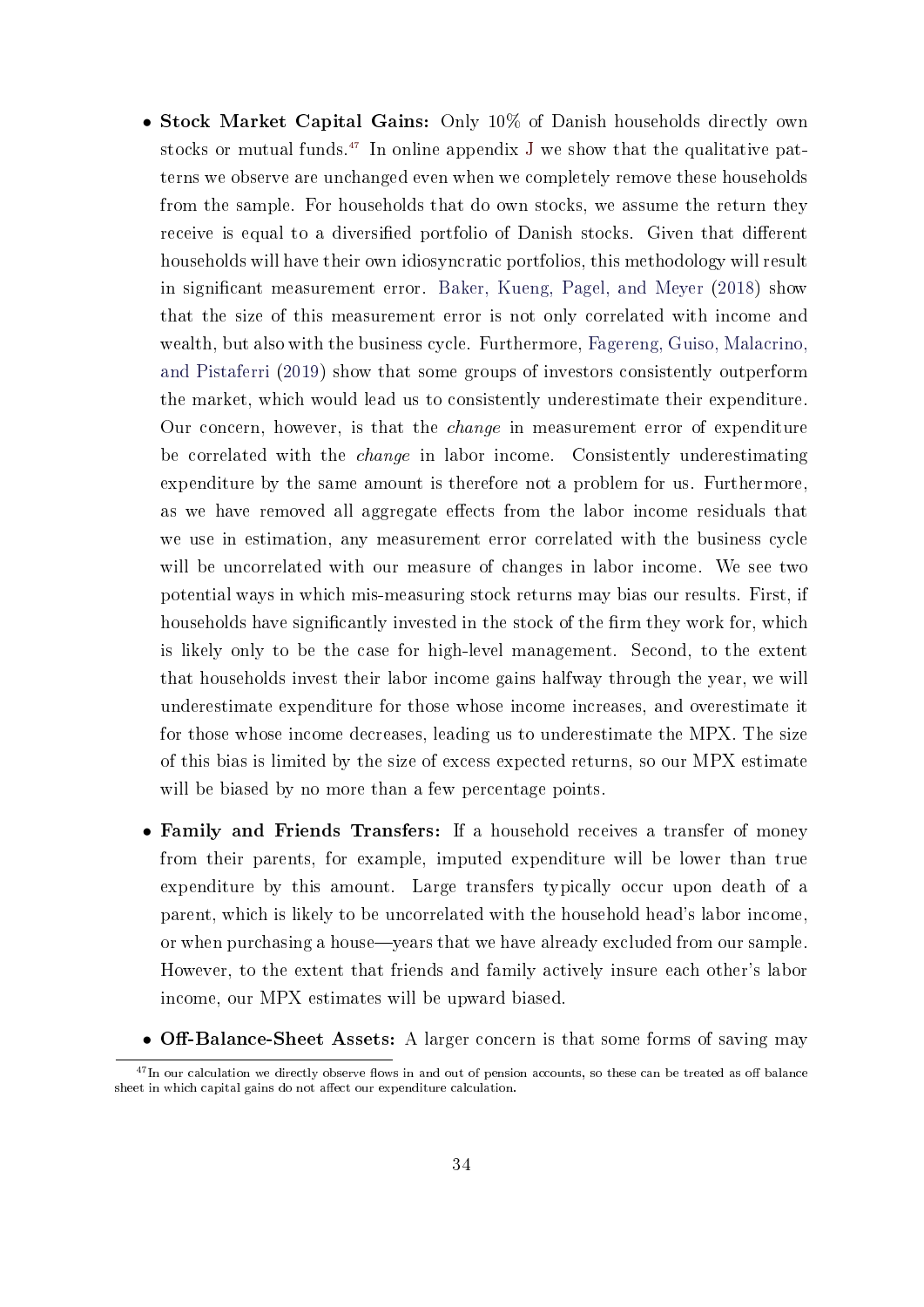be hidden off balance sheet. Our imputation method would interpret off-balancesheet saving as expenditure, so our estimate of the MPX would increase one-to-one for each percentage point of saving out of income shocks performed off balance sheet. All Danish banks and brokers are required to report their clients' holdings, so off-balance-sheet assets are likely to be either offshore or nonfinancial assets. Such off-balance-sheet saving would be a large concern if we were focused on the expenditure of the super wealthy 0.1%, but is less so when dividing the population into quintiles or deciles as we have done.

### <span id="page-35-0"></span>7.2 Durables

A critique of our empirical methodology is that it does not take account of durable goods, while our data include all spending (except on real estate) and therefore include large and durable goods such as cars and home improvements. The empirical model assumes that in response to a transitive income shock, expenditure increases temporarily for up to two years, which is entirely consistent with a model that includes durable goods. However, the model assumes that in response to a permanent shock to income, expenditure increases once to a new permanent level. A model that included durable goods would instead imply a large one-off expenditure on durable goods to get the households up to their desired flow of durable good services, followed by a decrease back to a permanent level of spending that accounts for replenishing the higher level of depreciating durable goods.

In online appendix [G](#page-55-0) we address this problem in two ways. First we show that our MPX estimates are unbiased in a simple model that includes durables, as long as we interpret the MPX out of transitory shocks to include durable expenditure (the correct definition for understanding aggregate demand) and the MPX out of permanent shocks to include only the consumption  $flow$  from durables. Second, we are able to construct a nondurable consumption proxy for each household using registry data on car purchases. This proxy has very large measurement error, but will result in unbiased estimates of the MPC (excluding durables) to both permanent and transitory shocks. The estimated  $MPCs$  by liquid wealth quintile are shown in figure [IX.](#page-36-0) The figure shows the estimates using the nondurable proxy are, as expected, lower than those including all expenditures, although the change in magnitude is similar in size to the overall fraction of durable expenditure, suggesting durables do not play a special role in expenditures following transitory shocks. For the top quintile, durables do appear to play an outsized role, accounting for about a third of the expenditure response to transitory shocks.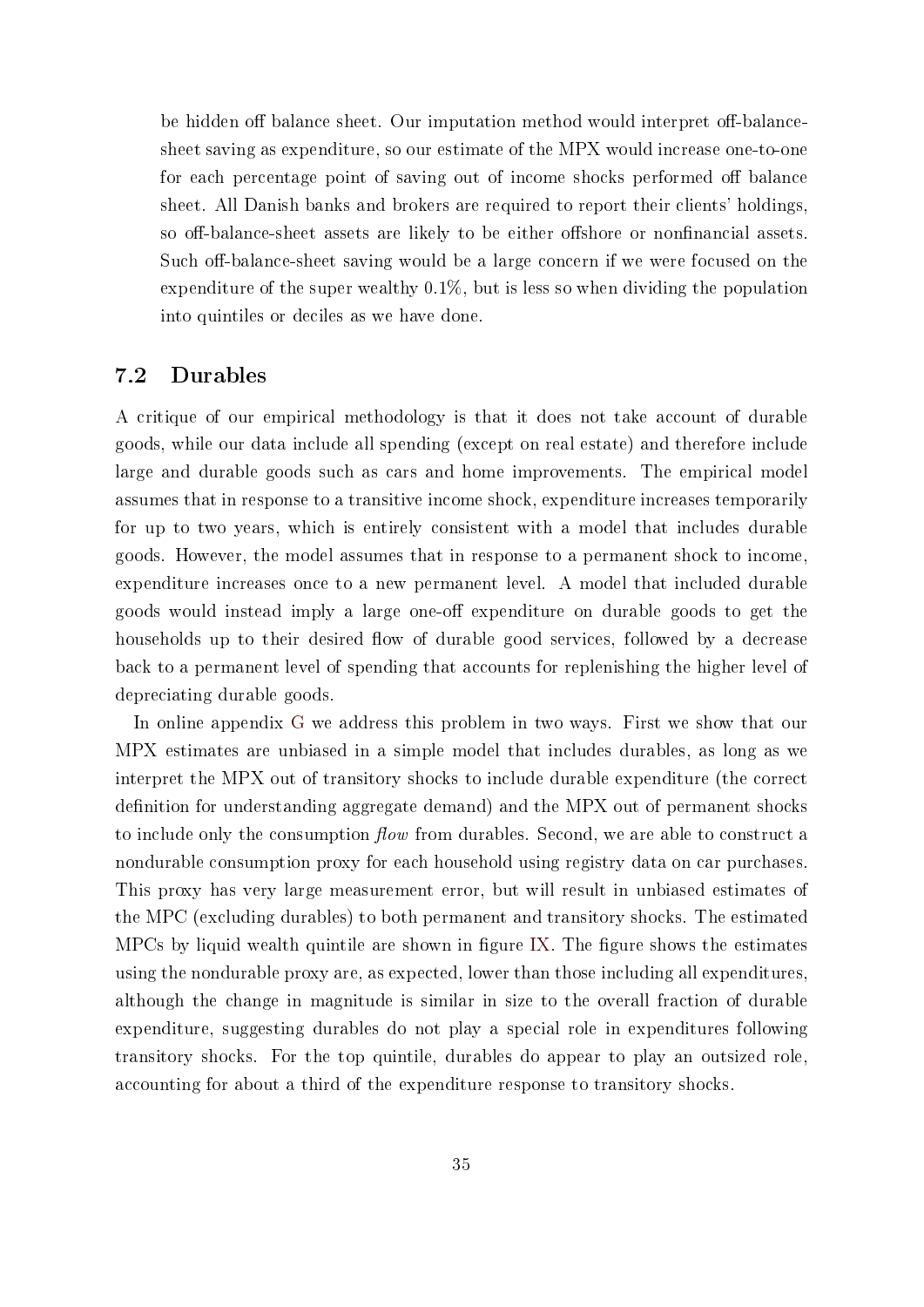<span id="page-36-0"></span>

Figure IX MPX Removing Cars and Using the Nondurable Proxy Panel

## 8 Conclusion

In this paper we have presented a new method to measure the sensitivity of consumption to permanent and transitory income shocks for different groups of households. Our focus has been to use this method to test the microfoundations of heterogeneous agent models and quantify the importance of consumption heterogeneity for monetary policy. With administrative data from Denmark, we have been able to dig into the distribution of MPC across a variety of dimensions in far more detail than has previously been possible. We find that MPCs vary systematically and in ways that are important for monetary policy transmission, although the current generation of heterogeneous agent models struggle to fit the high sensitivity to income that we observe.

Our hope is that the method we present in this paper, or variants of it, can also be of use to economists in a variety of fields. More and more high-quality microdata on consumption are becoming available, such as the administrative data used here, or the even more detailed transaction-level data available from financial aggregators. If this trend continues, as we hope it will, methods such as ours will become even more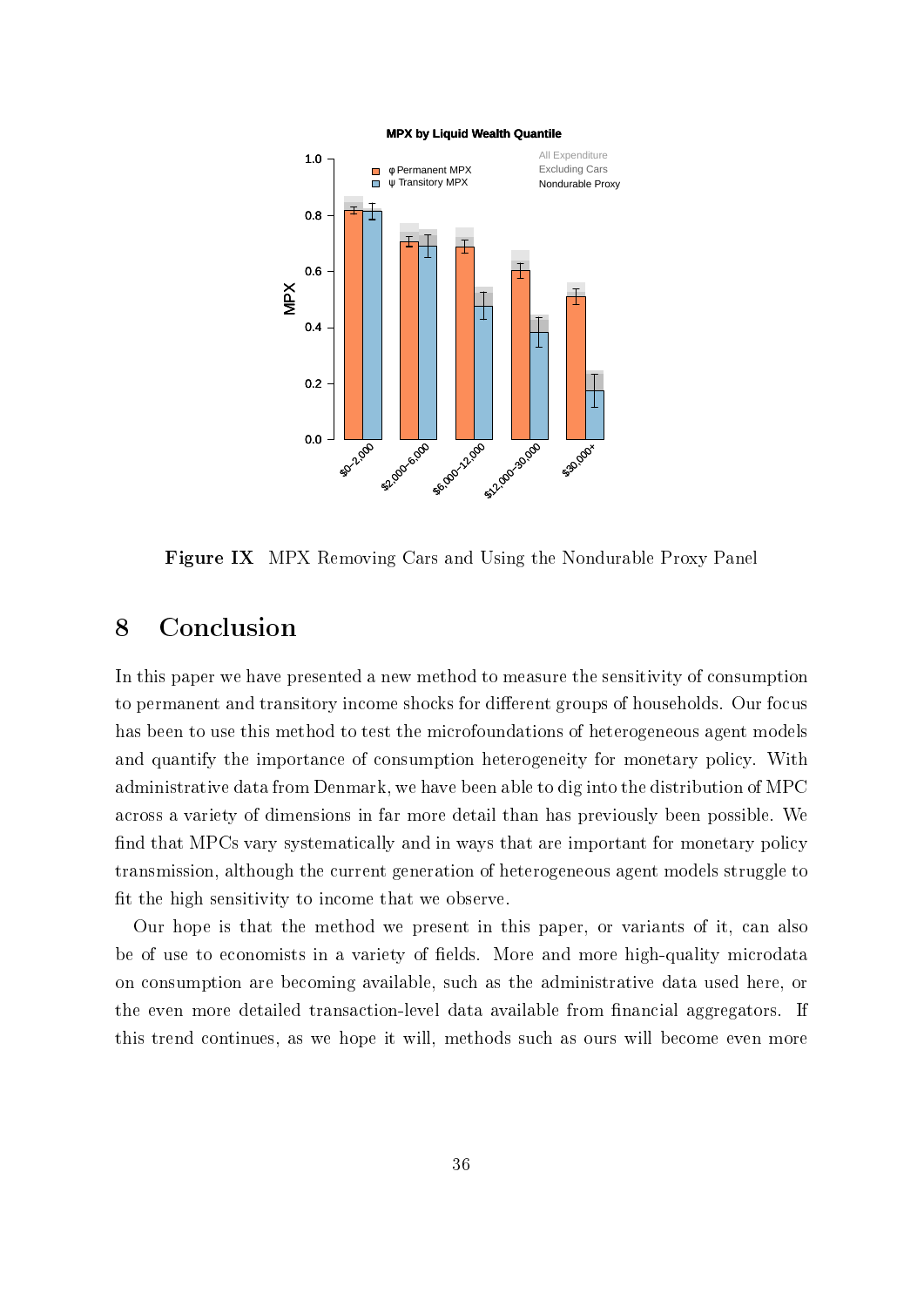valuable in bridging the gap between models and data.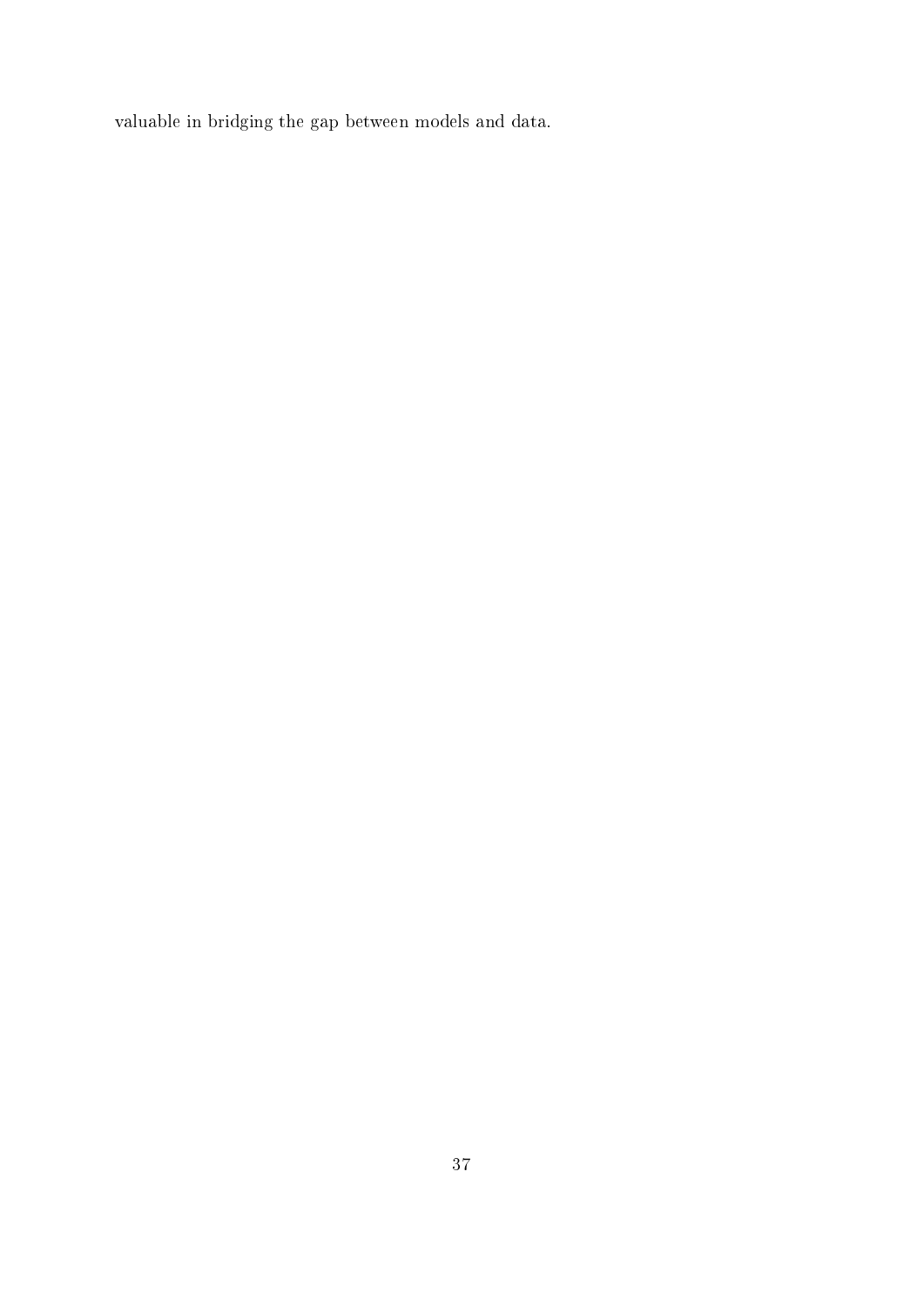## References

- <span id="page-38-7"></span>Abildgren, Kim, Andreas Kuchler, America Solange Lohmann Rasmussen, and HENRIK SEJERBO SORENSEN (2018): "Consistency between Household-Level Consumption Data from Registers and Surveys," Danmarks Nationalbank Working Paper, no. 131.
- <span id="page-38-3"></span>AGARWAL, SUMIT, AND WENLAN QIAN (2014): "Consumption and Debt Response to Unanticipated Income Shocks: Evidence from a Natural Experiment in Singapore," American Economic Review,  $104(12)$ ,  $4205-30$ .
- <span id="page-38-4"></span>Altonji, Joseph, and Lewis M. Segal (1996): Small-Sample Bias in GMM Estimation of Covariance Structures," Journal of Business & Economic Statistics,  $14(3)$ ,  $353-66$ .
- <span id="page-38-2"></span>Ampudia, Miguel, Dimitris Georgarakos, Jiri Slacalek, Oreste Tristani, Philip Vermeulen, and Giovanni Violante (2018): Monetary Policy and Household Inequality," SSRN Scholarly Paper ID 3223542, Social Science Research Network, Rochester, NY.
- <span id="page-38-5"></span>ARELLANO, MANUEL, RICHARD BLUNDELL, AND STÉPHANE BONHOMME (2017): "Earnings and Consumption Dynamics: A Nonlinear Panel Data Framework,"  $Econometrica$ , 85(3), 693-734.
- <span id="page-38-0"></span>AUCLERT, ADRIEN (2019): "Monetary Policy and the Redistribution Channel," American  $Economic$   $Review, 109(6), 2333-67.$
- Auclert, Adrien, Matthew Rognlie, and Ludwig Straub (2018): The Intertemporal Keynesian Cross, Working Paper 25020, National Bureau of Economic Research.
- <span id="page-38-1"></span>BAKER, SCOTT R. (2018): "Debt and the Response to Household Income Shocks: Validation and Application of Linked Financial Account Data," Journal of Political Economy,  $126(4)$ , 1504-57.
- <span id="page-38-6"></span>Baker, Scott R., Lorenz Kueng, Michaela Pagel, and Steffen Meyer (2018): "Measurement Error in Imputed Consumption," SSRN Scholarly Paper ID 3179117, Social Science Research Network, Rochester, NY.
- <span id="page-38-8"></span>Best, Michael Carlos, James S Cloyne, Ethan Ilzetzki, and Henrik J Kleven (2019): "Estimating the Elasticity of Intertemporal Substitution Using Mortgage Notches," Review of Economic Studies, Forthcoming.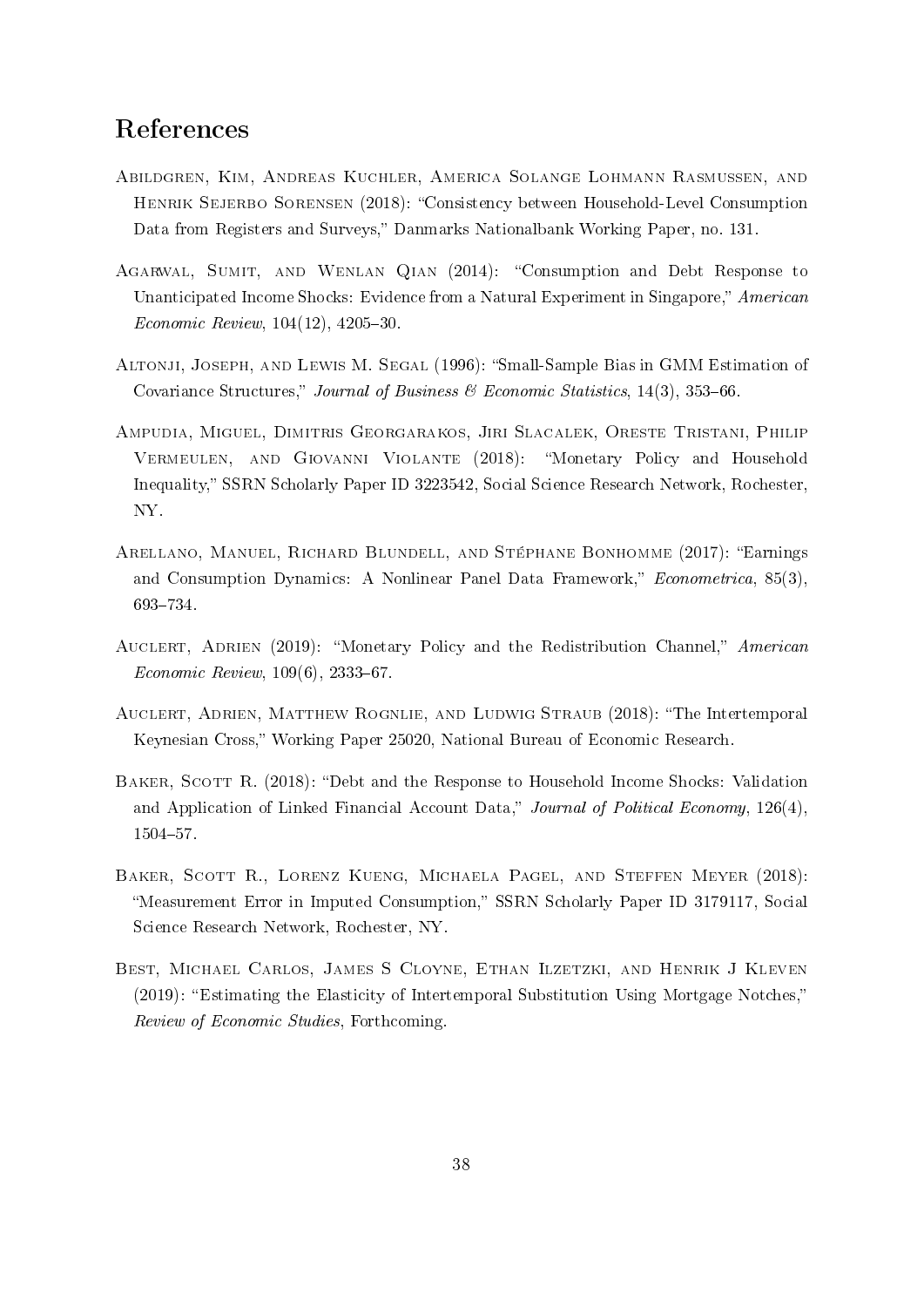- <span id="page-39-7"></span>Blanchard, Olivier Jean, Florencio Lopez-de Silanes, and Andrei Shleifer (1994): What Do Firms Do with Cash Windfalls?, Journal of Financial Economics, 36(3),  $337 - 60$ .
- <span id="page-39-0"></span>BLUNDELL, RICHARD, LUIGI PISTAFERRI, AND IAN PRESTON (2008): "Consumption Inequality and Partial Insurance," American Economic Review,  $98(5)$ ,  $1887-1921$ .
- <span id="page-39-2"></span>Browning, Martin, and M. Dolores Collado (2001): The Response of Expenditures to Anticipated Income Changes: Panel Data Estimates," American Economic Review, 91(3), 68192.
- <span id="page-39-6"></span>BROWNING, MARTIN, AND SØREN LETH-PETERSEN (2003): "Imputing Consumption from Income and Wealth Information," Economic Journal, 113(488), F282-F301.
- <span id="page-39-1"></span>Bunn, Philip, Jeanne Le Roux, Kate Reinold, and Paolo Surico (2018): The Consumption Response to Positive and Negative Income Shocks," Journal of Monetary  $Economics, 96, 1-15.$
- <span id="page-39-5"></span>CAMPBELL, JOHN Y., AND N. GREGORY MANKIW (1989): "Consumption, Income and Interest Rates: Reinterpreting the Time Series Evidence," NBER Chapters, National Bureau of Economic Research.
- <span id="page-39-4"></span>CARROLL, CHRISTOPHER, AND ANDREW SAMWICK (1997): "The Nature of Precautionary Wealth," Journal of Monetary Economics,  $40(1)$ ,  $41-71$ .
- <span id="page-39-3"></span>Carroll, Christopher, Jiri Slacalek, Kiichi Tokuoka, and Matthew N. White (2017): "The Distribution of Wealth and the Marginal Propensity to Consume," Quantitative  $Economics, 8(3), 977-1020.$
- CARROLL, CHRISTOPHER D. (1997): "Buffer Stock Saving and the Life Cycle/Permanent Income Hypothesis," Quarterly Journal of Economics,  $CXII(1)$ , 1–56.
- <span id="page-39-9"></span>CARROLL, CHRISTOPHER DIXON (2001): "Death to the Log-Linearized Consumption Euler Equation! (And Very Poor Health to the Second-Order Approximation)," Advances in Macroeconomics,  $1(1)$ .
- <span id="page-39-8"></span>Carroll, Christopher D, Edmund Crawley, Jiri Slacalek, Kiichi Tokuoka, and MATTHEW N WHITE (2019): "Sticky Expectations and Consumption Dynamics," American Economic Journal: Macroeconomics, Forthcoming.
- Cesarini, David, Erik Lindqvist, Matthew J. Notowidigdo, and Robert Ostling  $(2017)$ : "The Effect of Wealth on Individual and Household Labor Supply: Evidence from Swedish Lotteries," American Economic Review, 107(12), 3917-46.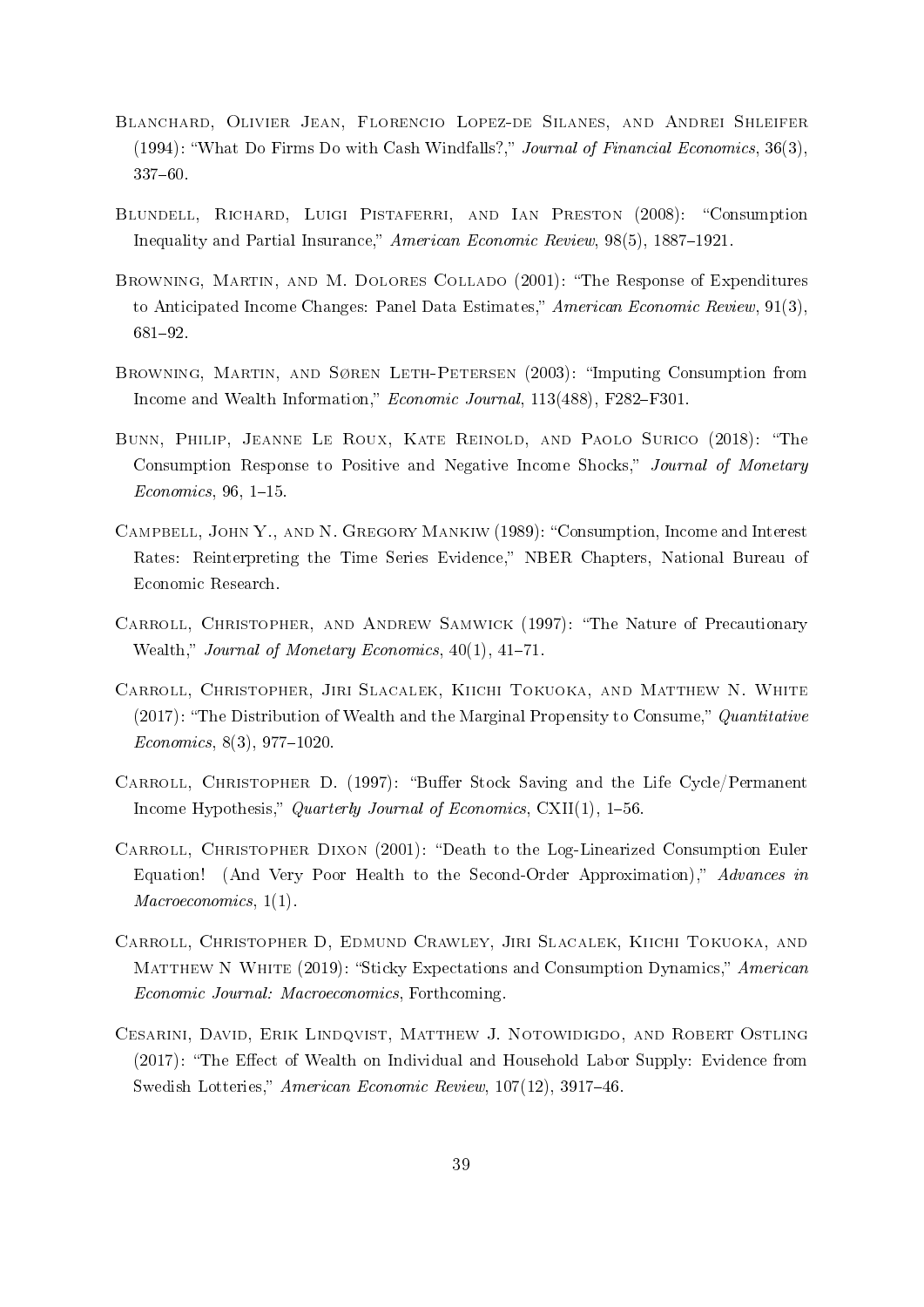- <span id="page-40-10"></span>CLOYNE, JAMES, CLODOMIRO FERREIRA, AND PAOLO SURICO (2019): "Monetary Policy when Households Have Debt: New Evidence on the Transmission Mechanism," Review of Economic Studies, Forthcoming.
- <span id="page-40-5"></span>Commault, Jeanne (2017): How Does Consumption Respond to a Transitory Income Shock? Reconciling Natural Experiments and Structural Estimations," Working Paper.
- <span id="page-40-4"></span>CORONADO, JULIA LYNN, JOSEPH P. LUPTON, AND LOUISE M. SHEINER (2005): "The Household Spending Response to the 2003 Tax Cut: Evidence from Survey Data," FEDS Discussion Paper 32, Federal Reserve Board.
- <span id="page-40-0"></span>CRAWLEY, EDMUND (2019): "In Search of Lost Time Aggregation," Finance and Economics Discussion Series 2019–075, Washington: Board of Governors of the Federal Reserve System.
- <span id="page-40-6"></span>David, Martin, Kent H. Marquis, Jeffrey C Moore, Linda L. Stinson, and EDWARD J. WELNIAK (1997): "Income Measurement Error in Surveys: A Review - Semantic Scholar," Discussion paper, U.S. Bureau of the Census, Washington.
- <span id="page-40-8"></span>DOEPKE, MATTHIAS, AND MARTIN SCHNEIDER (2006): "Inflation and the Redistribution of Nominal Wealth," Journal of Political Economy, 114(6), 1069-97.
- <span id="page-40-11"></span>Fagereng, Andreas, Luigi Guiso, Davide Malacrino, and Luigi Pistaferri (2019): "Heterogeneity and Persistence in Returns to Wealth," *Econometrica*, Forthcoming.
- <span id="page-40-7"></span>FAGERENG, ANDREAS, AND ELIN HALVORSEN (2017): "Imputing Consumption from Norwegian Income and Wealth Registry Data," Journal of Economic and Social *Measurement*,  $42(1)$ ,  $67-100$ .
- <span id="page-40-2"></span>FAGERENG, ANDREAS, MARTIN B. HOLM, AND GISLE J. NATVIK (2016): "MPC Heterogeneity and Household Balance Sheets," Discussion Paper, Statistics Norway, Research Department.
- <span id="page-40-9"></span>FUHRER, JEFFREY C. (2000): "Habit Formation in Consumption and Its Implications for Monetary-Policy Models," American Economic Review, 90(3), 367-90.
- <span id="page-40-3"></span>Fuster, Andreas, Greg Kaplan, and Basit Zafar (2018): What Would You Do With \$500? Spending Responses to Gains, Losses, News and Loans," NBER Working Paper 24386, National Bureau of Economic Research.
- <span id="page-40-1"></span>Ganong, Peter, and Pascal Noel (2019): Consumer Spending during Unemployment: Positive and Normative Implications," American Economic Review, 109(7), 2383-2424.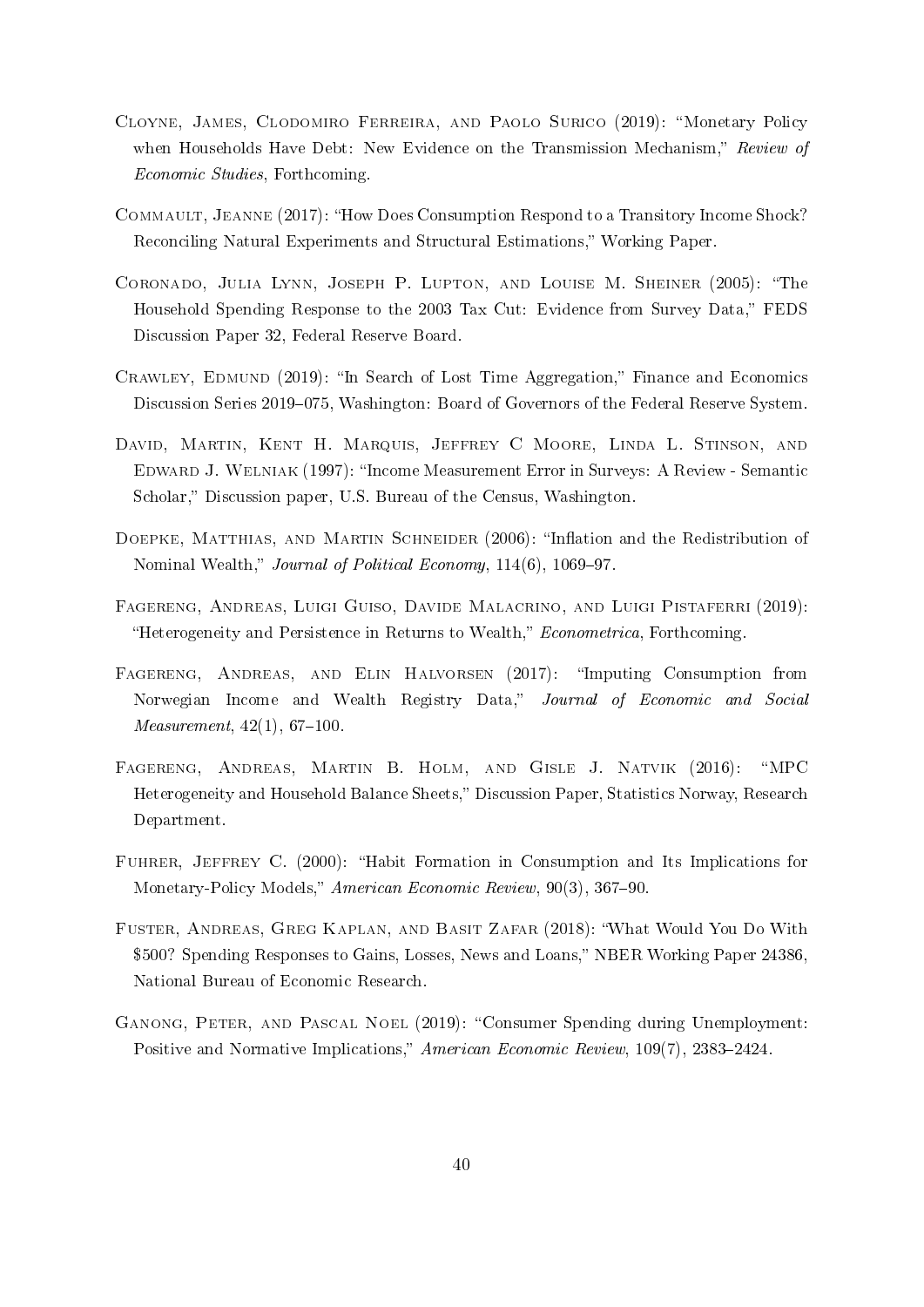- <span id="page-41-0"></span>GARRIGA, CARLOS, FINN E. KYDLAND, AND ROMAN SUSTEK (2017): "Mortgages and Monetary Policy," The Review of Financial Studies, 30(10), 3337-3375.
- <span id="page-41-3"></span>Gelman, Michael (2016): What Drives Heterogeneity in the Marginal Propensity to Consume? Temporary Shocks vs Persistent Characteristics," Working Paper.
- <span id="page-41-4"></span>Gelman, Michael, Yuriy Gorodnichenko, Shachar Kariv, Dmitri Koustas, MATTHEW D. SHAPIRO, DAN SILVERMAN, AND STEVEN TADELIS (2016): "The Response of Consumer Spending to Changes in Gasoline Prices," NBER Working Paper 22969, National Bureau of Economic Research.
- <span id="page-41-2"></span>Gelman, Michael, Shachar Kariv, Matthew D. Shapiro, Dan Silverman, and Steven Tadelis (2014): Harnessing Naturally Occurring Data to Measure the Response of Spending to Income,"  $Science$ ,  $345(6193)$ ,  $212-15$ .
- GOREA, DENIS, AND VIRGILIU MIDRIGAN (2017): "Liquidity Constraints in the U.S. Housing Market," NBER Working Paper 23345, National Bureau of Economic Research.
- <span id="page-41-1"></span>Greenwald, Daniel (2018): The Mortgage Credit Channel of Macroeconomic Transmission," SSRN Scholarly Paper ID 2735491, Social Science Research Network, Rochester, NY.
- <span id="page-41-10"></span>GUVENEN, FATIH (2007): "Learning Your Earning: Are Labor Income Shocks Really Very Persistent?," American Economic Review, 97(3), 687-712.
- <span id="page-41-9"></span>(2009): "An Empirical Investigation of labor income Processes," Review of Economic  $Dynamics, 12(1), 58–79.$
- <span id="page-41-5"></span>Hausman, Joshua K. (2012): Fiscal Policy and Economic Recovery: The Case of the 1936 Veterans' Bonus," mimeo, University of California, Berkeley.
- <span id="page-41-8"></span>HAVRANEK, TOMAS (2015): "Measuring Intertemporal Substitution: The Importance of Method Choices and Selective Reporting," Journal of the European Economic Association,  $13(6)$ ,  $1180-1204$ .
- <span id="page-41-7"></span>HEATHCOTE, JONATHAN, FABRIZIO PERRI, AND GIOVANNI L. VIOLANTE (2010): "Unequal We Stand: An Empirical Analysis of Economic Inequality in the United States, 1967-2006," Review of Economic Dynamics,  $13(1)$ ,  $15-51$ .
- <span id="page-41-6"></span>HRYSHKO, DMYTRO, AND IOURII MANOVSKII (2018): "Income Dynamics and Consumption Insurance," Working Paper.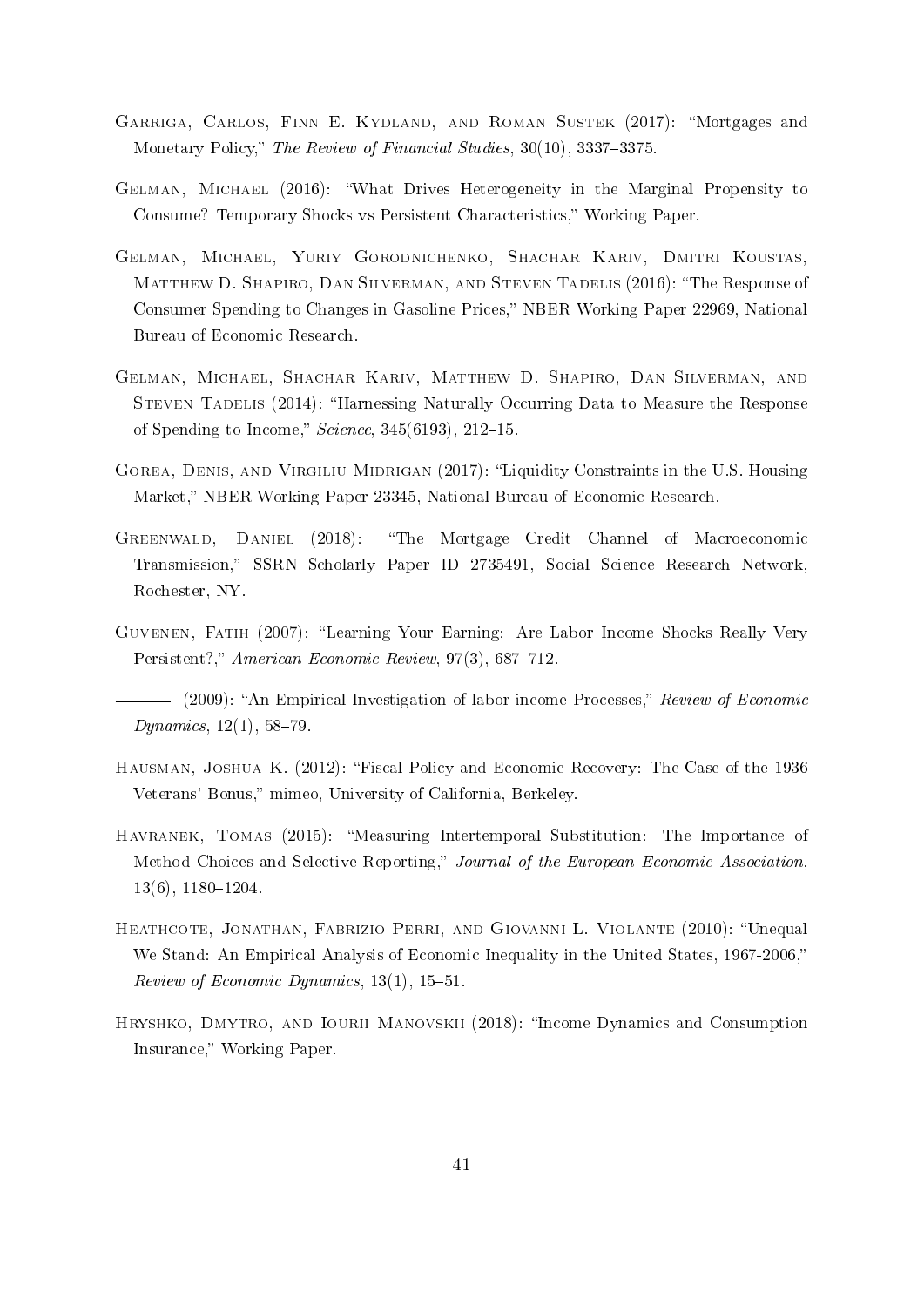- <span id="page-42-6"></span>HSIEH, CHANG-TAI (2003): "Do Consumers React to Anticipated Income Changes? Evidence from the Alaska Permanent Fund," American Economic Review, 99(1), 397-405.
- <span id="page-42-8"></span>JAPPELLI, TULLIO, AND LUIGI PISTAFERRI (2010): "The Consumption Response to Income Changes," Annual Review of Economics,  $2(1)$ ,  $479-506$ .
- <span id="page-42-5"></span>(2014): Fiscal Policy and MPC Heterogeneity, American Economic Journal:  $Macroeconomics, 6(4), 107-36.$
- <span id="page-42-4"></span>Johnson, David S., Jonathan A. Parker, and Nicholas S. Souleles (2006): "Household Expenditure and the Income Tax Rebates of 2001," American Economic Review,  $96(5)$ , 1589-610.
- <span id="page-42-7"></span>(2009): The Response of Consumer Spending to Rebates During an Expansion: Evidence from the 2003 Child Tax Credit," Working Paper, The Wharton School.
- <span id="page-42-0"></span>Kaplan, Greg, Benjamin Moll, and Giovanni L. Violante (2018): Monetary Policy According to HANK," American Economic Review, 108(3), 697-743.
- <span id="page-42-2"></span><span id="page-42-1"></span>KAPLAN, GREG, AND GIOVANNI L. VIOLANTE (2010): "How Much Consumption Insurance beyond Self-Insurance?," American Economic Journal: Macroeconomics, 2(4), 53-87.
	- (2018): "Microeconomic Heterogeneity and Macroeconomic Shocks," Journal of  $Economic$  Perspectives, 32(3), 167-94.
- <span id="page-42-10"></span>KOIJEN, RALPH, STIJN VAN NIEUWERBURGH, AND ROINE VESTMAN (2014): "Judging the Quality of Survey Data by Comparison with "Truth" as Measured by Administrative Records: Evidence From Sweden," in NBER Chapters: Improving the Measurement of Consumer Expenditures, pp. 308-46. National Bureau of Economic Research.
- Krueger, D., K. Mitman, and F. Perri (2016): Macroeconomics and Household Heterogeneity, pp. 843–921, Handbook of Macroeconomics. Elsevier.
- <span id="page-42-3"></span>Krusell, Per, and Anthony Smith (1998): Income and Wealth Heterogeneity in the Macroeconomy," Journal of Political Economy, 106(5), 867-96.
- <span id="page-42-11"></span>LANDIER, AUGUSTIN, DAVID SRAER, AND DAVID THESMAR (2013): "Banks' Exposure to Interest Rate Risk and the Transmission of Monetary Policy," NBER Working Paper 18857, National Bureau of Economic Research.
- <span id="page-42-9"></span>Low, HAMISH, COSTAS MEGHIR, AND LUIGI PISTAFERRI (2010): "Wage Risk and Employment Risk over the Life Cycle," American Economic Review,  $100(4)$ , 1432–67.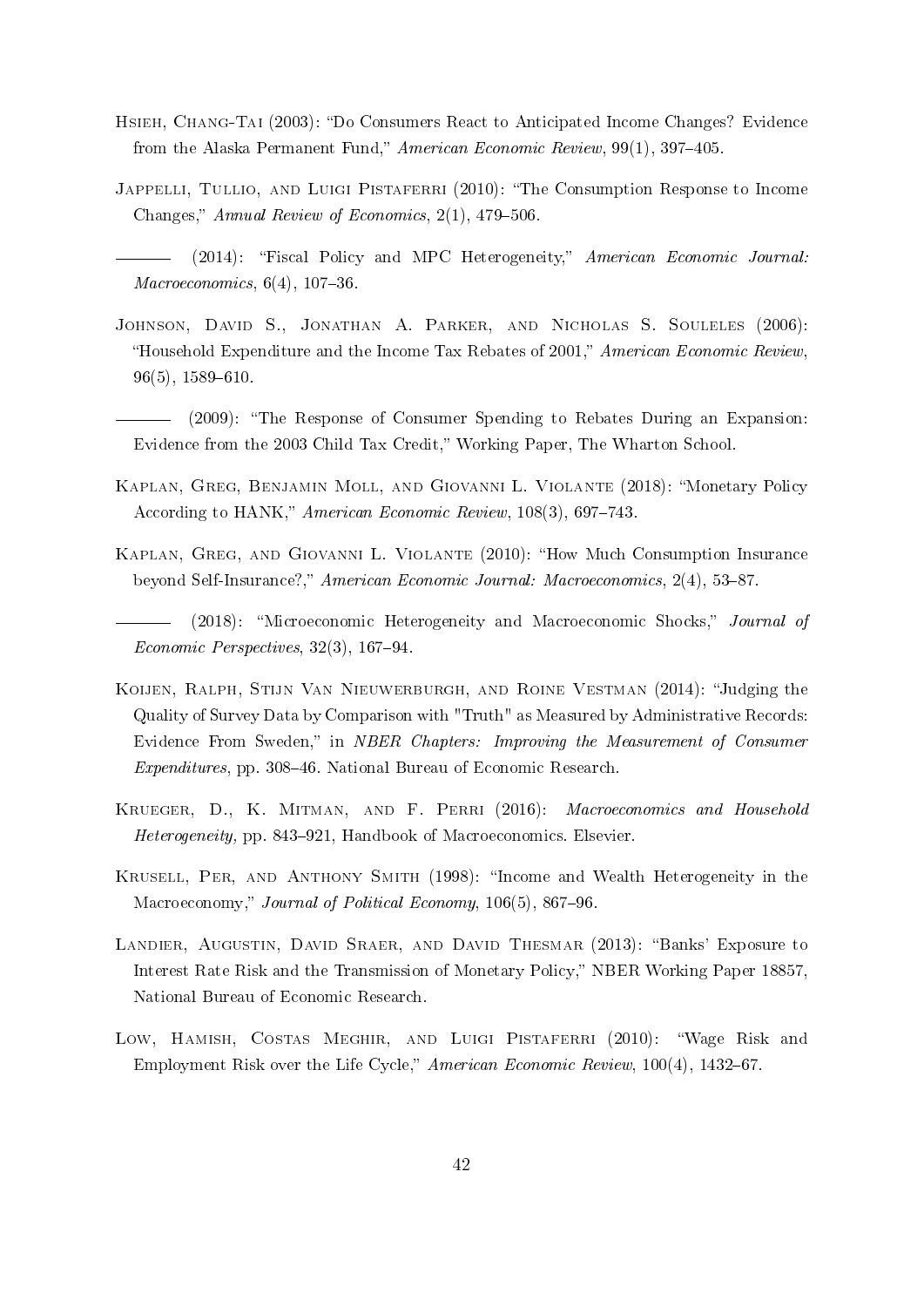- <span id="page-43-2"></span>LUSARDI, ANNAMARIA (1996): "Permanent Income, Current Income, and Consumption: Evidence from Two Panel Data Sets," Journal of Business and Economic Statistics,  $14(1)$ ,  $81 - 90.$
- <span id="page-43-9"></span>MAGGIO, MARCO DI, AMIR KERMANI, AND KAVEH MAJLESI (2019): "Stock Market Returns and Consumption," Journal of Finance, Forthcoming.
- <span id="page-43-11"></span>MANKIW, N. GREGORY, AND RICARDO REIS (2002): "Sticky Information versus Sticky Prices: A Proposal to Replace the New Keynesian Phillips Curve," Quarterly Journal of Economics,  $117(4)$ ,  $1295-1328$ .
- <span id="page-43-0"></span>Manovskii, Iourii, and Dmytro Hryshko (2017): How Much Consumption Insurance in the U.S.?," Working Paper 1584, Society for Economic Dynamics.
- <span id="page-43-6"></span>MEGHIR, COSTAS, AND LUIGI PISTAFERRI (2004): "Income Variance Dynamics and Heterogeneity,"  $Econometrica$ , 72(1), 1-32.
- <span id="page-43-8"></span>Moffitt, Robert, and Sisi Zhang (2018): Income Volatility and the PSID: Past Research and New Results," AEA Papers and Proceedings, 108, 277-80.
- <span id="page-43-5"></span>MOFFITT, ROBERT A., AND PETER GOTTSCHALK (2012): "Trends in the Transitory Variance of Male Earnings Methods and Evidence," Journal of Human Resources, 47(1), 204-36.
- <span id="page-43-7"></span>Nielsen, Helena Skyt, and Annette Vissing-jorgensen (2004): The Impact of Labor Income Risk on Educational Choices: Estimates and Implied Risk Aversion," Working Paper, University of Aarhus.
- <span id="page-43-1"></span>Olafsson, Arna, and Michaela Pagel (2018): The Liquid Hand-to-Mouth: Evidence from Personal Finance Management Software," The Review of Financial Studies, 31(11), 4398446.
- <span id="page-43-3"></span>PARKER, JONATHAN A. (1999): "The Reaction of Household Consumption to Predictable Changes in Social Security Taxes," American Economic Review, 89(4), 959–73.
- <span id="page-43-4"></span>PARKER, JONATHAN A, NICHOLAS S SOULELES, DAVID S JOHNSON, AND ROBERT MCCLELLAND (2013): "Consumer Spending and the Economic Stimulus Payments of 2008," American Economic Review,  $103(6)$ ,  $2530-53$ .
- <span id="page-43-10"></span>PATTERSON, CHRISTINA (2019): "The Matching Multiplier and the Amplification of Recessions," Mimeo, Department of Economics, MIT.
- PETERMAN, WILLIAM B. (2016): "Reconciling Micro and Macro Estimates of the Frisch Labor Supply Elasticity," *Economic Inquiry*,  $54(1)$ ,  $100-20$ .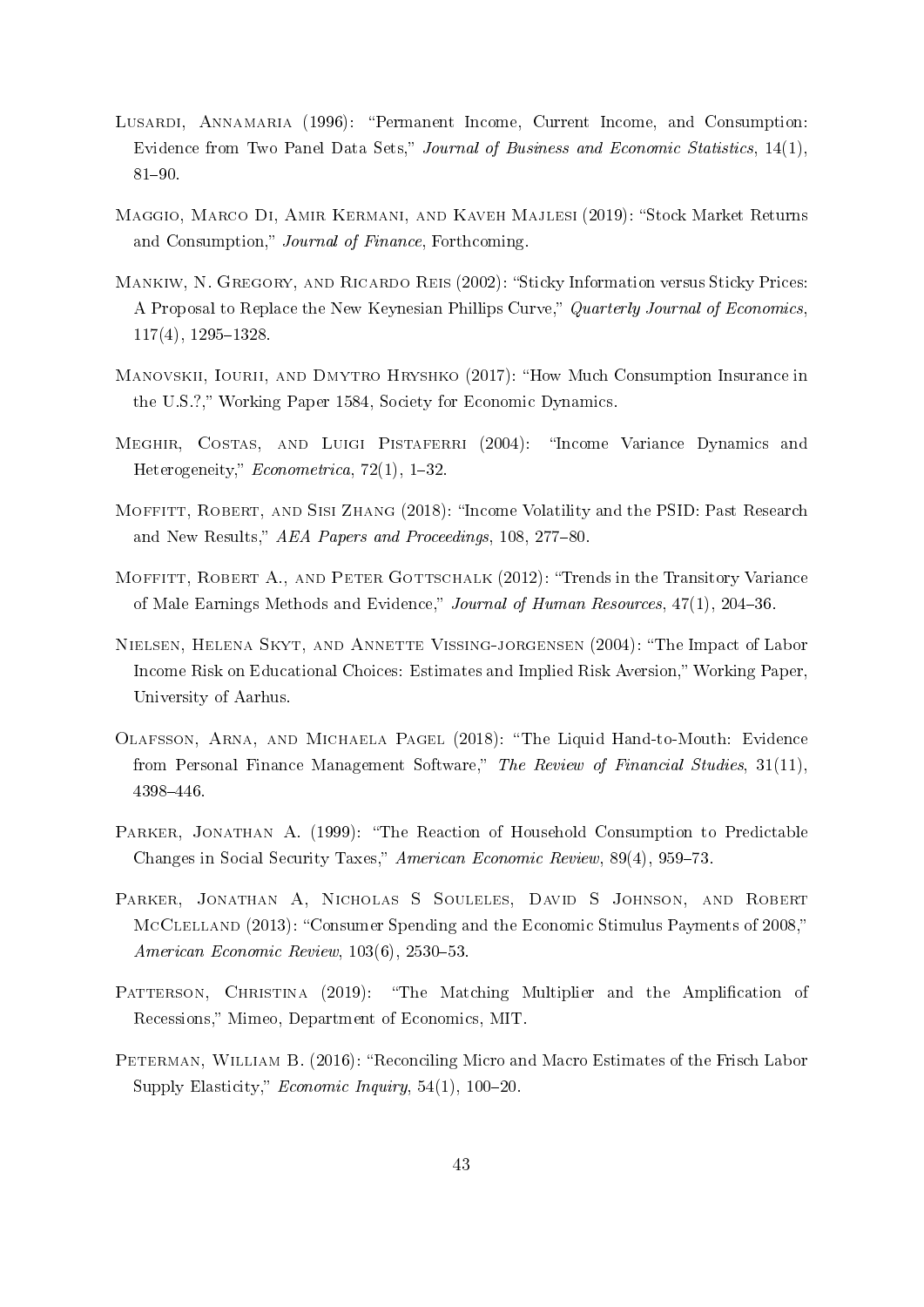- <span id="page-44-2"></span>Sahm, Claudia R., Matthew D. Shapiro, and Joel B. Slemrod (2010): Household Response to the 2008 Tax Rebate: Survey Evidence and Aggregate Implications," Tax Policy and the Economy, 24,  $69-110$ .
- <span id="page-44-3"></span>SHAPIRO, MATTHEW D., AND JOEL SLEMROD (2009): "Did the 2008 Tax Rebates Stimulate Spending?," American Economic Review,  $99(2)$ ,  $374-79$ .
- <span id="page-44-4"></span>SOULELES, NICHOLAS S. (1999): "The Response of Household Consumption to Income Tax Refunds," American Economic Review, 89(4), 947–58.
- <span id="page-44-5"></span>(2002): "Consumer Response to the Reagan Tax Cuts," Journal of Public Economics, 85, 99-120.
- STRAUB, LUDWIG (2019): "Consumption, Savings, and the Distribution of Permanent Income," Working Paper.
- <span id="page-44-0"></span>Violante, Gianluca, Greg Kaplan, and Justin Weidner (2014): The Wealthy Handto-Mouth," Brookings Papers on Economic Activity,  $2014(1)$ , 77-138.
- <span id="page-44-1"></span>WONG, ARLENE (2016): "Population Aging and the Transmission of Monetary Policy to Consumption," 2016 Meeting Paper 716, Society for Economic Dynamics.
- <span id="page-44-6"></span>WORKING, HOLBROOK (1960): "Note on the Correlation of First Differences of Averages in a Random Chain,"  $Econometrica$ , 28(4), 916-18.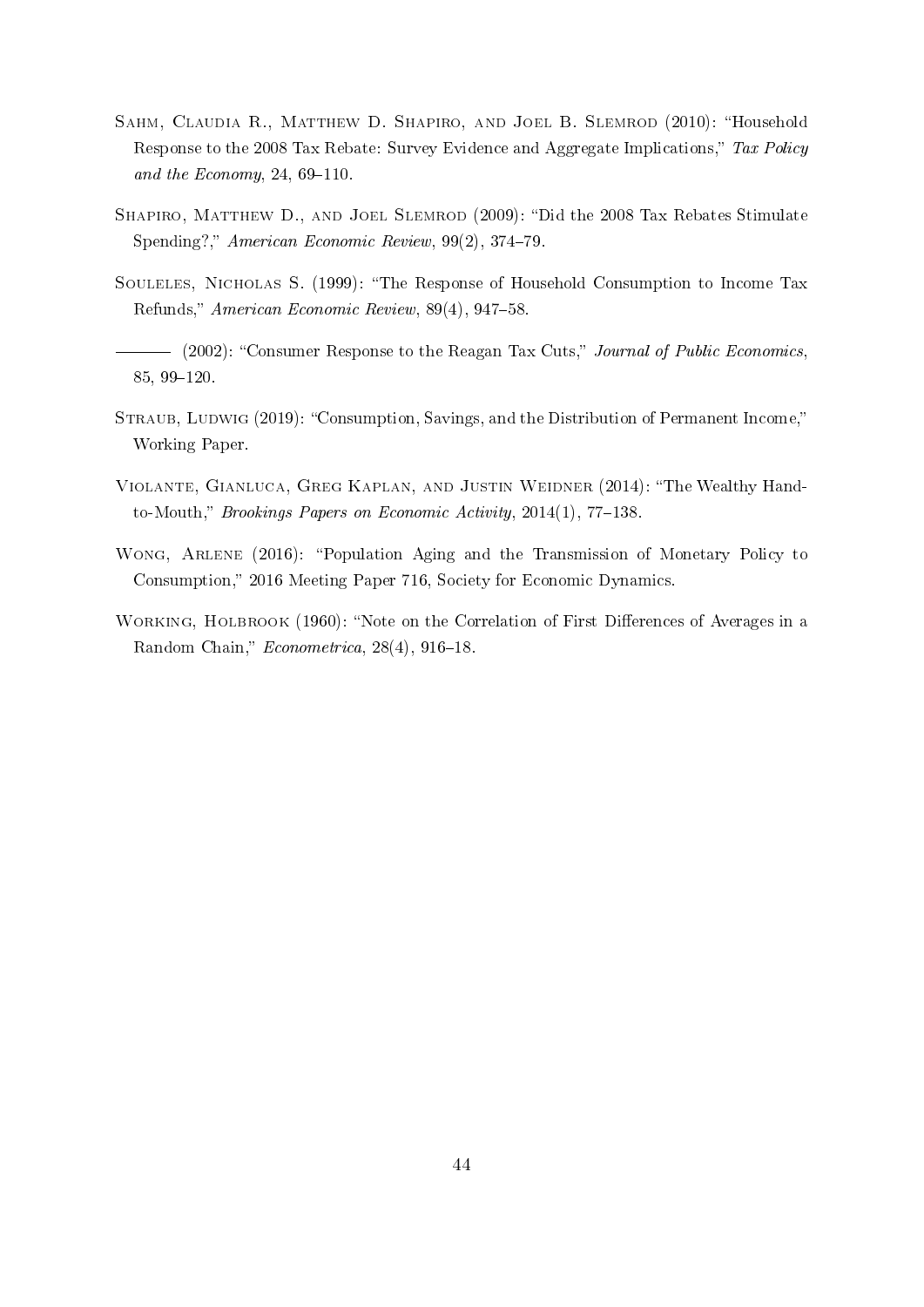## Online Appendix

## <span id="page-45-0"></span>A Identification with Time Aggregation

In this section we show how to derive equations [10](#page-45-1) and [12](#page-45-2) for the variance of income growth and covariance of income and consumption growth.

From equation [2](#page-11-2) we have

$$
\Delta^N \bar{y}_T = \int_{T-1}^T (T-s) dP_s + (P_{T-1} - P_{T-N}) + \int_{T-N-1}^{T-N} (s - (T-2)) dP_s
$$
  
+ 
$$
\left( \int_{T-1}^T \int_{t-2}^t f(t-s) dQ_t dt - \int_{T-N-1}^{T-N} \int_{t-2}^t f(t-s) dQ_t dt \right)
$$
(9)

Making use of the independent increment property of  $P_t$  and  $Q_t$ , we get

$$
\operatorname{Var}(\Delta^N \bar{y}_T) = \int_{T-1}^T (T-s)^2 \sigma_P^2 ds + (N-1)\sigma_P^2 + \int_{T-N-1}^{T-N} (s - (T-2))^2 \sigma_P^2 ds
$$
  
+ 
$$
\operatorname{Var}\left(\int_{T-1}^T \int_{t-2}^t f(t-s) dQ_t dt\right) + \operatorname{Var}\left(\int_{T-N-1}^{T-N} \int_{t-2}^t f(t-s) dQ_t dt\right)
$$
  
= 
$$
(N - \frac{1}{3})\sigma_P^2 + 2\operatorname{Var}(\tilde{y}) \text{ for } n \ge 3
$$
 (10)

The equivalent of equation [2](#page-11-2) for consumption is

<span id="page-45-1"></span>
$$
\Delta^N \bar{c}_T = \int_{T-1}^T (T-s)\phi dP_s + \phi (P_{T-1} - P_{T-N}) + \int_{T-N-1}^{T-N} (s - (T-2))\phi dP_s
$$
  
+ 
$$
\Big(\int_{T-1}^T \int_{t-2}^t g(t-s) dQ_t dt - \int_{T-N-1}^{T-N} \int_{t-2}^t g(t-s) dQ_t dt\Big) \tag{11}
$$

Again making use of the independent increment property, we can calculate the covariance of income and consumption growth:

<span id="page-45-2"></span>
$$
Cov(\Delta^N \bar{c}_T, \Delta^N \bar{y}_T) = \int_{T-1}^T (T-s)^2 \phi \sigma_P^2 ds + \phi(N-1) \sigma_P^2 + \int_{T-N-1}^{T-N} (s - (T-2))^2 \phi \sigma_P^2 ds
$$
  
+ 
$$
Cov\Big(\int_{T-1}^T \int_{t-2}^t f(t-s) dQ_t dt, \int_{T-1}^T \int_{t-2}^t g(t-s) dQ_t dt\Big)
$$
  
+ 
$$
Cov\Big(\int_{T-N-1}^{T-N} \int_{t-2}^t f(t-s) dQ_t dt, \int_{T-N-1}^{T-N} \int_{t-2}^t g(t-s) dQ_t dt\Big)
$$
  
= 
$$
\phi(N - \frac{1}{3}) \sigma_p^2 + 2Cov(\tilde{c}, \tilde{y}) \text{ for } N \ge 3
$$
(12)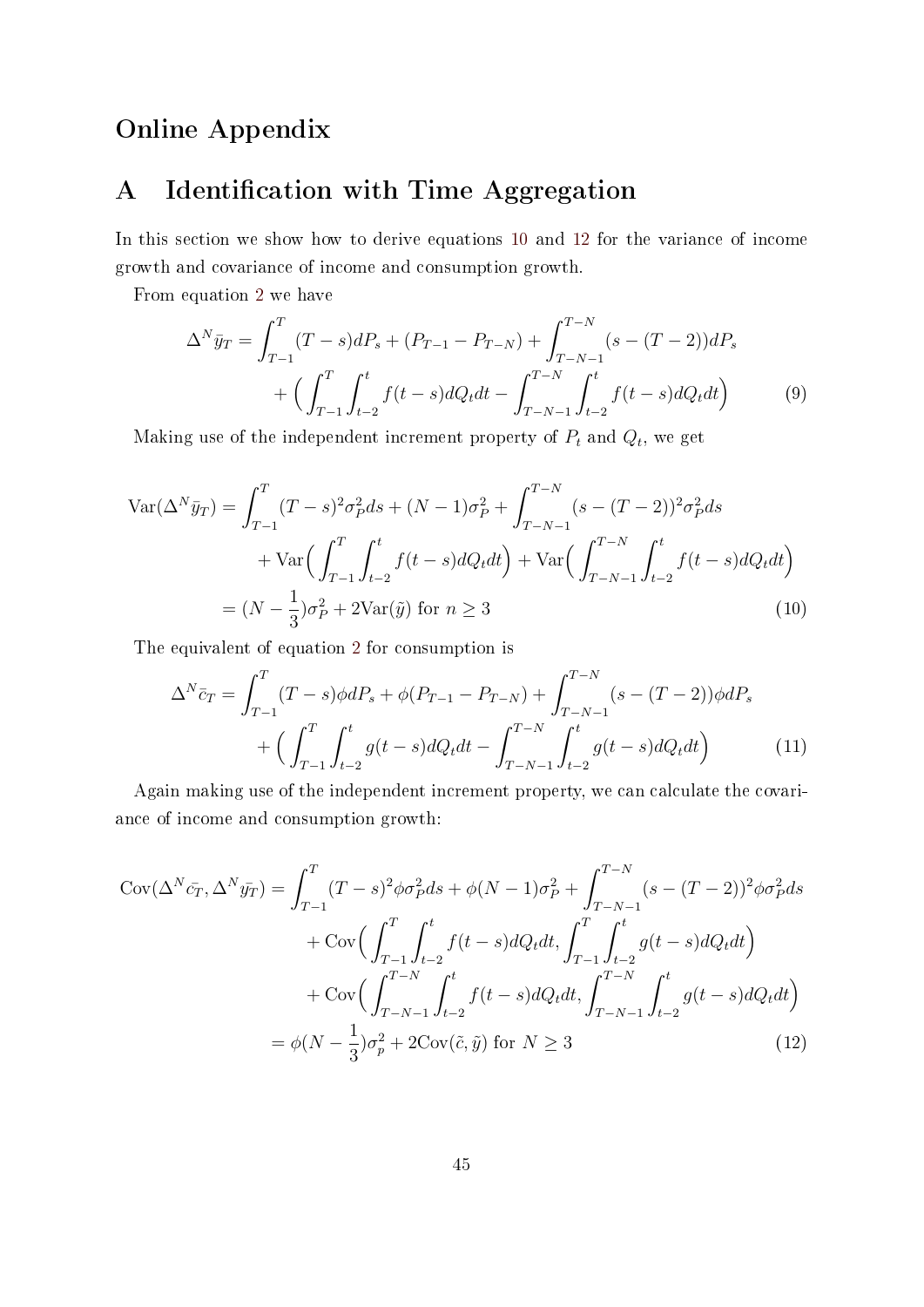### <span id="page-46-0"></span>B Sample Selection

We choose to look at households whose head is between the ages of 30 and 55 in 2008, which is driven by the desire to remove households for which the assumption that most of the income growth is unexpected is not likely to be fullled. For the old and the young, individual households will likely have a lot of information about their income path that is not available to the econometrician (for example, the year in which they plan to retire, or the fact that they are on a specific career track with set expectations of promotion and pay raises). We also want to remove households whose income volatility is increasing or decreasing sharply. Figures [B.1](#page-47-1) and [B.2](#page-48-0) show how our estimates of both income variance and MPX vary with age. The dots represent the point estimate for each age, while the lines are the centered moving averages over the five nearest age groups. The solid black line shows the total variance of income growth over one year. It should not be surprising that income growth for households with heads in their 20's is highly volatile. This volatility plateaus around the age of 35 and stays at a constant level until retirement, at which point it temporarily grows before falling to an even lower level. We can see that while both transitory and permanent shocks to income are high early in life, permanent income shocks are particularly high while individuals find their place in the workforce. From the ages of 30 to 55, both transitory and permanent shocks are approximately the same size and remarkably stable. At retirement, shocks to permanent income rise—not surprising, as the model sees retirement itself as a shock—even as transitory income variance declines.

As the model assumes the variance to permanent and transitory shocks to be constant in the observed period, interpretation of the numbers outside of the 30 to55 age group needs to be treated with care. However, the figure clearly shows that within this age group the assumption of constant variance appears to be a reasonable one.

The dotted black line shows the variance of  $\Delta y$ , assuming no persistence in the transitory component. The fact that this line is slightly above the empirical variance of  $\Delta y$  is consistent with some persistence in the transitory component of income, justifying our decision to exclude growth over one and two years in our identication.

The level of both permanent and transitory shock variance for households aged 30 to 55 is approximately 0.0035, reflecting a standard deviation of 6%. Estimates using U.S. data are signicantly higher, especially for the transitory shock variance (for example, [Carroll and Samwick](#page-39-4) [\(1997\)](#page-39-4) estimate 0.02 for permanent and 0.04 for transitory). This difference may be due to lower income inequality in Denmark, more progressive taxation.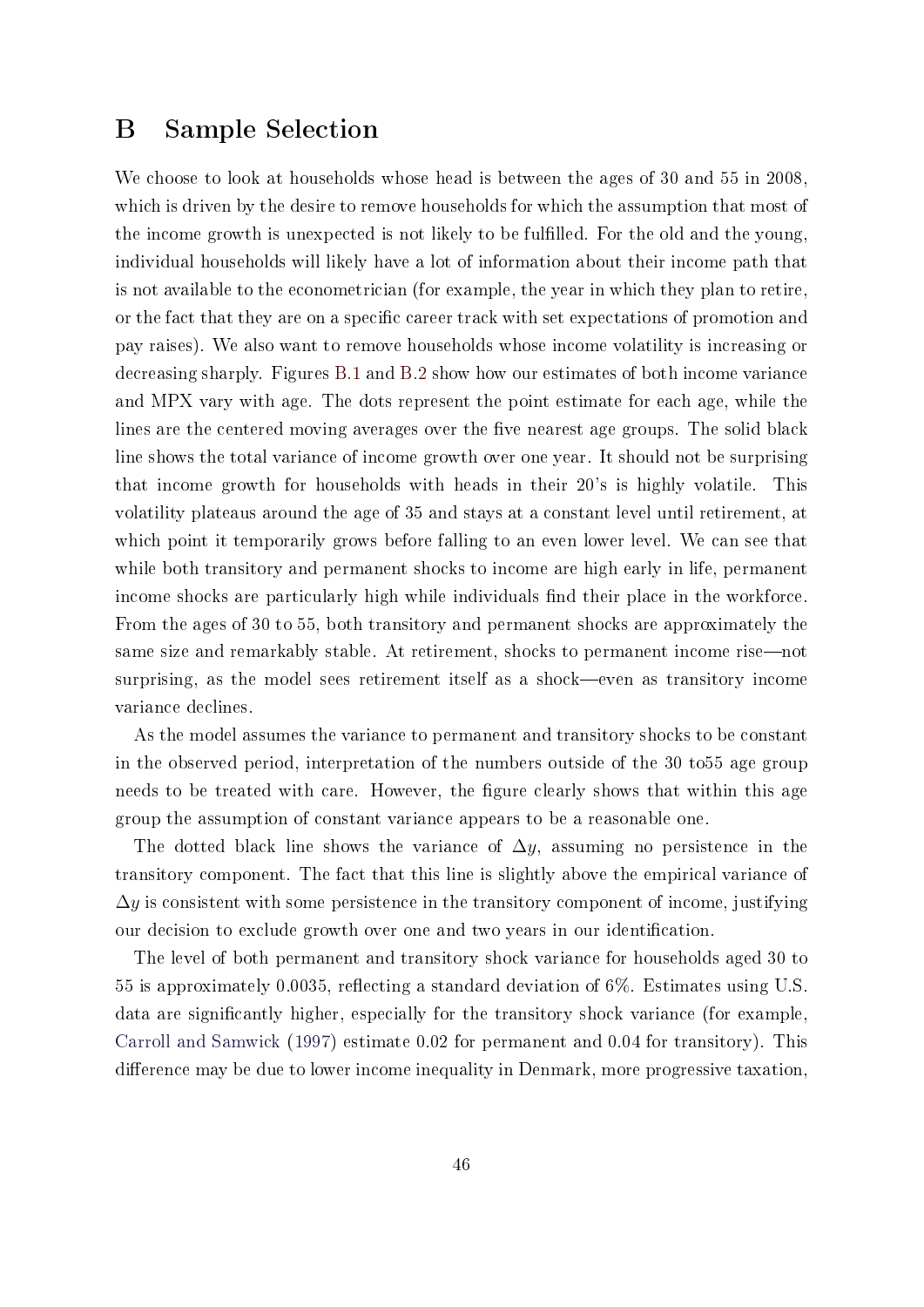#### **Permanent and Transitory Variance by Age**

<span id="page-47-1"></span>

Figure B.1 Permanent and Transitory Shock Variance by Age

<span id="page-47-0"></span>and more generous unemployment insurance. The lower transitory variance will also be due to significantly reduced measurement error relative to the survey-based U.S. data.

## C The Danish Mortgage Market

Mortgage loans in Denmark are issued by specialized mortgage banks, which fully finance loans by issuing bonds. Interest rates are directly determined by sales prices at the bond market. That is, borrowers only pay the bond market interest rate plus a supplementary fee for the mortgage bank. Most loans are issued as 20- or 30-year loans, and households can only obtain loans from mortgage banks for up to 80% of the value at loan origination of properties used as permanent residences. The remaining (more insecure) part of the funding may be provided by commercial banks. The close link between loans and bonds, as well as fixed loan-to-value ratios, fast foreclosure procedures, full recourse, etc., mean that mortgage banks do not assume signicant market risks. The status of Danish covered mortgage bonds as a safe asset class (AAA-rated by, e.g., S&P) implies that borrowers have access to very cheap real estate funding.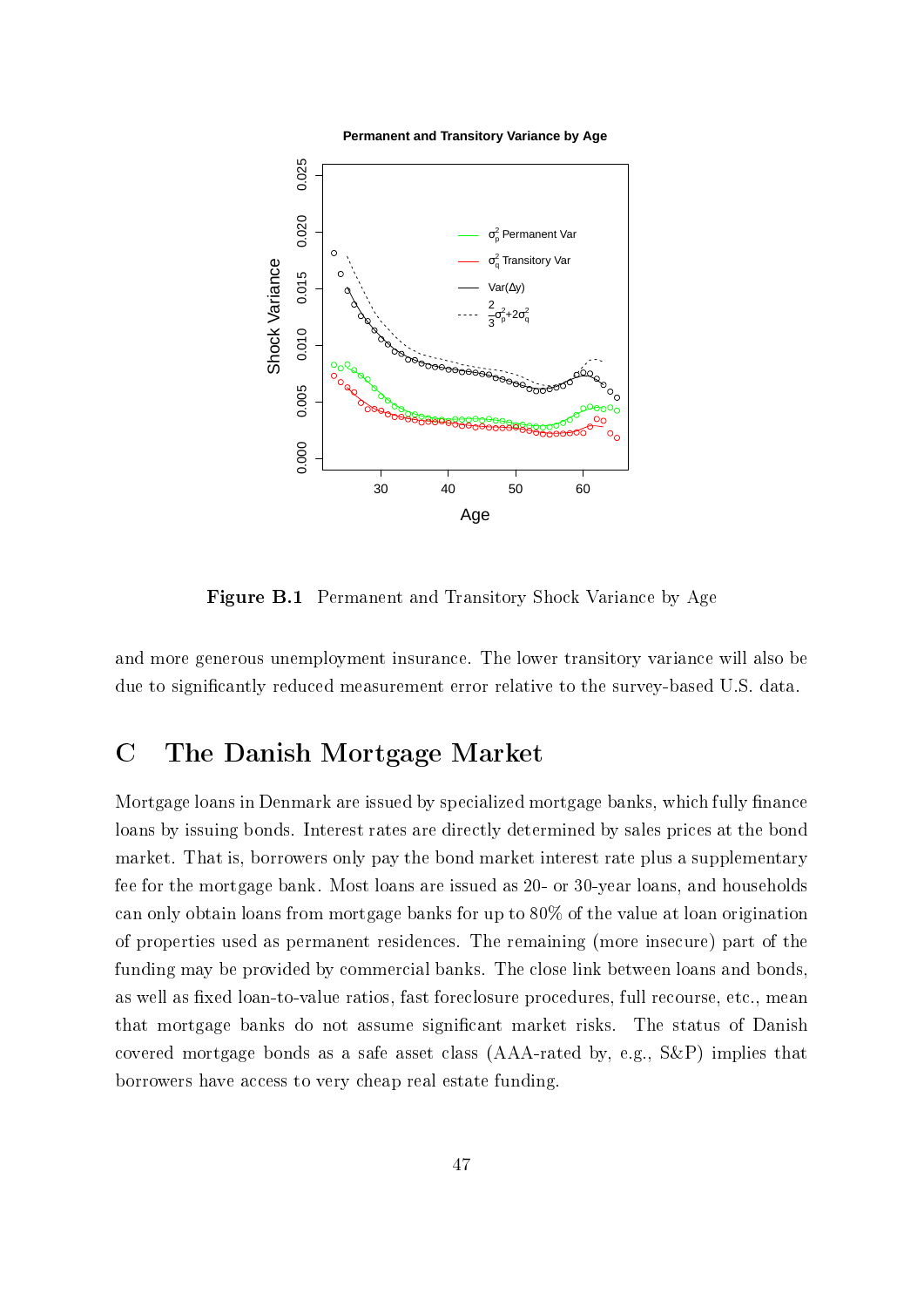<span id="page-48-0"></span>

Figure B.2 MPX by Age

<span id="page-48-1"></span>

Figure C.1 Mortgage Debt by Type (All Households) Source: Danmarks Nationalbank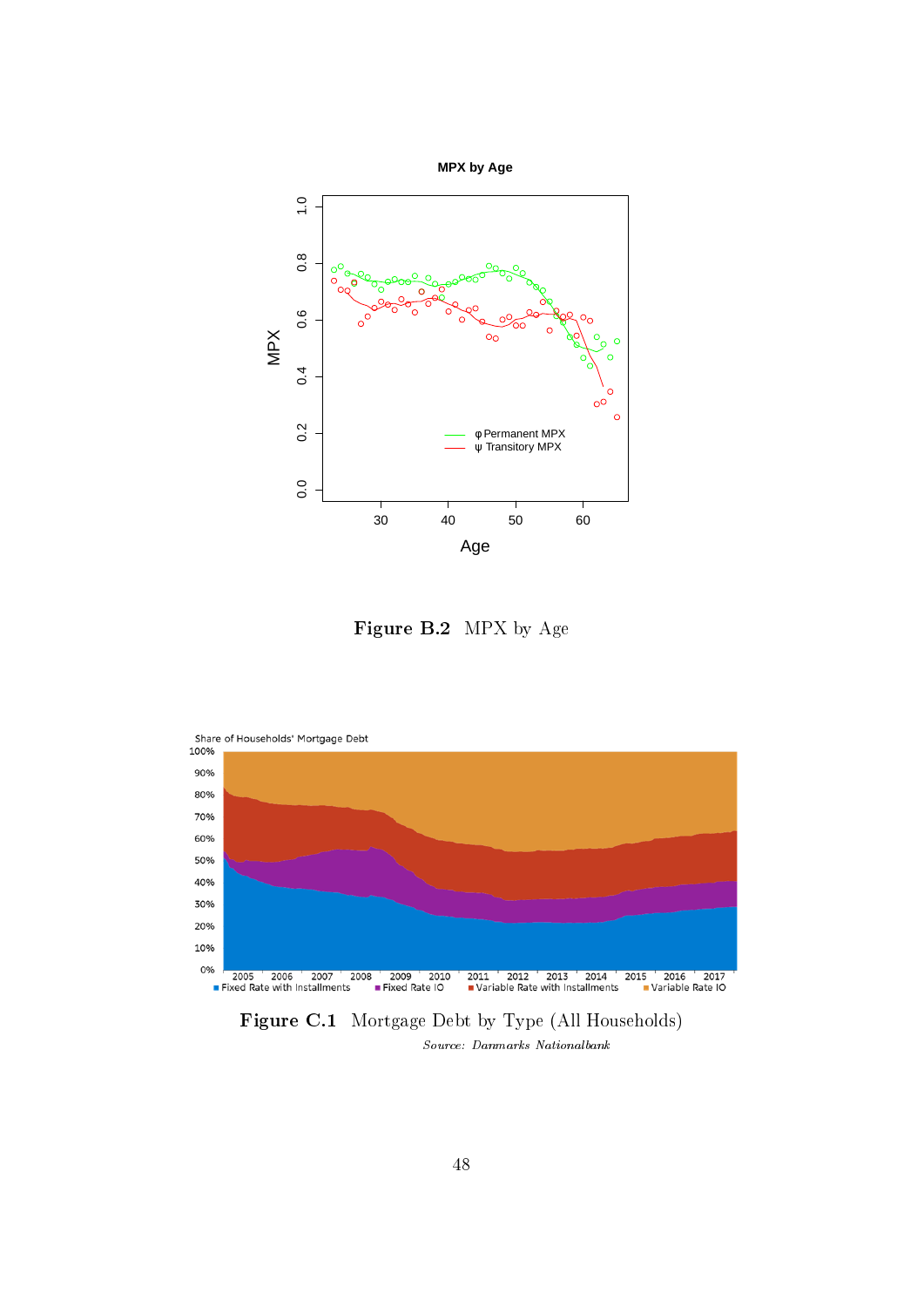<span id="page-49-1"></span>

Figure C.2 Mortgage Debt by Maturity (All Households Excluding Self-employed) Source: Danmarks Nationalbank

The Danish mortgage system has been functioning for two centuries, but signicant liberalization has taken place over the past 20 years. Variable interest loans were (re- )introduced in 1996, while interest only loans were introduced in 2003. These new loan characteristics are by now very popular; see figure  $C.1$ . In contrast to the United States, where most mortgage debt is fixed rate,  $40\%$  of mortgage debt in Denmark is variable rate, with interest fixation periods mostly between six months and five years. Fixedrate loans come with an option for early redemption, which implies that in practice, refinancing of fixed-rate mortgages often takes place, both when interest rates decrease and increase. The latter may be attractive because borrowers have the option to repay their loan by purchasing the corresponding amount of bonds. When interest rates increase, the bond value decreases, so the option to repay the loan by purchasing the corresponding amount of bonds in essence acts as an equity insurance.

Around one-fourth of the total loan balance is due to have interest rates reset over a 12-month period (see figure  $C.2$ ). This figure only comprises loans that automatically will have a new interest rate and not active decisions to refinance or extract equity.

## <span id="page-49-0"></span>D Details on the Calculation of NNP and URE

The Net Nominal Position (NNP) and Unhedged Interest Rate Exposure (URE) for the various sectors in the Danish economy are calculated from our household-level dataset as well as the financial accounts from the national accounts statistics. All calculations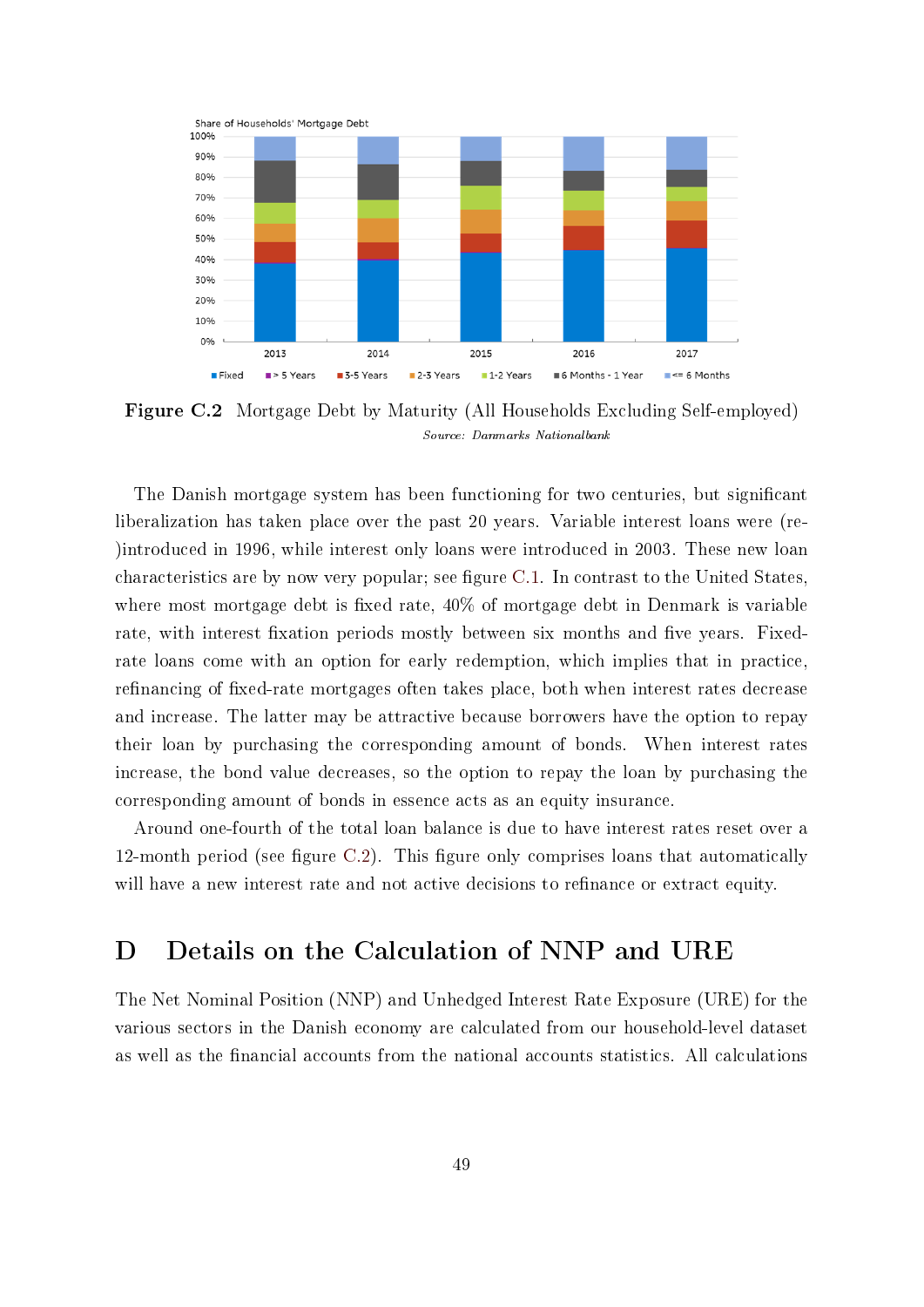are based on average values over the years 2009 to 2015, deflated by the consumer price index.

### D.1 NNP and URE for Households

The NNP for households is calculated as financial assets minus liabilities. As financial assets, we include bank deposits as well as the market value of securities (excluding shares). Liabilities include all debt to financial institutions (including credit card debt) as well as publicly administered student debt, tax debt and other debt to government bodies. These data are reported to the tax authorities by financial institutions on behalf of the households.

URE is calculated as annual savings (i.e. after-tax income minus expenditure) plus maturing assets minus maturing liabilities. As maturing assets, we include all bank deposits, thereby assuming that they are floating rate. We assume a maturity of five years for securities held by households and therefore include 20% of the value of securities. Regarding liabilities, we assume that all bank debt is floating rate. According to the interest rate statistics collected by Danmarks Nationalbank since 2013, on average 95% of bank debt from households is floating rate, most of which is tied either to a market reference rate or to the Danmarks Nationalbank rate on certificates of deposit, with immediate adjustment. For mortgage debt, we have detailed information allowing us to calculate the stock of debt which is due to have interest rates reset over the coming 12 months. Voluntary refinancing of mortgage loans, with or without extraction of additional equity, takes place to a large extent in Denmark. Our measure of maturing liabilities only includes the loans that are contractually due to have their interest rates reset, and we do not attempt to estimate the amount of additional refinancing. For remaining liabilities, which constitute very small amounts, we have no information regarding maturity, so we assume five years.

### D.2 Other Sectors

NNP for the other sectors in the economy is obtained from the financial accounts statistics compiled by Danmarks Nationalbank. To most closely resemble the definition used in the household-level data, we define NNP as net assets (i.e., assets minus liabilities) in the following categories: "Currency and deposits", "Securities other than shares", "Loans", and "Trade credits and other accounts receivable/payable".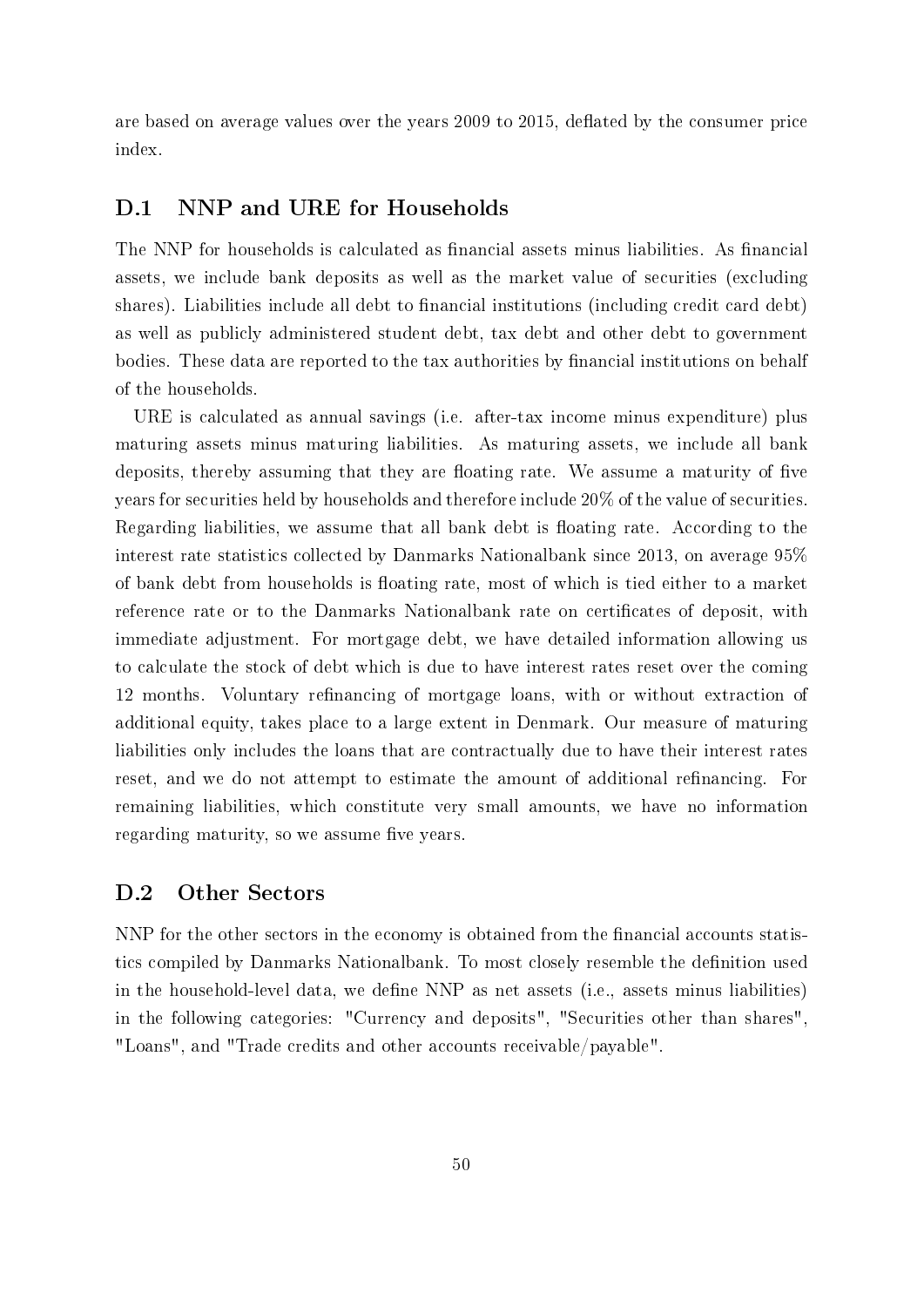NNP for the whole economy should, in principle, sum to 0. However, the householdlevel microdata on bank deposits that we have access to is exclusive of certain types of savings (specialized children's savings accounts as well as some forms of pension savings accounts administered by banks), which are included in the financial accounts statistics. For the age group included in our sample, these types of accounts can be assumed to be largely illiquid. We therefore group those deposits (33 billion USD) together with the assets of pension funds (see table [IV\)](#page-30-0).<sup>[48](#page-51-1)</sup>

URE for non-households is also based on the nancial accounts. In the national accounts, we do not observe the maturity of different asset and liability classes. We hold household URE fixed at the values from the micro-level data and take advantage of the identity that total URE in the economy must be 0 to calibrate the maturity for the remaining sectors of the economy. This results in a maturity of assets and liabilities for non-households of 3.65 years.

# <span id="page-51-0"></span>E Comparison to [Blundell, Pistaferri, and Preston](#page-39-0) [\(2008\)](#page-39-0)

Are the differences in our estimates to those in BPP driven by the data or by the method? Here we apply BPP's original method to moments obtained from the Danish administrative data. Applied to the entire dataset, this method estimates the response to permanent income shocks to be 0.81 and to transitory income shocks to be 0.12. The response to permanent income shocks is in line with our method, while the response to transitory income shocks is signicantly biased towards zero, although still larger than that obtained using PSID data.

Figure [E.1](#page-52-1) shows the results of using BPP's method on quintiles of liquid wealth. While the downward sloping pattern is evident, the magnitudes are very different to those from our method shown in figure [VI](#page-22-0) in the paper.

Our method differs from BPP in two respects: first we model time aggregation and second we impose that consumption responses to transitory income shocks are short lived, in contrast to the random walk behavior in BPP. [Crawley](#page-40-0) [\(2019\)](#page-40-0) shows how just the first of these, modeling time aggregation, significantly changes BPP's estimates in the PSID data. With the high MPX's that we estimate in our data, it is clear

<span id="page-51-1"></span> $^{48}$ In practice, this amount is calculated as a residual, which may also reflect other minor differences between the household-level data and the national accounts statistics. For example, holdings of banknotes and coins are not observed in the microdata but are allocated based on certain assumptions in the financial accounts. For our exercise, the impact of such other differences is likely to be very small.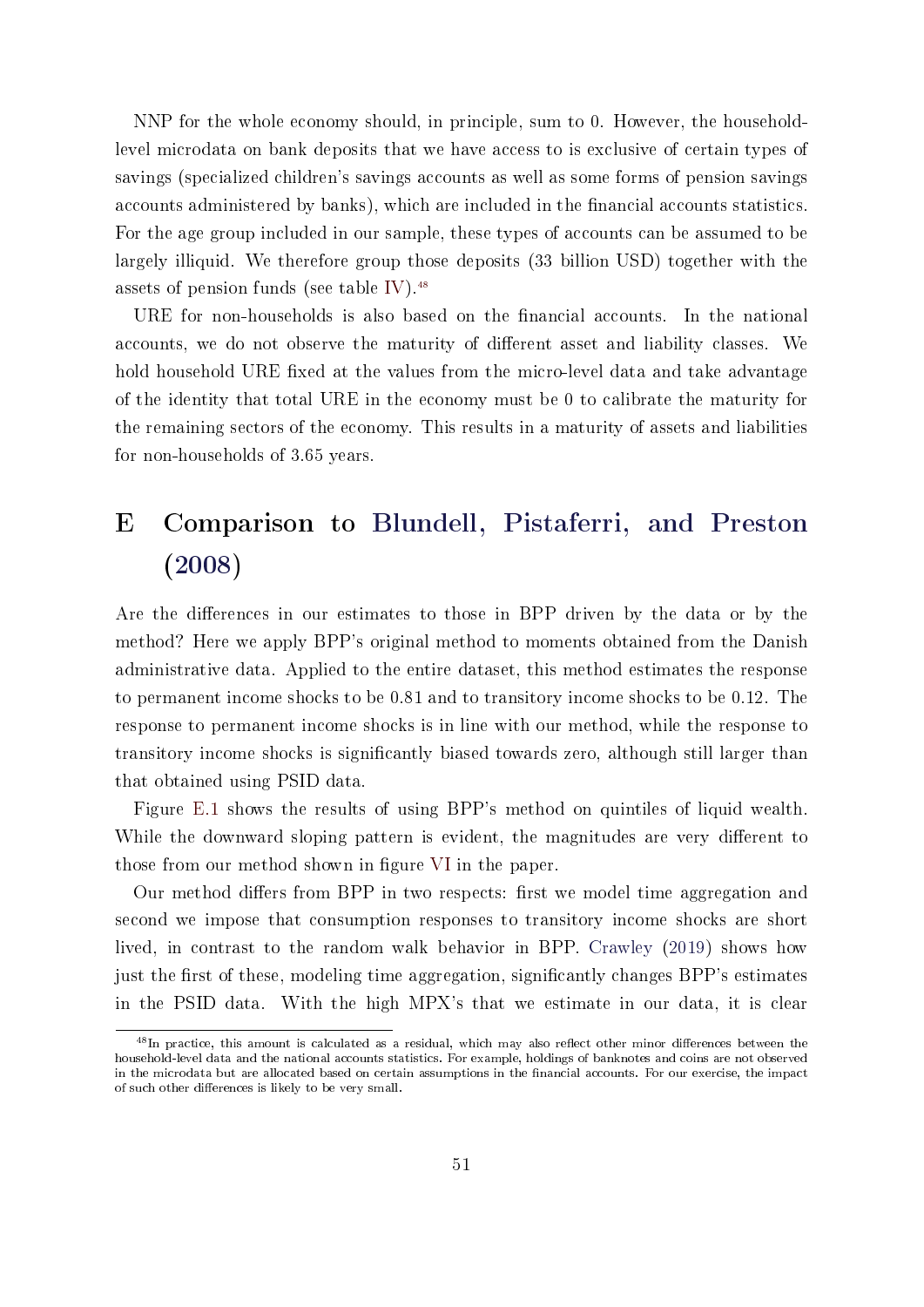<span id="page-52-1"></span>

Figure E.1 Estimates by Liquid Wealth Quintile Obtained Using BPP's Methodology

that the random walk assumption cannot be valid. If we only make this first change and estimate again using the Danish administrative data, we estimate the response to permanent income shocks to be 1.18 and to transitory income shocks to be 1.50. These unreasonably high estimates come as a result of the assumption that consumption follows a random walk. In particular, the fact that the response to transitory income shocks is signicantly greater than one comes from the method extending the short term response over the period of one year.

This exercise has shown that the original BPP method is both biased and sensitive to assumptions made about the path of consumption. In appendices [F,](#page-52-0) [H,](#page-58-0) and [I](#page-60-0) we show that, in contrast, our method is relatively robust to misspecification.

## <span id="page-52-0"></span>F Persistent Consumption Response

Our estimation procedure makes the assumption that the consumption response to a transitory income shock decays to zero in a period of two years or less. A slower decay will lead to a downward bias in our estimates of the transitory MPX. Figure [F.1](#page-54-0) shows the results of our estimation procedure on simulated data under two different assumptions about the transitory consumption response.

The exponential decay line assumes that the consumption flow following a transitory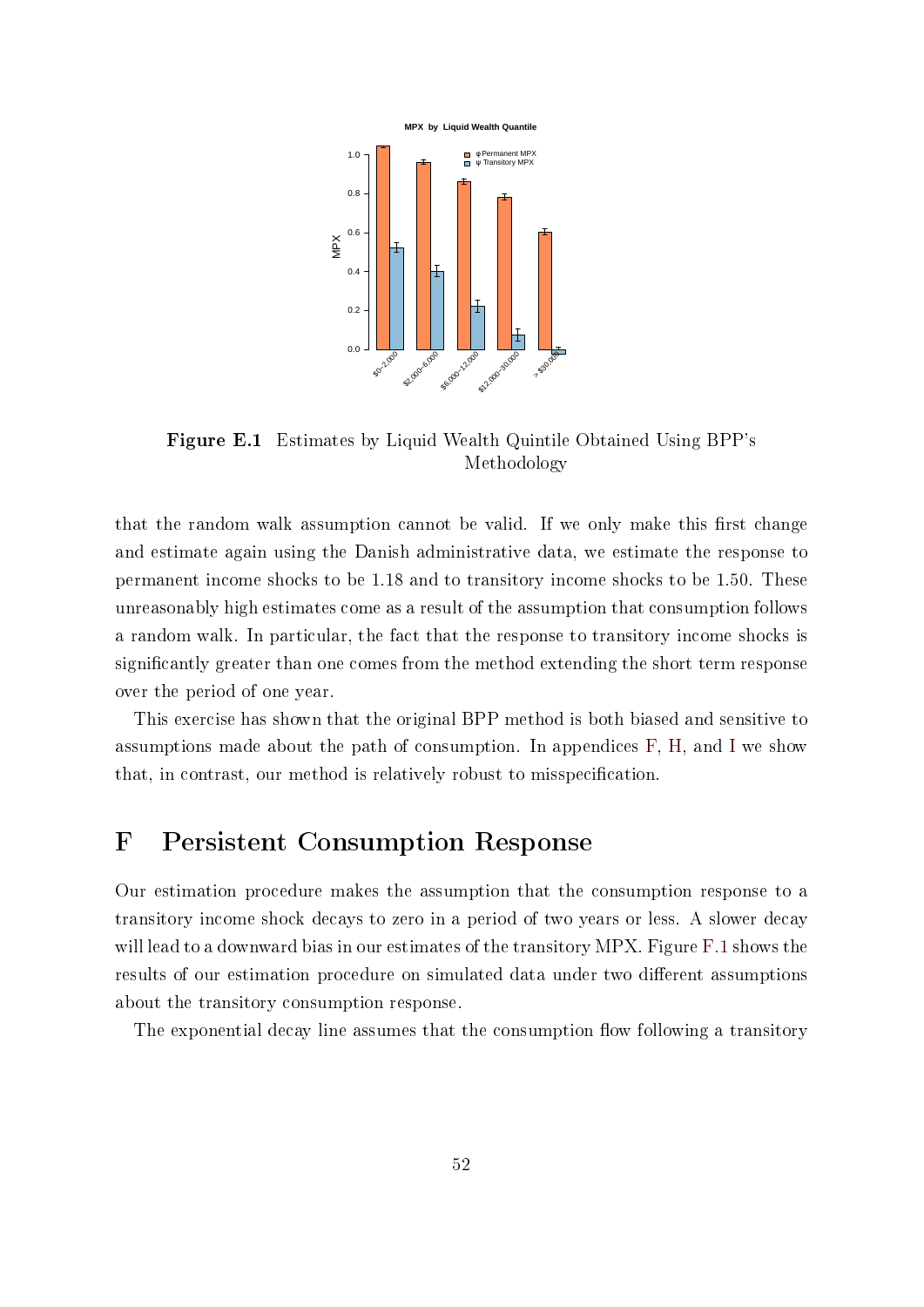shock decays exponentially.<sup>[49](#page-53-0)</sup> We vary the decay rate to match a range of year 1 MPCs and assume that the entire transitory income is eventually consumed. For high MPCs, and especially those over 0.5, there is very little bias. However, for MPCs signicantly below 0.5 our method results in downward-biased estimates. This bias arises because low MPCs, combined with exponential consumption decay, result in a relatively stable consumption flow over the first few years that has not declined close to zero after two years.

Empirical evidence suggests that in fact the consumption response to a transitory shock decays quickly in the first few months and then more slowly after that.<sup>[50](#page-53-1)</sup> The "Fagereng et al." line in figure [F.1](#page-54-0) shows the MPC estimate in simulated data in which the consumption response decays according to the estimates made in [Fagereng, Holm,](#page-40-2) [and Natvik](#page-40-2)  $(2016)$ . In this case, the fast decay in the first few months results in a smaller bias than the exponential case for low MPCs, while the fact that the decay is slower following these first months results in a larger bias for high MPCs. Overall it seems likely that our assumption about the persistence of the consumption response leads to a slight downward bias across the range of MPCs.

We also show that our MPX estimates are not very sensitive to the choice of  $N$  (years of growth in our identification equations) between 3 and 6, which lends further support to the fact that assuming a two-year limit does not bias our results too much.<sup>[51](#page-53-2)</sup>

### F.1 Details on Section [F](#page-52-0) Simulations

For the simulations in section [F](#page-52-0) we divided each year into 20 sub-intervals. Both permanent and transitory shocks occur each period, and the transitory shocks have no persistence. At an annual frequency the variance of permanent and transitory shocks are equal. Households spend their permanent income each period, along with their consumption response to the history of transitory shocks. For the exponential decay model, this is

$$
c_t = p_t + (1 - \rho) \sum_{n=0}^{\infty} \rho^n \varepsilon_{t-n}
$$

In [Fagereng, Holm, and Natvik](#page-40-2) [\(2016\)](#page-40-2) the T year MPC is estimated as a function:

$$
\text{MPC}_T = \theta_1 T^{\theta_2}
$$

<span id="page-53-0"></span><sup>49</sup>Standard buffer-stock models give rise to a consumption response that decays very close to exponentially.

<span id="page-53-2"></span><span id="page-53-1"></span><sup>50</sup>Both [Fagereng, Holm, and Natvik](#page-40-2) [\(2016\)](#page-40-2) and [Gelman](#page-41-3) [\(2016\)](#page-41-3) provide evidence for this.

 $51$ Using N equal to 4 and 5 instead of 3, 4, and 5 allows us to extend the consumption response out to three years, at the expense of losing data and becoming more sensitive to misspecification of the income process.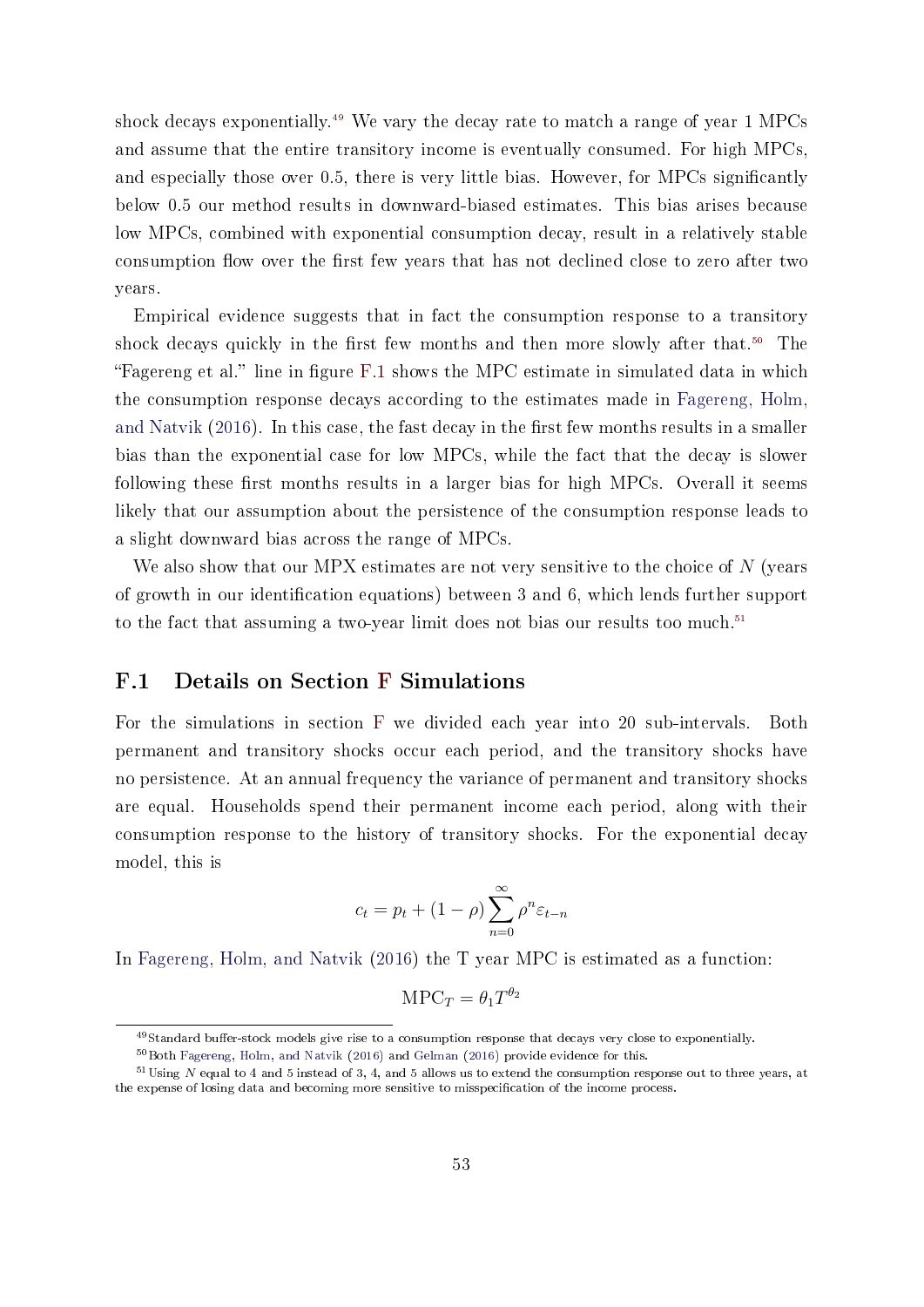<span id="page-54-0"></span>

Figure F.1 Bias from Persistent Consumption

where  $\theta_1$  controls the size of the response and  $\theta_2$  the speed of decay. We vary  $\theta_1$  and choose  $\theta_2 = 0.2142$  according to their estimate. In this model consumption in period t (measured in sub-intervals) is:

$$
c_t = p_t + \theta_1 \sum_{n=0}^{\infty} \left( \left( \frac{n+1}{20} \right)^{\theta_2} - \left( \frac{n}{20} \right)^{\theta_2} \right) \varepsilon_{t-n}
$$

We then time aggregate both income and consumption over each 20-sub-interval period, choose a sample of 13 years, and run our estimation procedure with  $N = 3, 4, 5$ . The transitory MPC estimates are shown in figure [F.1,](#page-54-0) and the permanent estimates are shown in figure [F.2.](#page-55-1) The bias in permanent estimates is small across the range of transitory MPCs.

### F.2 Estimates Using Different Values of  $N$

<span id="page-54-1"></span>**Table F.1**  $\psi$  Estimates Using Different N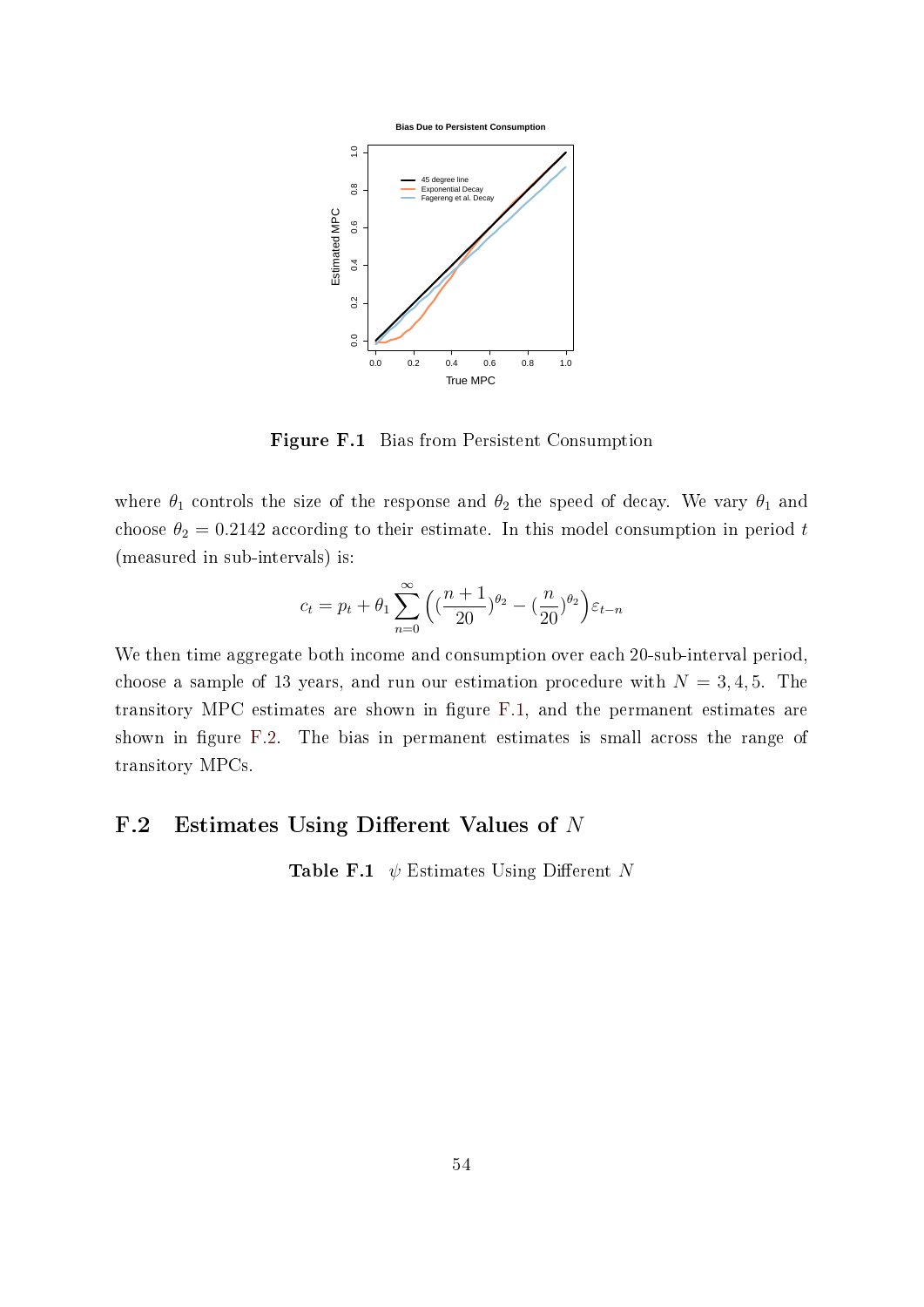

<span id="page-55-1"></span>

Figure F.2 Bias from Persistent Consumption

|       |                |   | n <sub>2</sub> |      |      |      |      |
|-------|----------------|---|----------------|------|------|------|------|
|       |                | 1 | $\overline{2}$ | 3    | 4    | 5    | 6    |
|       | $\mathbf{1}$   |   | 0.58           | 0.59 | 0.59 | 0.60 | 0.60 |
|       | $\overline{2}$ |   |                | 0.62 | 0.62 | 0.62 | 0.62 |
| $n_1$ | 3              |   |                |      | 0.62 | 0.62 | 0.63 |
|       | 4              |   |                |      |      | 0.62 | 0.64 |
|       | $\overline{5}$ |   |                |      |      |      | 0.68 |
|       | 6              |   |                |      |      |      |      |
|       |                |   |                |      |      |      |      |

<span id="page-55-0"></span>Table [F.1](#page-54-1) shows the estimates of the transitory MPX that we recover from our estimation sample when we just use  $N = n_1, n_2$  in our identification equations [10](#page-45-1) and [12.](#page-45-2) Remember in our main results we used GMM with  $N = 3, 4, 5$  and we have circled  $N = 3, 5$  to highlight where we get identification from in the paper. The purpose of this exercise is to show that the estimation results are not very sensitive to the values of  $N$  chosen, providing more evidence that the assumption we made that the transitory consumption response lasts less than two years is not biasing our results signicantly. In fact, the results are not changed dramatically even when  $N = 1, 2$ , which suggests the majority of the transitory consumption response is very short-lived.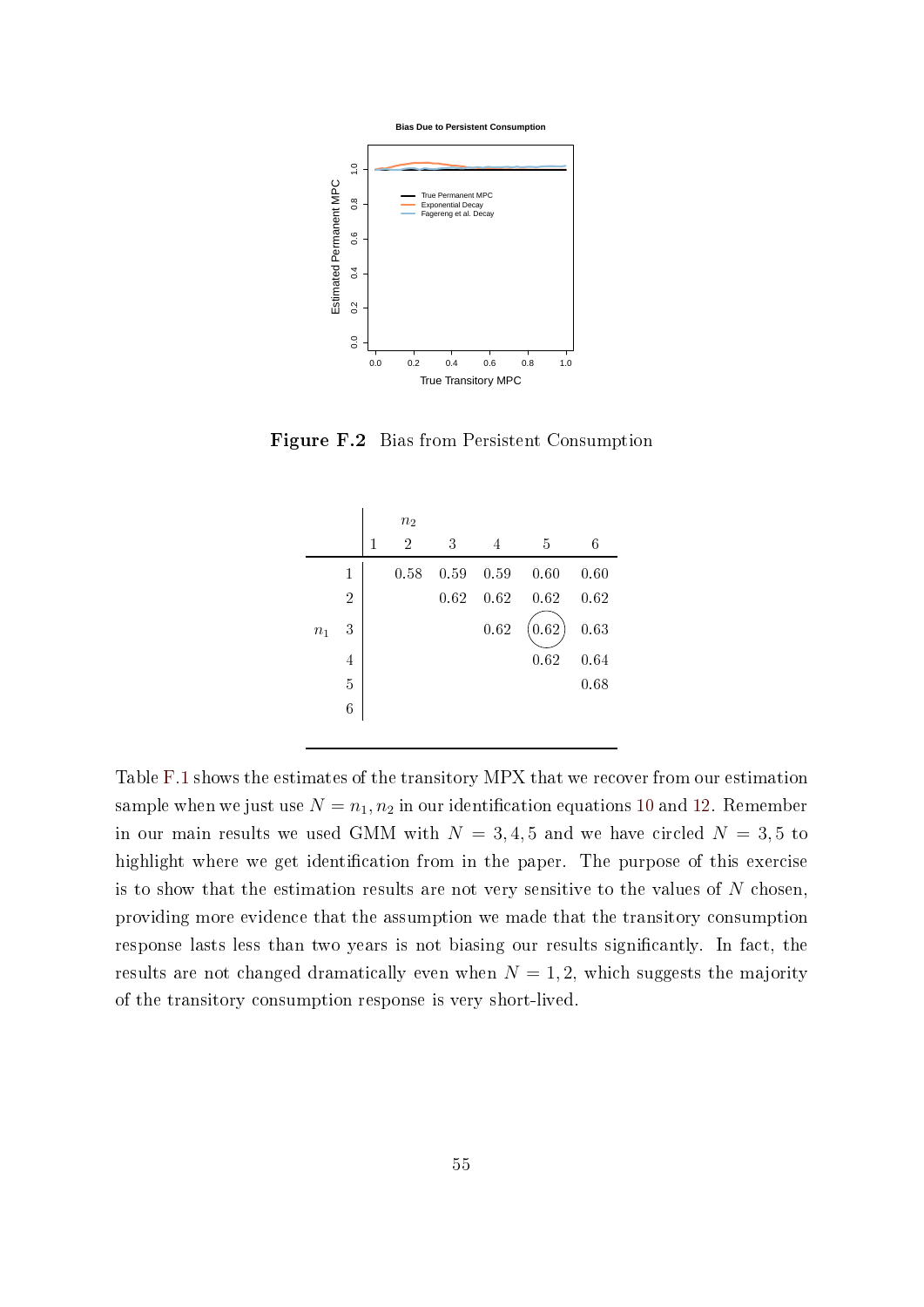### G Durables

In this appendix we expand on section [7.2](#page-35-0) on durable expenditure. First, it will help to write down a simple model. The model will show that our empirical methodology continues to estimate the consumption response to permanent and transitory shocks, but that these need to be interpreted carefully. The model uses the same income process as section [3.2.](#page-8-1) Remembering the income process is made up of two martingale processes,  $P_t$  and  $Q_t$ , which may have jumps, instantaneous income is given by

$$
dy_t = \left(\int_0^t dP_s\right)dt + dQ_t
$$

while instantaneous expenditure now has both a durable and a nondurable component:

$$
dc_t = \phi_{nd} \left( \int_0^t dP_s \right) dt + \phi_d dP_t + \psi dQ_s
$$

Here we have assumed that the expenditure response to transitory shocks is instantaneous, but it would not change things to assume as before that the response decays to zero after two years. However, it is important that the durable component of the expenditure response to permanent shocks occurs instantaneously with the shock (or very soon after). Aggregating income and consumption annually gives

$$
\Delta^N \bar{y}_T = \Big(\int_{T-N-1}^{T-N} (s - (T - N - 1))dP_s + \int_{T-N}^{T-1} dP_s + \int_{T-1}^T (T - s)dP_s\Big) \n+ \Big(\int_{T-1}^T dQ_t - \int_{T-N-1}^{T-N} dQ_t\Big) \n\Delta^N \bar{c}_T = \phi_{nd} \Big(\int_{T-N-1}^{T-N} (s - (T - N - 1))dP_s + \int_{T-N}^{T-1} dP_s + \int_{T-1}^T (T - s)dP_s\Big) \n+ \phi_d \Big(\int_{T-1}^T dP_t - \int_{T-N-1}^{T-N} dP_t\Big) \n+ \psi \Big(\int_{T-1}^T dQ_t - \int_{T-N-1}^{T-N} dQ_t\Big)
$$

From this we can calculate the covariance:

$$
Cov(\Delta^n \bar{c}_T, \Delta^n \bar{y}_T) = \phi_{nd} Var(\Delta^n \bar{y}_T)
$$
  
+  $\phi_d \left( \int_{T-1}^T (T-s) \sigma_P^2 dt - \int_{T-N-1}^{T-N} (s - (T-N-1)) \sigma_P^2 dt \right)$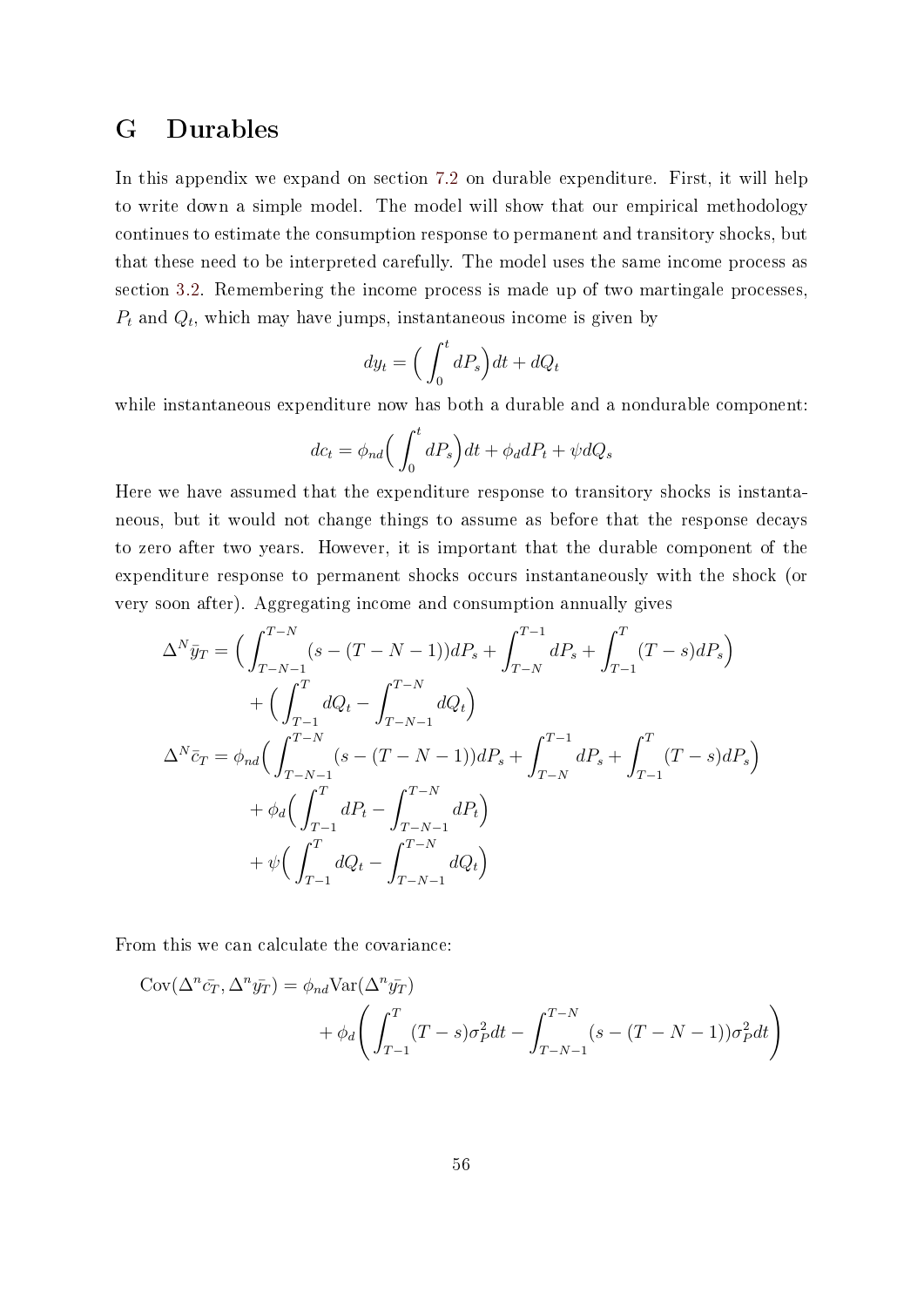<span id="page-57-0"></span>

Figure G.3 Bias in Transitory MPX with Delay in Durable Goods Purchase

$$
+\psi\bigg(\int_{T-1}^T\sigma_Q^2dt+\int_{T-N-1}^{T-N}\sigma_Q^2dt\bigg)
$$
  
=  $\phi_{nd}(n-\frac{1}{3})\sigma_P^2+0+2\psi\sigma_Q^2$ 

So the durable component of the covariance cancels out, and our identification method correctly identifies  $\phi_{nd}$  and  $\psi$  but is unable to identify  $\phi_d$ .

However, if there is some delay between the household receiving the permanent income shock and purchasing the durable goods, then this introduces an upward bias into the estimate of transitory MPX. The size of the bias grows with the number of months delay between the permanent income shock and the durable goods purchase, plateauing after 12 months at a level of  $\frac{\sigma_p^2}{2\sigma_q^2}\phi_d$ . Figure [G.3](#page-57-0) shows how this bias increases with the delay.

In order to quantify how large this bias may be in practice, we make use of the car registry data available in Denmark. Using data on the current value of cars owned by a household, we perform the same residual calculation to find the change in car value that is unpredictable with the household characteristics we are able to observe. We then construct two new expenditure panels: one in which we remove expenditures on cars, and one in which we make a proxy for non-durable consumption by removing expenditures on cars multiplied by  $\frac{1}{0.421}$  (car purchases make up 42.1% of durable expenditure in Denmark):

$$
C_T^{\text{nocar}} = C_T - \Delta \text{CarValue}
$$

$$
C_T^{\text{nondurable}} = C_T - \frac{1}{0.421} \Delta \text{CarValue}
$$

The second, nondurable proxy consumption panel, can be modeled as the true nondurable consumption panel with classical measurement error added. This classical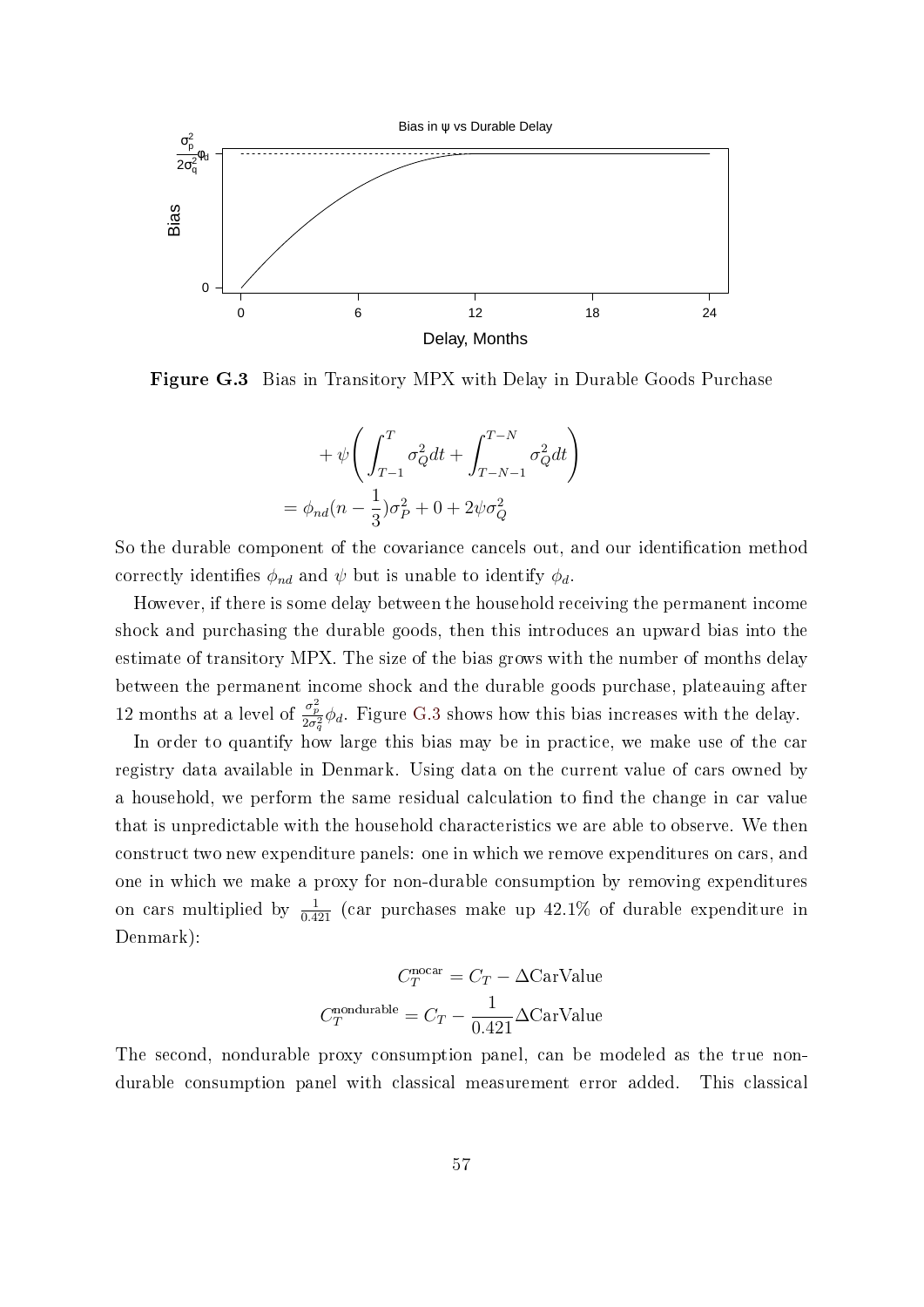measurement error does not bias our estimates, so we can use this nondurable proxy panel to estimate an unbiased MPC out of transitory shocks, where the MPC does not include durable expenditures.

The results of this exercise can be seen in figure [IX.](#page-36-0) Even without bias, we would expect the nondurable proxy estimates to be lower than those including all expenditures, as the definition of transitory MPX changes over the three panels to exclude cars and then all durable goods. For the lower quintiles of liquid wealth it therefore looks as though the bias is likely very small, as nondurable goods make up 10% of spending and the MPX estimates are smaller by approximately 10% in this region. For the top quintile of liquid wealth there seems to be some bias, with the estimate of MPX for all expenditures decreasing from 25% to an MPC for nondurable goods of 17%.

While there is some evidence that our results may be biased upward for those in the top quintiles of liquid assets, this bias will only have a small effect on our overall conclusions. As the relevant number for the monetary policy exercise is the MPX rather than the MPC, we have chosen not to adjust our baseline results using this method and accept that a small bias may exist in our data. It should be noted that such a bias will cause the heterogeneous channels of monetary policy to appear smaller than they actually are.

## <span id="page-58-0"></span>H RIP or HIP Income Process?

### H.1 RIP or HIP Income Process?

Our method makes strong assumptions on the income process—namely, that there is no persistent idiosyncratic component to income growth and that the process contains a random walk. [Guvenen](#page-41-9) [\(2009\)](#page-41-9) shows that it is empirically difficult to distinguish between a 'Restricted Income Profile' (RIP) like this and a 'Heterogenous Income Profile' (HIP) income process, in which (i) shocks to income are much less persistent (e.g., AR(1) with  $\rho \approx 0.8$ , and (ii) households have a persistent idiosyncratic growth component. The reason the RIP and HIP processes are difficult to tell apart is that the two features (i) and (ii) act in opposite directions on the cross-section variance of income growth. The less persistent income shocks lead the cross-sectional income growth variance to not grow as fast as the HIP model, while the persistent idiosyncratic growth component leads the same variance to grow at a faster rate. The result is that the increase in variance of income growth over three to four years is approximately the same as the increase from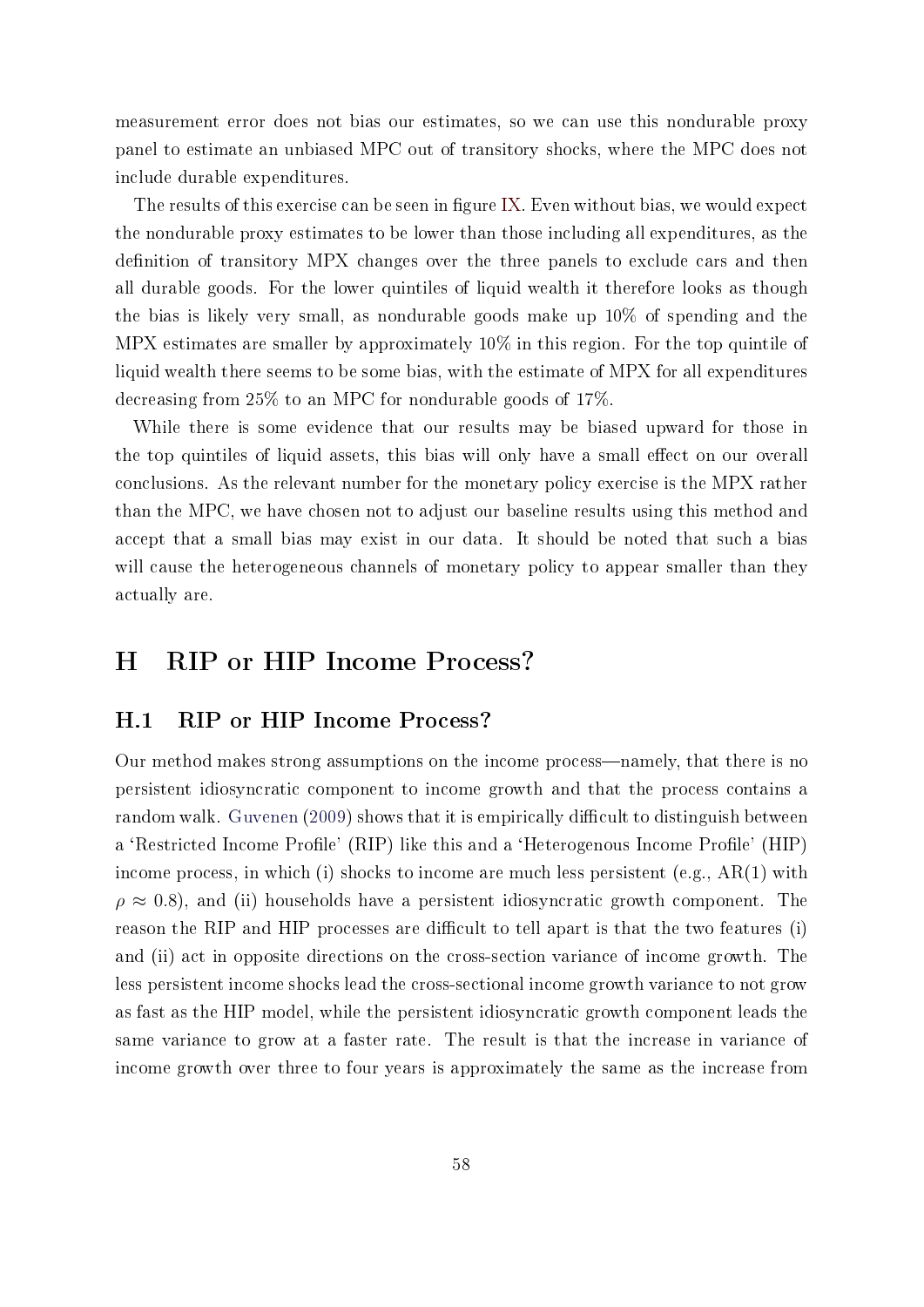four to five years. To the extent that the consumption response to these semi-permanent shocks is similar to the response to the idiosyncratic persistent growth component,<sup>[52](#page-59-0)</sup> our methodology will continue to provide reasonable estimates of the "permanent" MPX and the more familiar transitory MPX.

Both the Restricted Income Profile (RIP) and Heterogeneous Income Profile (HIP) processes can be described by the equations:

$$
y_h^i = \beta^i h + z_h^i + \varepsilon_i^h
$$

$$
z_h^i = \rho z_{h-1}^i + \eta_i^h
$$

where i indexes the worker and h the years of experience.  $\varepsilon_i^h$  represents a transitory shock to income, while  $\eta^h_i$  is persistent.  $\beta^i$  represents an idiosyncratic persistent growth factor.

In the RIP model,  $\beta^i = 0$  and  $\rho$  is usually estimated to be very close to 1 (in this paper we assumed  $\rho = 1$ ). In the HIP model,  $\beta^i$  has a cross-sectional variance  $\sigma_{\beta}^2 > 0$ , and  $\rho$  is normally estimated to be significantly lower than 1, around 0.8. The reason these are difficult to tell apart is because the theory does not give a strong indication in which model the cross-sectional variance of income growth over  $N$  years should grow faster. In the RIP model with  $\rho = 1$ , the cross-sectional variance of income growth increases linearly with N. In the RIP model with  $\rho \approx 0.8$ , the growth in the crosssectional variance of income growth will decrease due to the low  $\rho$  but increase due to the idiosyncratic  $\beta^i$ .

Figure [H.1](#page-60-1) shows the empirical values for income growth variance and the covariance of income and expenditure growth over  $N$  years. We have also plotted the fitted values for these statistics that are implied by our model when fitted to  $N = 3, 4, 5$  as we do in the paper. We see the empirical variance and covariance decline slightly below the model fitted line as N becomes large, which fits with the finding that  $\rho$  in the RIP model is usually slightly below 1.0, around 0.98 or 0.99. We also note that around the region where we achieve our identification  $(N = 3, 4, 5)$ , there is very little curvature in the empirical statistics, and the increase in both variance and covariance is close to linear.

While this linearity around  $N = 3, 4, 5$  cannot help us distinguish between the RIP and HIP process, it does imply that our empirical methodology may be somewhat robust to misspecification along this dimension. If we assume that the expenditure response to a change in  $z_h^i$  and to the increase from the persistent idiosyncratic growth are equal to

<span id="page-59-0"></span> $52$ See [Guvenen](#page-41-10) [\(2007\)](#page-41-10) for an example of why this might be the case: if households do not know their own idiosyncratic growth ex-ante, a Bayesian learning process will be very slow, so households (at least initially) will react in similar ways to changes in income due to this persistent growth component as a true income shock.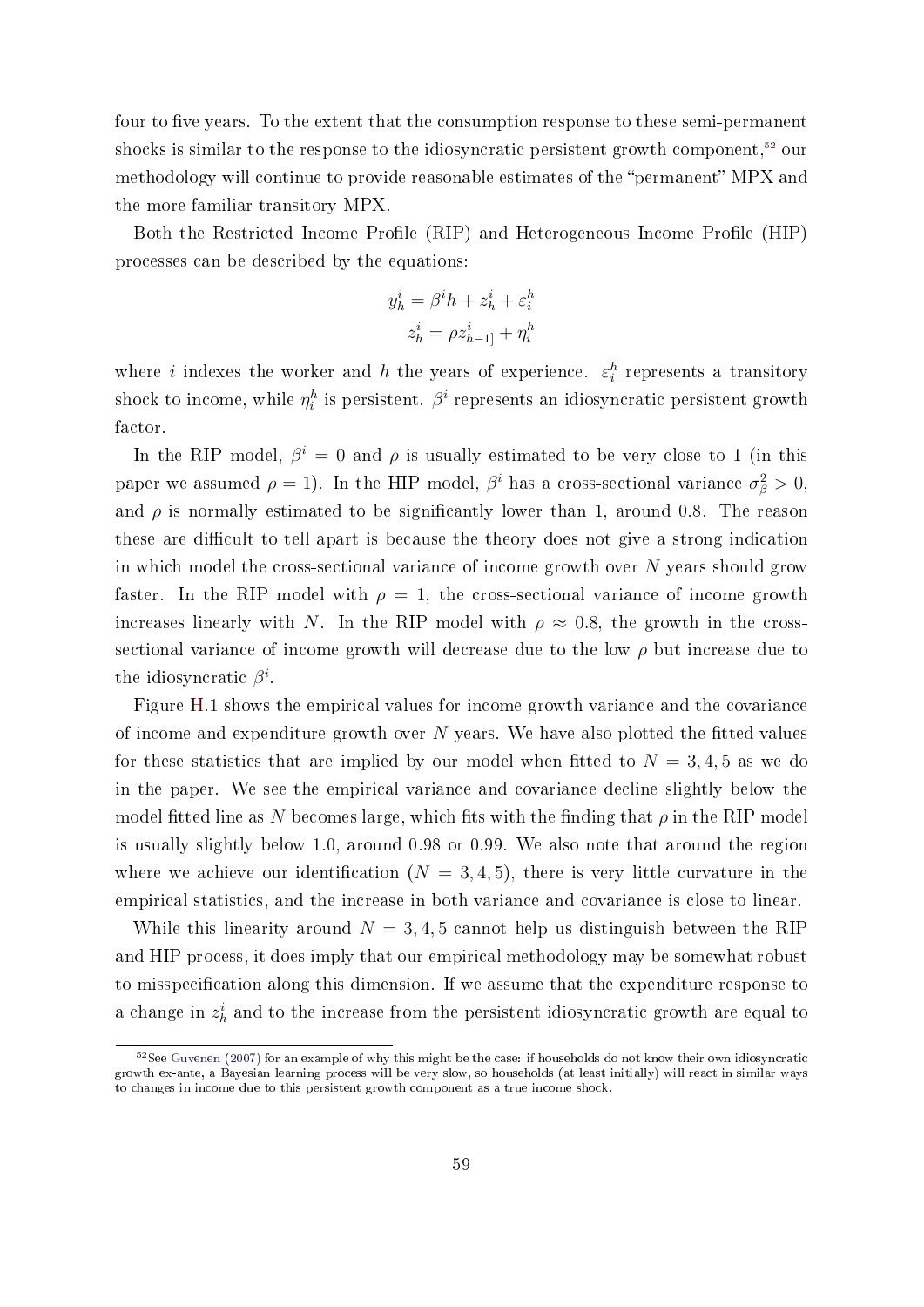<span id="page-60-1"></span>

Figure H.1 Variance and Covariance with Years of Growth

 $\phi$ , and the response to a transitory shock is  $\psi$ , that is:

$$
\Delta^N c_h^i \approx \phi \Delta^N (\beta^i h + z_h^i) + \psi \Delta^N \varepsilon_i^h
$$

Then, the fact that  $\text{Var}\big(\Delta^N(\beta^ih+z^i_h)\big)$  grows approximately linearly with  $N$  means that our empirical method will correctly identify  $\phi$  and  $\psi$ .

<span id="page-60-0"></span>A full investigation of the implications of different income processes is beyond the scope of this paper but would be a very useful exercise for future research.

## I Time-Varying Risk

We have assumed that idiosyncratic risk remains constant over time. Given that our sample period covers the great recession, this may not be appropriate. Here we show how the variance of income growth has varied over time, peaking just after the crisis in 2010. In order to test how much this time-varying risk might bias our results, we simulated data with  $\phi = 1$  and  $\psi = 0.5$ , with permanent variance equal to estimates from the data and transitory variance varying in order to match the time-varying income risk pattern observed in the data. When we run this simulation we find estimates of  $\phi$ and  $\psi$  within 1% of their true values.

Figure [I.1](#page-61-1) shows how the standard deviation of income growth has changed over the sample period. From trough to peak, the standard deviation increases approximately 10%. In the simulation referred to in section [I,](#page-60-0) we assume that both transitory income and transitory consumption response have no persistence. We divide each year into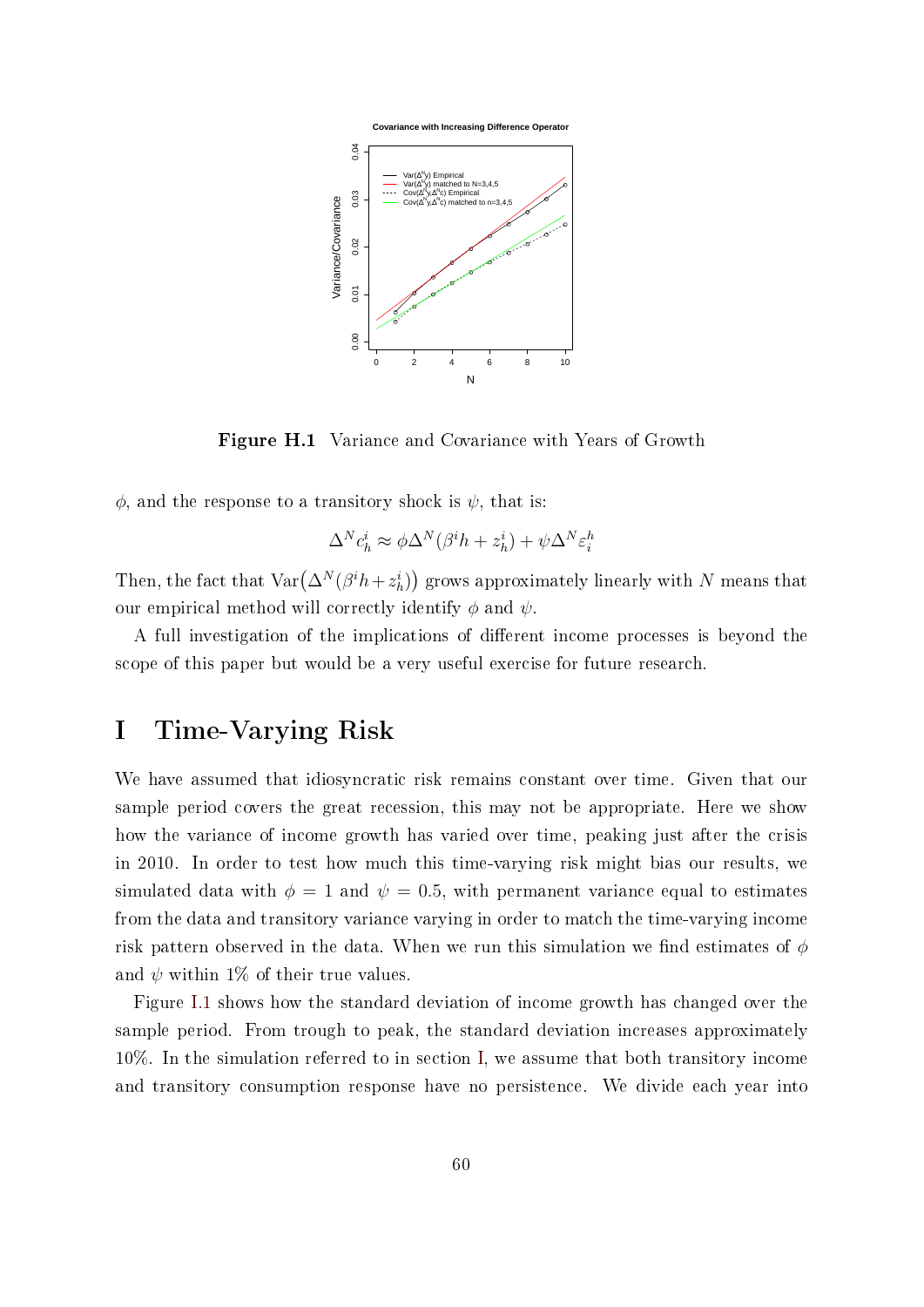<span id="page-61-1"></span>

Figure I.1 Standard Deviation of Income Growth

20 sub-periods, choose the variance of permanent shocks to be 0.003, and allow time-varying transitory shocks to match the pattern in figure [I.1.](#page-61-1) We choose values of  $\phi = 1$ and  $\psi = 0.5$  and apply our estimation procedure (that assumes constant variance) to the simulated data. We recover estimated values of  $\phi$  and  $\psi$  to be 1.006 and 0.499, respectively.

### <span id="page-61-0"></span>J Robustness

As would be clear from the main text, we have made a number of choices regarding both data and variable definitions as well as more methodological issues. In a series of graphs, this appendix presents a number of robustness checks aimed at assessing the extent to which our results are sensitive to the specific choices.

We begin with a number of robustness checks regarding our imputed expenditure measure, which may suffer from measurement error. In figure [J.2,](#page-62-0) we compare our baseline estimates of the MPX to estimates based on different sample selection procedures. First, we exclude all households that own stocks corresponding to more than 10,000 USD (10% of households in our sample). Second, we do not remove households that have negative imputed expenditure. We remove those households in our baseline sample because negative expenditure is clearly not a good estimate of actual expenditure. However, for example, in the event that negative expenditure arises because of classical measurement error, removal of negative estimates may be asymmetric and introduce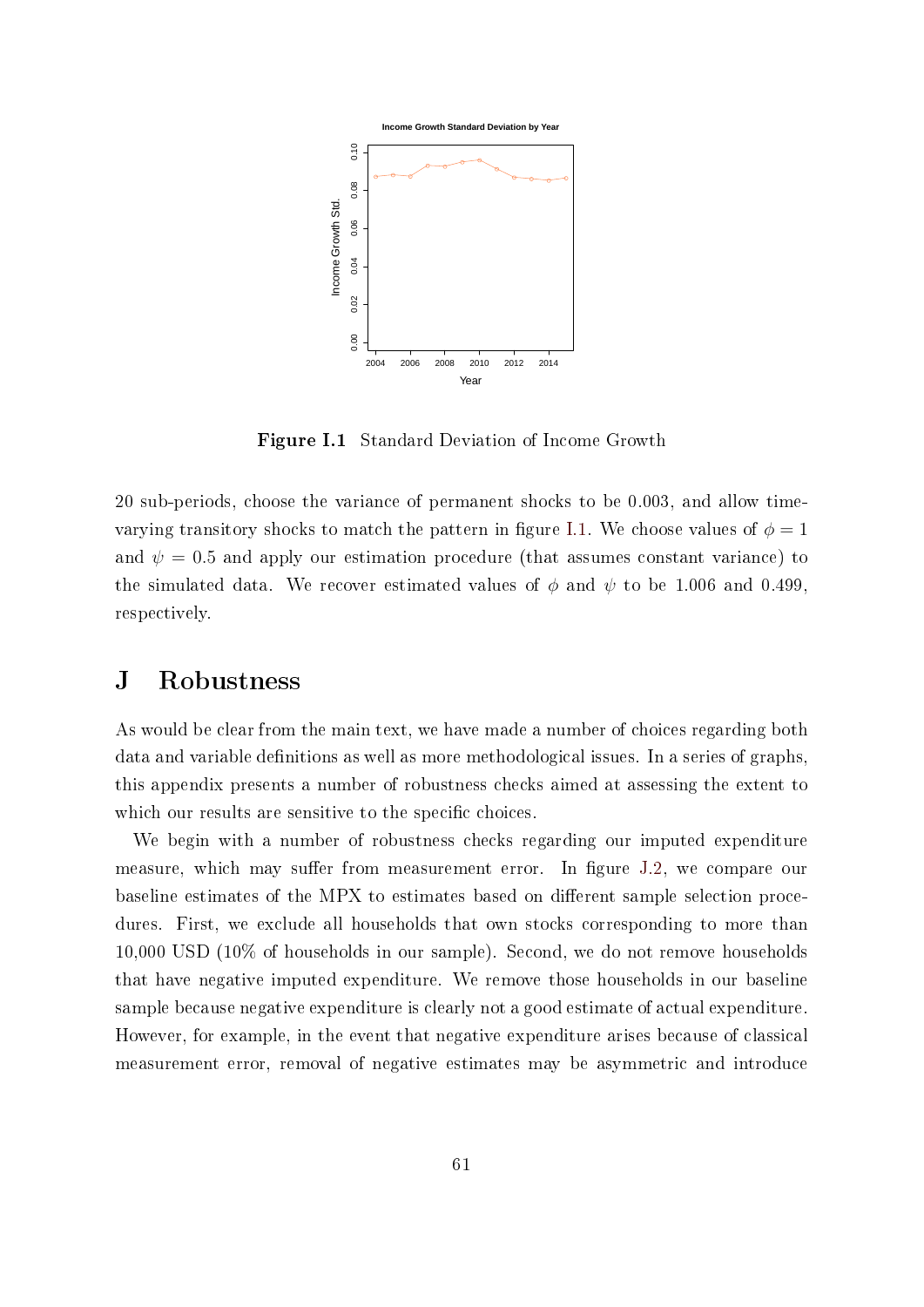<span id="page-62-0"></span>

Figure J.2 Robustness of Liquid Wealth and URE Distributions

an upward bias in average imputed expenditure. Third, to check that large outliers do not drive our results, we remove observations in the top and bottom 2.5% in terms of level and change of income and expenditure. In the baseline calculations, we use only a  $1\%$  cutoff. Our results are qualitatively unchanged when using these alternative approaches to take account of measurement error. In terms of magnitudes of the estimated MPXs, the largest difference to the baseline results seems to be found when we include negative expenditure estimates. As expected, this makes the largest difference among the wealthier households. The specification of outliers also matters somewhat for the point estimates of MPX in certain groups of households, but differences are not large.

Another robustness check consists of specifying consumption and income in logs rather than in levels. The fundamental difference is that the log specification vields an elasticity rather than an MPX. Hence, some difference between level and log results must be expected for households that only spend a fraction of their annual income (typically wealthier households). Indeed, as expected, figure [J.3](#page-63-1) demonstrates that results hold qualitatively when specifying income and expenditure in logs rather than in levels, whereas estimated elasticities are higher than the MPXs for the wealthier households and those with high URE. Time-varying income risk may also potentially contribute to differences between results based on levels and logs. However, as shown in section [I,](#page-60-0) this is not likely to be important in our setting.

As discussed in section [4.1,](#page-16-3) we use labor income of the head of the household as our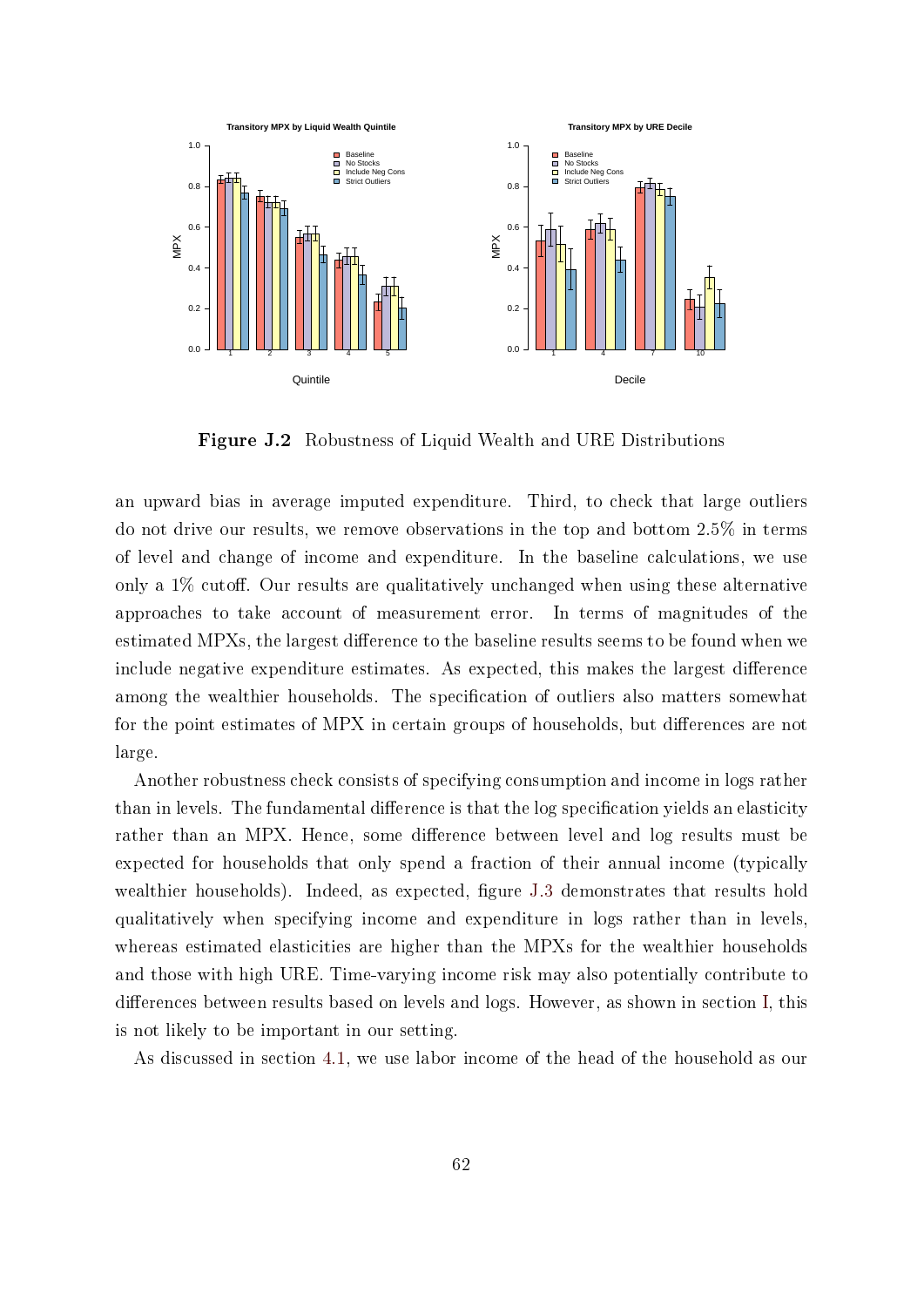<span id="page-63-1"></span>

Figure J.3 Results Using Log Income and Expenditure

prime measure of income in line with previous literature. Various mechanisms-e.g., intra-household income insurance—may give rise to differences between results based on income of the head of household and total household income. However, figure [J.4](#page-64-0) demonstrates that there is virtually no difference in our results between using total household income and only the household head's income. Online appendix [L](#page-63-2) briefly discusses the potential role that intra-household insurance may play, which we leave as an area for future research.

Finally, figure [VI](#page-22-0) shows the distribution of MPX by quintile of liquid wealth. It might be argued that the relevant level of liquid wealth is relative to income rather than in absolute terms. Figure [J.5](#page-64-1) demonstrates that results based on quintiles of liquid wealth divided by permanent income are similar. Also, results (not shown here) where deciles are based on a broader definition of liquid wealth—i.e., including stock and bond holdings—are similar to our baseline results.

# <span id="page-63-0"></span>K Distribution of Permanent MPX by NNP, URE, and Income

<span id="page-63-2"></span>Figure [K.1](#page-65-0) shows the distribution of both transitory and permanent MPX by NNP, URE and income decile. The transitory numbers are a repeat of figure [VIII.](#page-28-0)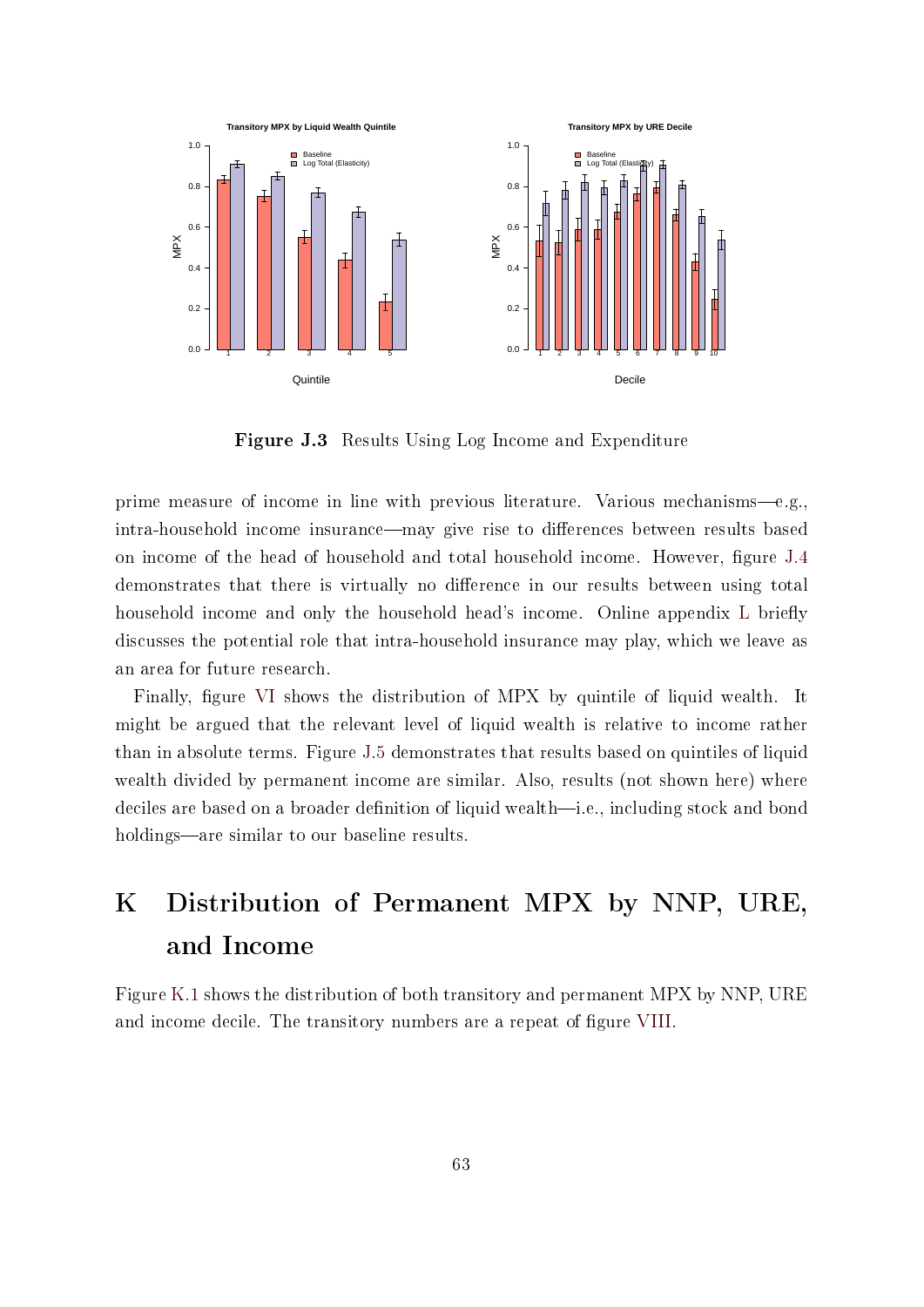<span id="page-64-0"></span>

<span id="page-64-1"></span>Figure J.4 Results Using Total Labor Income and Head Labor Income



Figure J.5 Results Using Quintiles of Liquid Wealth over Permanent Income vs Liquid Wealth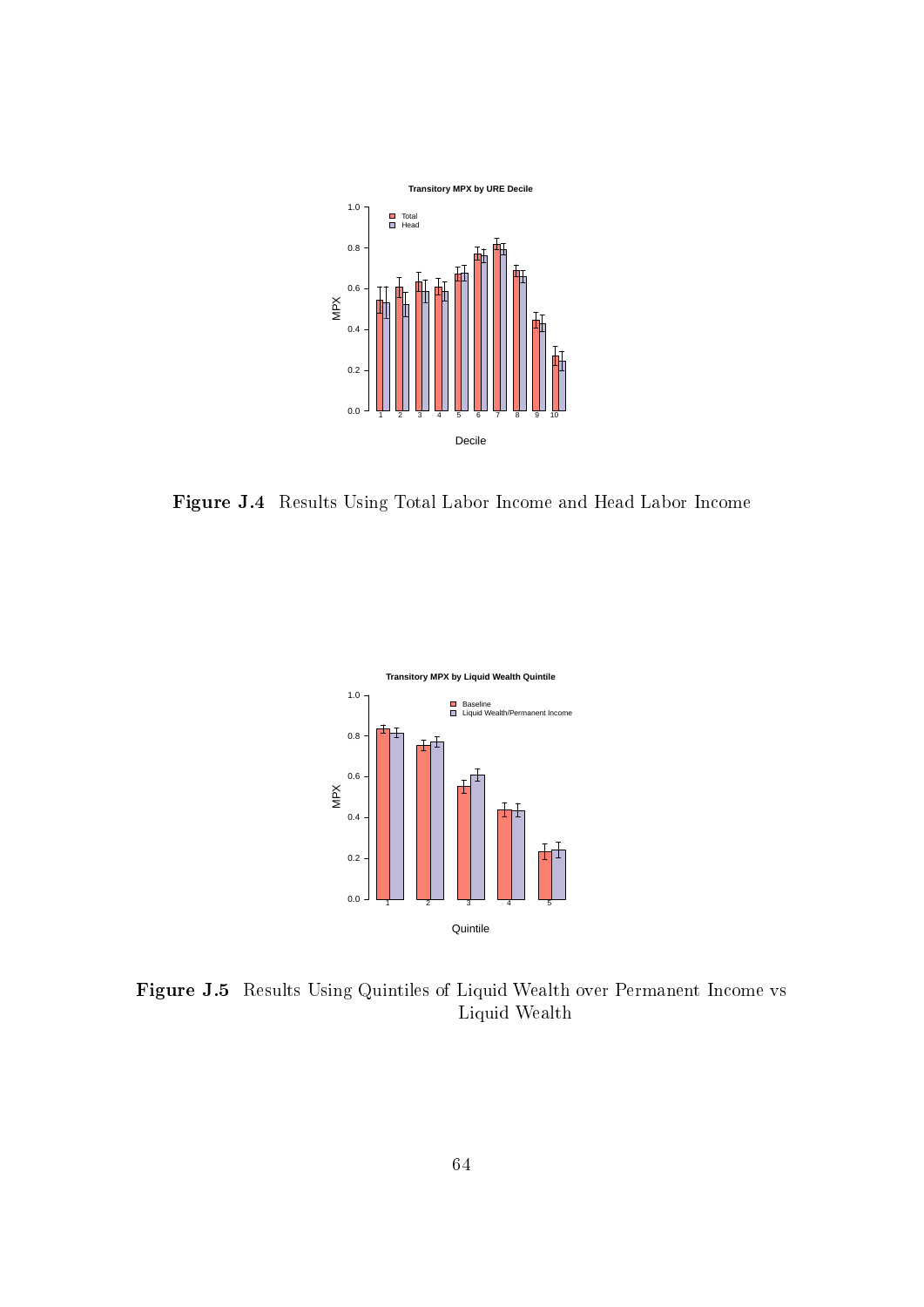<span id="page-65-0"></span>





Figure K.1 MPX Distribution by URE, NNP, and Income